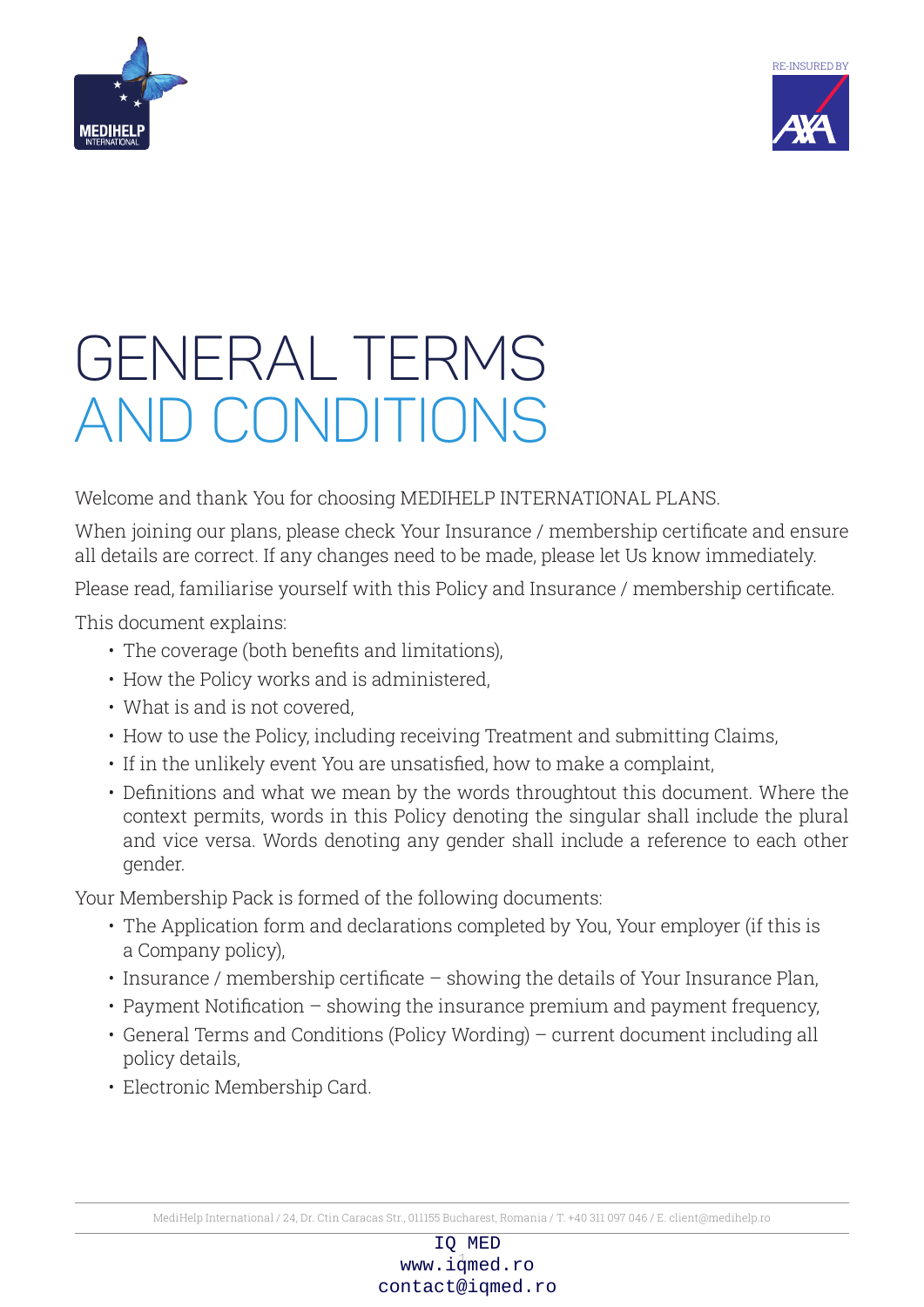

## **CONTENTS**

- 1 Contract objectives 3
- 1.1. Underwriting Choices 3

#### 2 Benefits and services  $-4$

- 2.1. Covered persons 4
- 2.2. Changing the level of Plan 5
- 2.3. Schedule of benefits 5

#### 3 General conditions – 16

- 3.1. Insurance Contract 16
- 3.2. Form and Proof of Contract 16
- 3.3. The Object of Insurance 16
- 3.4. Eligibility Conditions 17
- 3.5. Cooling Off Period 17
- 3.6. Obligations of the Insured Person 17
- 3.7. Alterations 18
- 3.8. Subrogation 18
- 3.9. Information / Complaint / Mediation 18
- 3.10. Data Protection 19
- 3.11. Regulatory Information and Governing Law 19
- 3.12. Sanction Limitation and Exclusion Clause 19
- 3.13. Other Insurance 20
- 3.14. Effective Date of Coverage 20
- 3.15. Renewal 21
- 3.16. Termination or Suspension of Coverage 21

### 4 Exclusions – 22

4.1. Excluded risks and benefits – 22

### 5 Claims handling and administration – 24

- 5.1. Plan administrator 24
- 5.2. General processes 24
- 5.3. Claims procedures 25
- 5.4. Pre-authorisation and Payment cards 25
- 5.5. Medical examination 26
- 6 Premiums 26
- 6.1. Premiums Rates, Calculation basis and Payment 26
- 7 Definitions 27

Annex 1 – Table of Benefits – 33

MediHelp International / 24, Dr. Ctin Caracas Str., 011155 Bucharest, Romania / T. +40 311 097 046 / E. client@medihelp.ro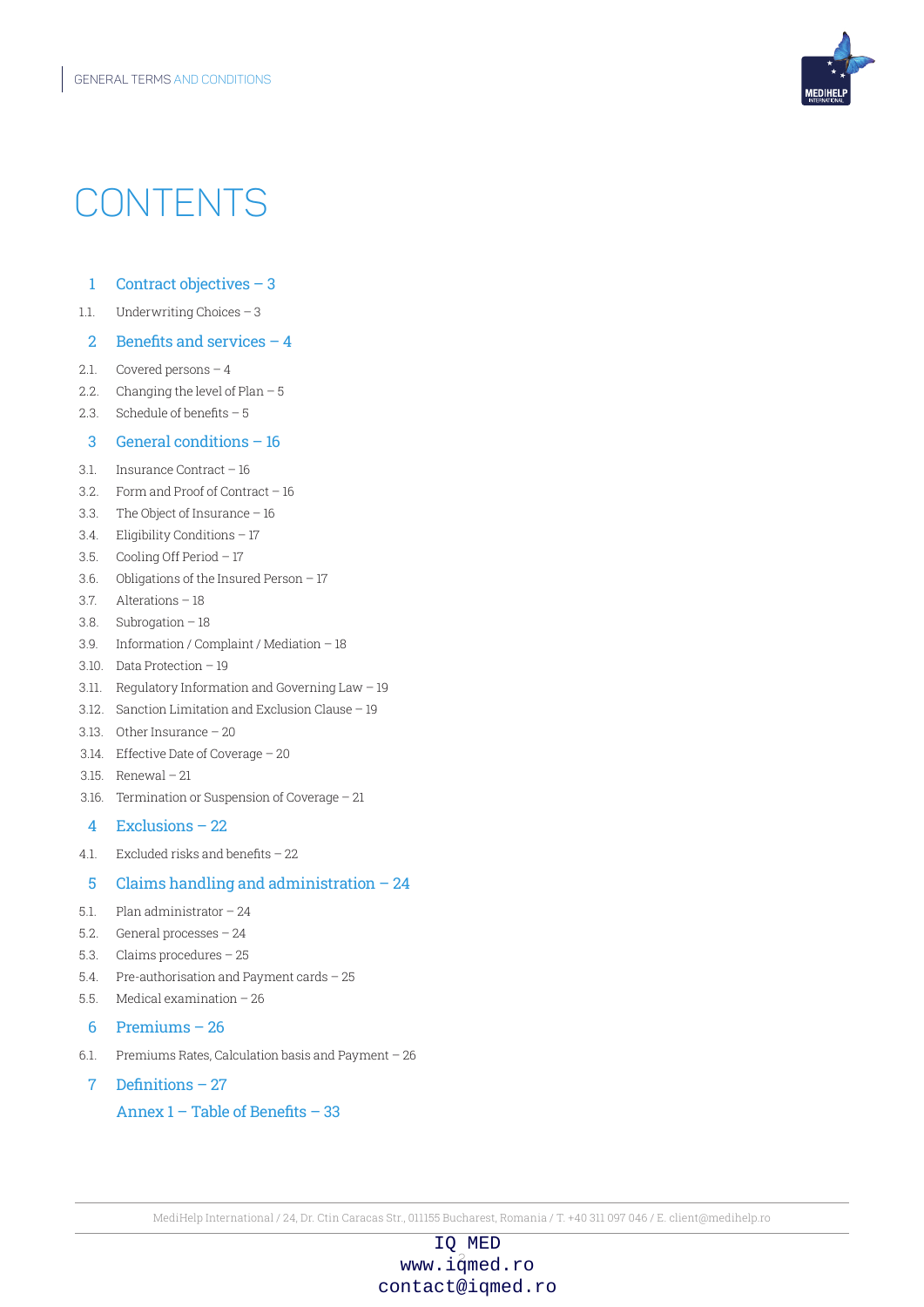

## 1. CONTRACT OBJECTIVES

Your MediHelp International Plan is an International Private Medical Insurance, insured by Inter Partner Assistance S.A., member of AXA Group, hereafter referred to as the Insurer and reinsured by AXA PPP healthcare Limited. There are also some aspects of the administration of Your Policy that is undertaken by different AXA Group entities.

The Policy is subject to the Romanian law.

The General Terms and Conditions describe all benefits which are available in the frame of the 5 (five) plans, but the cover which will be provided to the Insured Person or Policyholder in relation to the Insured Event will be in accordance with the selected programme as shown in the Policy or Insurance /membership certificate issued to the Insured Persons and in the Table of Benefits. Any benefit which is not provided by a selected programme cannot be granted.

We will pay charges for Pre-authorised, appropriate, Medically Necessary Conventional Treatment for eligible medical conditions subject to Reasonable and Customary charges authorised during the Period of Insurance.

Your Insurance Plan can be at any of the 5 (five) chosen levels of annual coverage, where some parts of the coverage have their own separate limits as listed in the Table of Benefits less any Co-pay and/or chosen Deductible:

- 1. blue Plan → € 500 000
- 2. azure Plan → € 1 200 000
- 3. COBALT PLAN  $\rightarrow \epsilon$  1500 000
- 4. admiral Plan → € 2 000 000
- 5. royal Plan → € 3 000 000

### 1.1. UNDERWRITING

Your Policy is designed to cover Conventional Treatment of new medical conditions that begin after You and Your Dependents join the Insurance Plan.

Your underwriting terms are subject to the different types of underwriting options You joined the Policy on and this is explained in the following section.

#### 1.1.1. Individual Plans

#### Full Medical Underwriting (FMU)

Under this underwriting option, You will be required to complete an Application form and health declaration statement(s), declaring the medical history for all Insured Person(s), which will be assessed by Us. All Pre-Existing Conditions or Treatment the Insured Person(s) have received or suffered from, or any signs and Symptoms before the Insurance with Us started, will not be covered, unless the Insured Person(s) had declared this in the Application form and health declaration statement(s) and We have agreed in writing to provide cover. The Insurance /membership certificate issued to the Insured Person(s) will detail any medical exclusions and/or limitations endorsed on this Policy.

#### Continued Personal Medical Exclusions (CPME) underwriting

If You or any Insured Person(s) have an existing Policy, You can use CPME underwriting to transfer Your private medical insurance cover over to Us on the same individual underwriting terms that were applied by the previous insurer, providing that continuous cover is maintained. If any medical exclusions or restrictions were imposed on Your and/or any of the Insured Person(s) private medical insurance cover by the previous insurer, this will also continue under Your and/or the Insured Person(s) cover with Us.

Please take note: For all individual Plans, the minimum attained age at entry for a Policyholder is 18 years old. In the case of an applicant being under the attained age of 18 years, a parent or guardian is required to sign the Application form and the parent or guardian shall be the Policyholder.

#### 1.1.2. Group Plans

There is a possibility for group Insurance Plan to be concluded for the Employees by the Employer/company. Under such circumstances, the insurance contract and the policy will be concluded for the Employer/company, whereas the Insured Person receives an Insurance/membership certificate. This depends on Us accepting the Group Application form, Individual Group member Application form and health declaration statement(s) completed by the Employees, if the underwriting terms are on FMU or CPME. FMU or CPME underwriting is applicable for groups starting from 3 to 19 Employees.

MediHelp International / 24, Dr. Ctin Caracas Str., 011155 Bucharest, Romania / T. +40 311 097 046 / E. client@medihelp.ro

## www.i $\overset{3}{\text{q}}$ med.ro IQ MED contact@iqmed.ro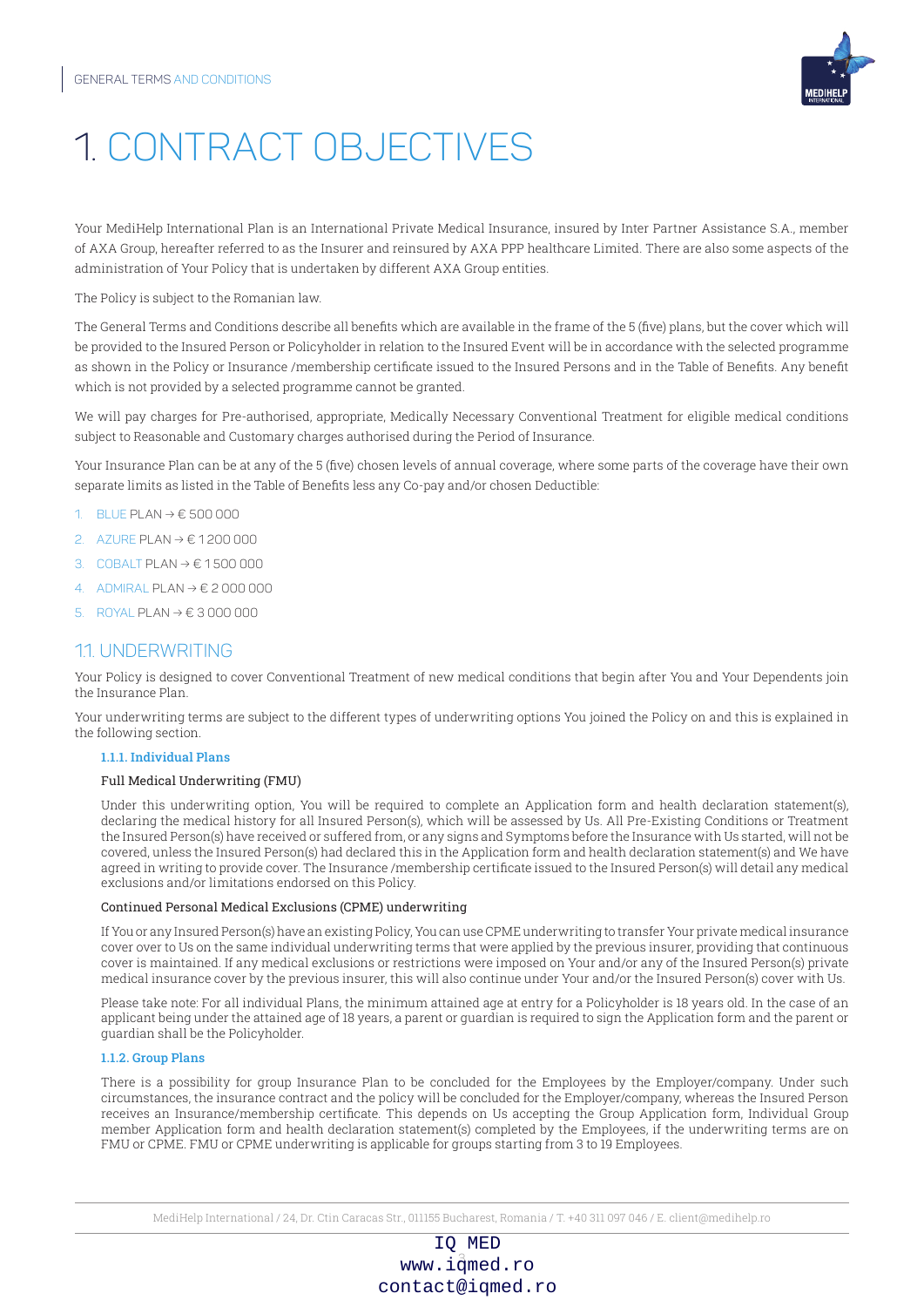

If the underwriting terms is on Medical History Disregarded (MHD), We require a Group Application form and Group membership census. This applies if the Insured Person has joined the Insurance Plan as a member of a group or company scheme with 20 or more Employees, age up to 64 (sixty-four) years old at the Date of Entry and the group or company has selected MHD underwriting terms. No Pre-Existing Conditions will be excluded under the Insurance Plan when agreed by Us. The Insurance Plan will be subject to the General Terms and Conditions including exclusions and limitations in this Policy. For any applicant who is older than 64 (sixty-four) years old at the date of his application, We will require the applicant to submit an individual Application form and health declaration statement for Our underwriter's assessment.

## 2. COVERED PERSONS, BENEFITS AND SERVICES

## 2.1. COVERED PERSONS

The covered persons may be:

- Either:

#### 2.1.1. The Insured Person

The Insured Person alone.

The newly insured applicant is eligible to be included for cover under this Policy provided the Insured Person is below age 70 (seventy) years old at their Date of Entry, subject to completion of the appropriate individual Application form and health declaration statement, if the case.

For an applicant, under MHD underwriting, if the Insured Person is 65 (sixty-five) years and above, We will require the applicant to similarly submit the individual Application form and health declaration statement.

The Insured Person is not the contracting insured and does not enter any agreement with Us, only the Policyholder can do this. The Policyholder and We have legal rights under this Policy and We send notices to the Policyholder which is the only entity We have contractual obligations to under the Policy.

- Or:

#### 2.1.2. The Policyholder and the Dependents appointed hereinafter:

If the Policyholder is applying for the insurance as an Insured Person, then he must first apply the cover as the Main Member and is named on the Insurance / membership certificate, as an Insured Person.

Upon the application of the Policyholder (as the Main Member), he may apply the cover for his Dependents, who are:

- Current Spouse or civil partner or any person living permanently in a similar relationship with the Insured Person (who is the Main Member and/or Policyholder) irrespective of gender; and/or
- Child (natural, step-child or legally adopted child), if he is under age 18 and unmarried.
- Dependent children aged 18 to 25 must be in continuous full-time education.

Only one Spouse or civil partner can be considered as a Dependent.

The Date of Entry is when the Policyholder and the Dependents acquire the status of Insured Person once We have approved their application. The coverage shall be terminated for any Insured Persons as soon as they no longer fulfil the afore-defined eligibility conditions.

#### Adding Dependents

If subsequently, the Main Member and/or Policyholder wish to add his newly married spouse, civil partner or newborn child to the Insurance Plan, the Main Member and/or Policyholder must complete an Application form and health declaration statement(s) for all Dependents including for newborn within the first 30 (thirty) days from birth. The cover will not start until the application has been accepted by Us for that Dependent and We have received premium payment.

#### Adding newborn children

Any newborn baby may be added to the parent's Policy by paying the applicable premium and enjoy cover commencing at the time of birth of the newborn provided:

- a. at least one parent has been covered on this Insurance Plan prior to the child's birth; and
- b. the child was not born as a result of assisted reproduction technologies or conception, not adopted or born to a surrogate or neither parent was under any fertility treatment; and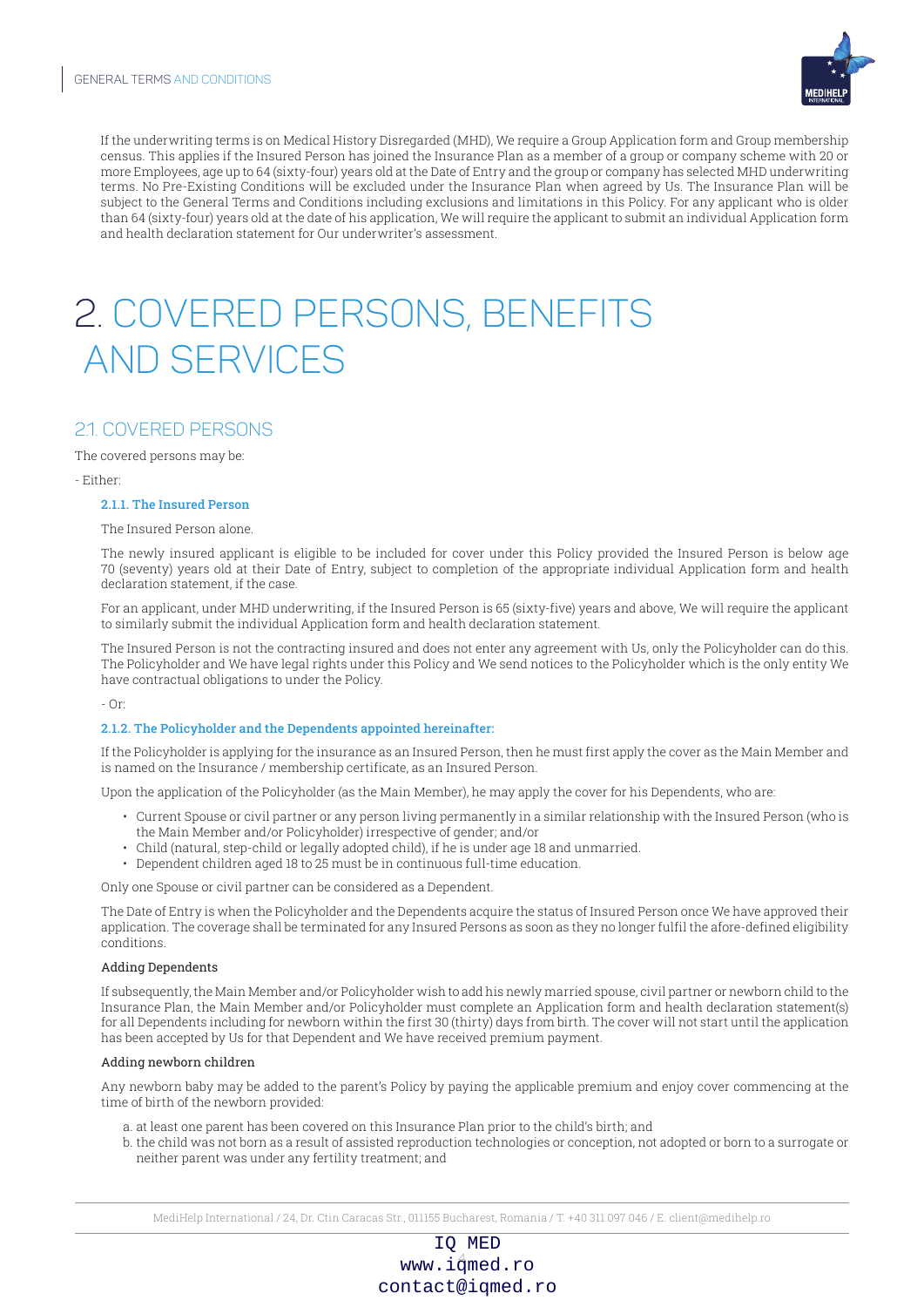

- c. The Policyholder has completed the Application form and We have received this form before the child is 30 (thirty) days old; and
- d. the newborn child has been fully discharged from the Hospital; and
- e. the newborn is not a premature baby (i.e. where birth is prior to 37 (thirty-seven) weeks gestation).

If the newborn child does not meet any of the above criteria, We will ask for the child's medical history and require an Application form and health declaration statement to be submitted to Us for medical underwriting. We reserve the right to apply particular restrictions to the cover and may offer or decline cover for this newborn child until he has attained 3 months of age (cover can commence thereafter from the 91st day after birth upon our acceptance). If there are any changes to the information declared by the Main Member or Policyholder on the Application form and health declaration statement(s) after the Main Member or Policyholder signs it and before We accept the application, please let us know straight away.

#### Rights when the Policyholder dies

In the case of the death of the Policyholder, the Spouse or civil partner (at least the age of 18 years old), who is the surviving dependent covered under the Policy will automatically become the (principal) Main Member, i.e. the Policyholder. The benefit under the existing Policy will terminate when any surviving Dependents are no longer eligible under this Policy or for which he has been issued his own separate Policy.

- Or:

#### 2.1.3. Group Plan:

This section only applies to You if the Policy has been issued under a group Insurance Plan and Your Employer/company has agreed to pay Your premiums for You and Your Dependents if they are eligible for cover under the General Terms and Conditions.

The Policy and Insurance Plan is provided under an agreement with Your company, which selects the levels of benefits and programme included, sets out who can be covered, when cover begins, how it is renewed and how premiums are paid. Only the company is the Policyholder and has legal rights under the Insurance Plan. The Policyholder must ensure that the Insurance Plan is made available to You.

If You have taken this Policy as part of an Employer-Employee group or corporate business:

- You may be entitled to additional concessions or benefits to those recorded in the General Terms and Conditions if so agreed in the Policy, or
- You may have terms and conditions that are variations to the General Terms and Conditions.

If this is the case, details of those concessions and/or benefits and/or variations to the terms will be recorded on the Policy schedule endorsement or renewal document (whichever is later). In the event there is a conflict between the concessions or benefits recorded on Your Policy schedule endorsement or renewal document (whichever is later) and those recorded in the General Terms and Conditions, then the Policy schedule endorsement or renewal document (whichever is later) will prevail.

For any Insured Person to be eligible for cover under the General Terms and Conditions, and unless otherwise accepted by Us in writing and shown in the Policy schedule or renewal document (whichever is later), a member must be:

- an Employee, aged from eighteen (18) and below seventy (70), unless otherwise agreed by Us in writing, and must be Actively at work on his/her Eligibility Date. Where an Employee is not Actively at work on his/her Eligibility Date, he will become eligible for coverage as soon as he becomes Actively at work.
- Dependent(s) of the Employee, aged from 1 day to 69 years, unless otherwise agreed by Us in writing and subject to the Employee being covered. The child(ren) who are eligible under this Policy cannot stay on the Policy after the Policy anniversary following his/her eighteen (18) birthday. However, his/her cover may be renewed up to the age of twenty-five (25) years old provided he is unmarried, unemployed and is still a full-time student.

If Your employer ends their company healthcare plan with Us, Your cover will end.

## 2.2. CHANGING THE LEVEL OF PLAN

Subject to the Insurer's agreement and acceptance, the Policyholder can only apply to change the level of coverage at the Annual Renewal Date of the Policy and by informing the Insurer before the renewal date. All individual or group Plan family members should be Insured on the same Insurance Plan as the Main Member/Employee.

## 2.3. SCHEDULE OF BENEFITS

The benefits consist of covering medical costs incurred by the Insured Person and are presented in comparison in the Table of Benefits (Annex 1). Some Policy Limits apply for each Period of Insurance, which means that once a limit has been reached, the benefit will no longer be available until You renew Your Insurance Plan. Others apply for the entire insurance period, including the renewal period, which means that once a limit (lifetime) has been reached, no further benefits will be paid, regardless of the renewal of Your health plan.

Medical care to be covered must be recognized by the local medical authorities and provided by authorized practitioners (in compliance with the laws, regulations or others relating to the practice of this profession in the country concerned).

Benefits will be limited to the costs and charges actually incurred that are Reasonable and Customary. In case of all and any benefits specified in Your selected Insurance Plan, the Insurance protection covers exclusively benefits which are Medically Necessary.

MediHelp International / 24, Dr. Ctin Caracas Str., 011155 Bucharest, Romania / T. +40 311 097 046 / E. client@medihelp.ro

## www.i $\frac{5}{4}$ med.ro IQ MED contact@iqmed.ro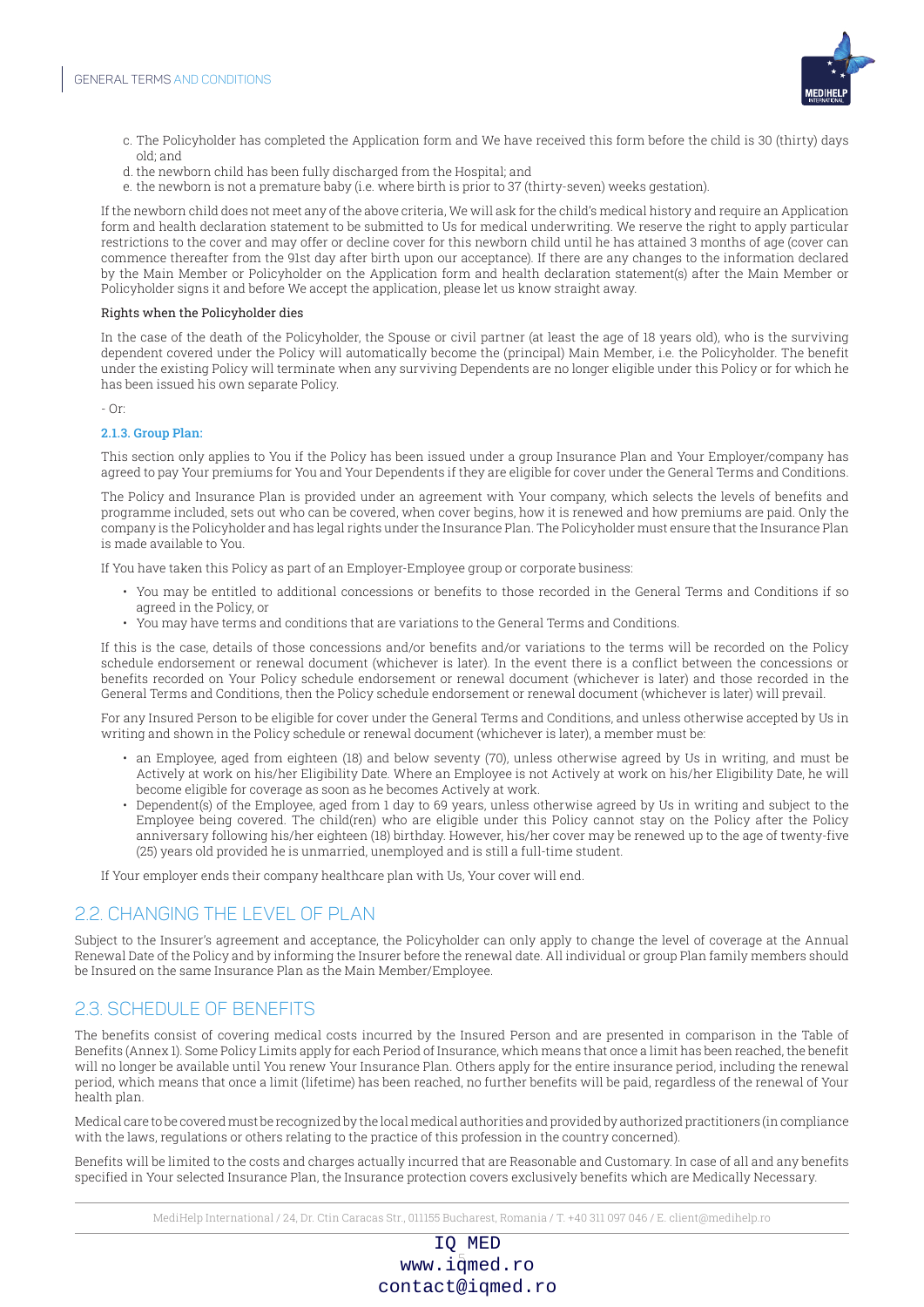

The medical costs must have been incurred in the selected Area of coverage within the Period of Insurance, net of any Co-pay and/or Deductible agreed under the terms of the Policy:

#### 2.3.1. Overall Maximum Limit

We will pay up to the overall limit shown in the Table of Benefits for each Period of Insurance per Insured Person unless otherwise specified in the policy schedule or Insurance/membership certificate. Coverage for this limit does not extend beyond the Area of Coverage shown in Your Insurance Plan.

#### 2.3.2. Cover Outside of Area of Coverage

We will pay up to the limits and/or period as shown in the Table of Benefits for Emergency In-Patient Treatment which arises suddenly whilst the Insured Person is outside the chosen Area of Coverage.

We will, in consultation with the treating Medical Practitioner/Physician, retain the right to determine what constitutes Emergency In-Patient Treatment.

This benefit does not provide cover for Treatment for any condition if the Insured Person has travelled outside his/her Area of Coverage to get Treatment (whether that was the only reason) or for any Treatment which was, or may have reasonably been known about, before travel commenced. Under no circumstance will this benefit be payable for any aspect of pregnancy or childbirth.

Once We have determined, in conjunction with the treating Medical Practitioner/Physician that the eligible medical condition is stabilised, or the health status of the Insured Person allows him to travel back to his Area of Coverage, We will stop paying for Emergency In-Patient Treatment.

For avoidance of doubt, no benefit shall be payable for Emergency In-Patient Treatment arising from a Pre-existing Condition, unless otherwise declared and accepted by Us upon Policy inception.

Please note that all Policy terms, conditions, limitations and exclusions, apply to this benefit exactly as for all other benefits under this Policy.

Please also refer to Section 2.3.6.3. – 'International Emergency Medical Assistance', where applicable.

#### 2.3.3. In-Patient & Day-Patient Benefits

We will arrange and pay Reasonable and Customary charges actually incurred for the Insured Person's In-Patient or Day-Patient admission to the Hospital and for the following Medically Necessary Expenses and services within the limits as shown in the Table of Benefits following an Insured Event and when needed as a result of an eligible disease, Illness or Injury.

#### 2.3.3.1. Hospitalisation costs

#### Hospital Accommodation, Room and Board

When there is a medical necessity for the Insured Person to stay in Hospital, the Treatment is given and managed by a Specialist, and the length of stay of the Insured Person is medically appropriate, We will pay for accommodation costs in a standard, singlebedded en-suite Hospital room (with bathroom or shower), standard meals, general hospital nursing care. If the cost of Treatment is linked to the type of room, the Insurer pays the cost of Treatment at the rate which would be charged if the Insured Person occupied a Hospital room type appropriate for this Insurance plan.

#### Parent Accommodation in Hospital

We will pay for the room and board costs for one parent staying in the same Hospital room during the hospitalisation of their Insured child (age up to sixteen (16) years old) and the child is receiving eligible Treatment arising from an Insured Event.

#### Operating Theatre fees

We will pay for the costs of the use of the operating theatre, surgical appliances used during surgery, post-surgical recovery room and care, Prescribed medicines, drugs and dressings used in the operating or recovery room and during the Insured Person's Hospital stay.

#### Intensive Care Unit (ICU)/High Dependency Unit (HDU)/Coronary Care Unit (CCU)

We will pay when the Insured Person is treated in an intensive care, high dependency or coronary care facility if:

- the facility is the most appropriate place for the Insured Person to be treated;
- the care provided in that facility is an essential part of the Insured Person's Treatment; and
- the care provided by that facility is required by patients suffering from the same type of Illness or Injury or receiving the same type of Treatment.

#### Specialist fees

We will pay Specialist, surgeon and anaesthetist fees which are needed during Treatment, surgery, immediately, before and/or after surgery. We will also pay for regular visits and consultations by a Specialist during the Insured Person's stay in Hospital or as a Day-Patient basis, for as long as it is medically necessary.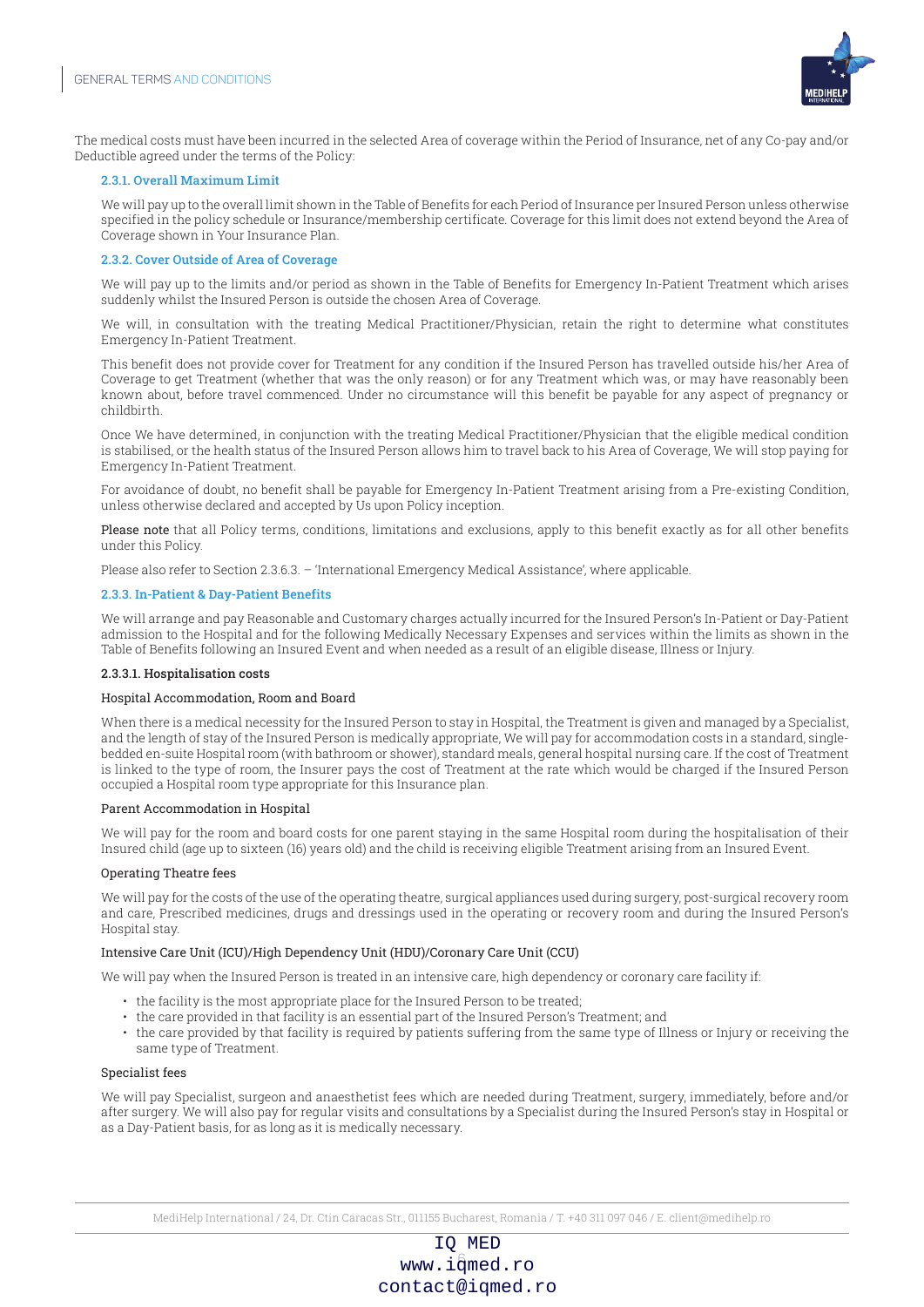

#### Laboratory investigations, X-rays and other diagnostic tests

We will pay for the costs of diagnostic tests used to diagnose, assess the Insured Person's medical condition or to find the cause of Insured Person's Symptom(s) when recommended by the Insured Person's Specialist. This includes pathology, laboratory investigations (e.g. blood and urine tests), radiology and imagistic investigations (i.e. x-rays, ultrasounds) and other diagnostic tests (e.g. ECGs).

#### Prescribed medicines, drugs and dressings

We will pay for medicines, drugs and dressings which are prescribed by the Specialist for the Insured Person, whilst the Insured Person is receiving In-Patient or Day-Patient Treatment.

#### Physiotherapy/Speech Therapy

We will pay for Treatment provided by Physiotherapist and/or Speech therapist if this is needed and recommended by a Specialist as part of the Insured Person's Hospital stay for In-Patient or Day-Patient Treatment, but this is not the sole reason and primary Treatment for the Insured Person's Hospital stay.

#### 2.3.3.2. Acute flare-up for Chronic condition

We will pay within the individual benefit limit as shown in the Table of Benefits for the costs of In-Patient Treatment to stabilise an Acute flare-up of the Insured Person's Chronic condition and return the Insured Person to the state of health he was in before the Acute flare-up. Once the Chronic condition has re-stabilised and is again being monitored or controlled on a regular basis, We will no longer provide cover for the Chronic condition under this benefit, it will thereafter be provided under 2.3.4.6 Maintenance of Chronic condition benefit, if this benefit is available under Your selected Insurance Plan.

#### 2.3.3.3. In-Patient Rehabilitation

Provided the Insurance Plan includes this in the Table of Benefits, We will pay up to the limit(s) and/or up to the number of days as shown in the Table of Benefits for a combination of therapies such as physical, occupational and speech therapy for Rehabilitation received during a Hospital stay or in a Rehabilitation center following an Insured Person's immediate discharge from Hospital, after an Insured Event.

We pay In-Patient Rehabilitation for as long as:

- it follows an acute brain Injury, such as a stroke or accident; and
- it is a part of Treatment that is covered by the Policy; and
- a Medical Practitioner/Physician who specialises in Rehabilitation is overseeing the Insured Person's Treatment; and
- We have agreed the costs before the Insured Person starts Rehabilitation; and
- the Treatment could not be carried out on an Out-Patient basis.

For Cobalt, Admiral and Royal Plans: We will not pay for In-Patient Rehabilitation for more than thirty (30) days except in cases such as in severe central nervous system damage caused by external trauma. For such cases, We will not pay for In-Patient Rehabilitation for more than one hundred eighty (180) days.

For Azure Plan: In-Patient Rehabilitation benefit up to the limit stated in the Table of Benefits.

For Blue Plan: Not covered unless otherwise agreed by the Insurer.

This benefit may not be paid unless Pre-authorisation has been provided by Us.

Note: We do not pay for Rehabilitation when the Treatment was given for Mental Health Disorders, psychiatric or psychological disorders.

#### 2.3.3.4. Prosthesis (Prosthetic Implants)/Medical Implants

This benefit shall be payable within Your overall Policy Limits, subject to verification that such internal prosthesis/medical implants are US Food and Drug Administration (FDA) approved, is used for its intended purpose, proven to be effective (i.e. not under clinical trial, assessment or research nature), and as part of Insured Person's Medically Necessary Treatment during surgery and in replacement procedures approved by the Specialist.

#### 2.3.3.5. Durable Medical Equipment, Medical Aids and appliances, External Prosthesis

Provided the Insurance Plan includes this in the Table of Benefits, We will pay up to the limit(s) shown in the Table of Benefits for charges incurred for durable medical equipment, medical aids, appliances and external prosthesis prescribed by a Specialist as Medically Necessary in order to support, aid and be part of a surgical procedure or is an integral to the Insured Person's Treatment of a condition covered under the Policy. This is limited to: abdominal binder, post-surgical mastectomy bra, compression stocking, hearing aids, speaking aids (electronic larynx), wheelchairs, crutches, corrective splint, air boots, arm sling, orthopaedic supports, spinal supports, knee braces and pneumatic walking boots.

For prosthetic body parts such as prosthetic limbs all claims are made within 12 (twelve) months of the amputation or removal of the body part. The repair of the prosthetic limb is covered only when anatomical or functional change or reasonable wear and tear render the item non-functional and the repair will make the equipment usable. The replacement of the prosthetic limb is covered only when anatomical or functional change or reasonable wear and tear renders the item non-functional and nonrepairable. Pre-authorization by the Insurer must be obtained for the initial coverage, repair, and/or replacement of prosthetic limbs.

MediHelp International / 24, Dr. Ctin Caracas Str., 011155 Bucharest, Romania / T. +40 311 097 046 / E. client@medihelp.ro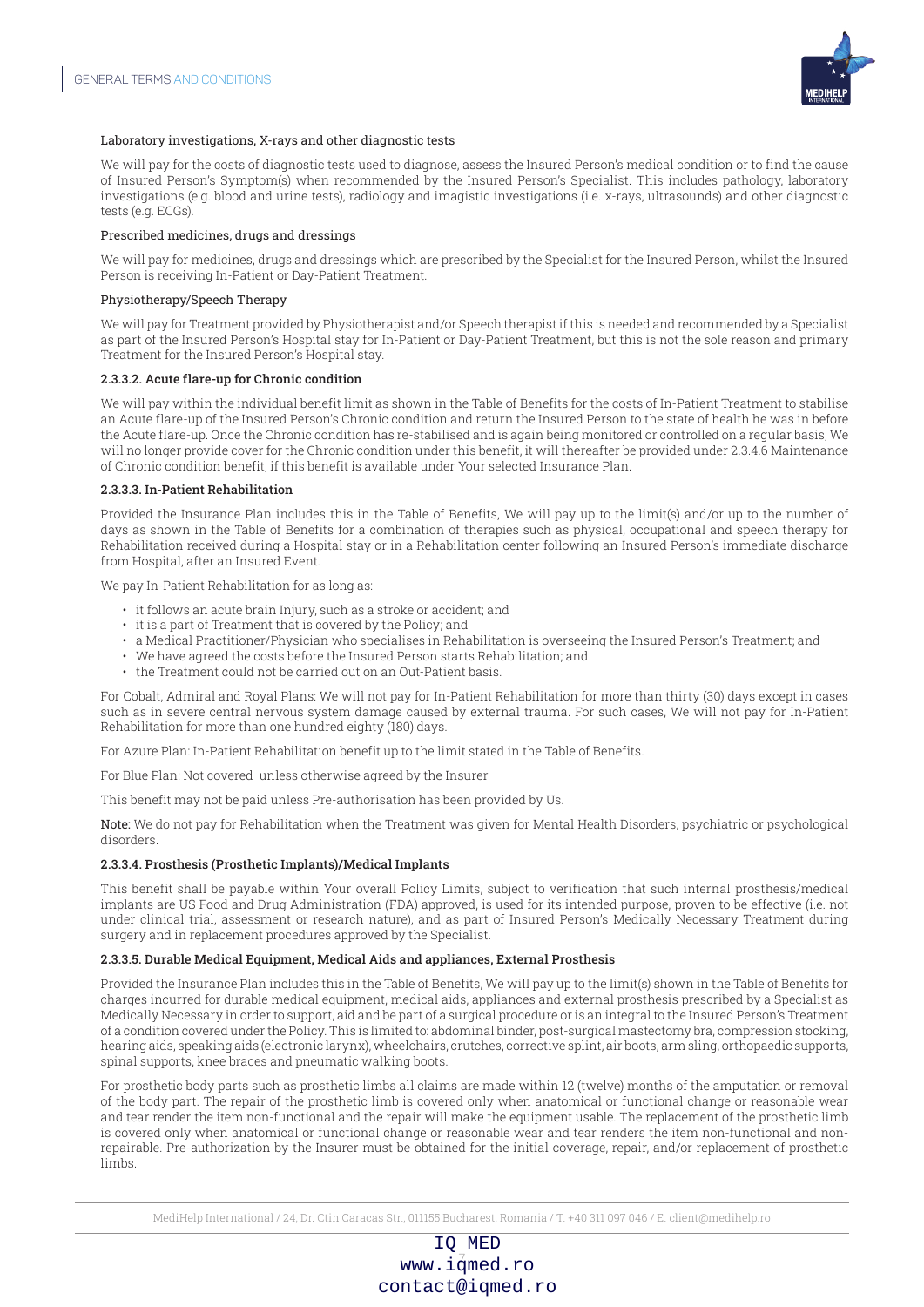

To be eligible for the rental of durable medical equipment, medical aids and appliances, this benefit must be accessed within the Period of Insurance. The medical equipment, medical aids and appliances should be:

- not disposable, and capable of being used more than once;
- used to serve a medical purpose;
- fit for use in the home; and
- used by an Insured Person who is suffering from the effect of an eligible disease, Illness or Injury.

#### 2.3.3.6. Palliative Care

Provided the Insurance Plan includes this in the Table of Benefits, We will pay up to the limit(s) as shown in the Table of Benefits for charges incurred for Palliative care when the Insured Person is admitted to a specialist Palliative care centre or hospice or at home following written diagnosis confirmation (including medical evidence) by the Medical Practitioner/Physician or Specialist that the Insured Person is suffering from an eligible terminal medical condition, its associated conditions and can no longer have Treatment which will lead to the Insured Person's recovery.

Charges for Palliative care and any Treatment related to an eligible terminal medical condition and its associated conditions will be taken from this benefit and may not be claimed from any other benefits under the Insured Person's Insurance Plan. The charges for Palliative care include Hospital or hospice accommodation, nursing care, Prescribed medicines, physical and psychological care.

The Insured Person must maintain the same level of cover throughout the Palliative or hospice care admission. If the period of Palliative or hospice care falls across to the next Period of Insurance, the Insured Person must pay the premium for the subsequent Year or the benefit will cease at the Policy's Annual Renewal Date.

This benefit will not automatically be upgraded to a higher level of Insurance Plan. In the case of an upgrade in cover, this benefit will be restricted to the level of the original Plan until the Insured Person has been covered under the upgraded Plan for a period of not less than 12 (twelve) months and the annual renewal of the upgraded Plan is affected.

This benefit may not be paid unless Pre-authorisation has been provided by Us.

#### 2.3.3.7. Home Nursing

We will pay up to the number of days and/or limit(s) as shown in the Table of Benefits for the costs incurred for home nursing only when the following conditions are met:

- a. when the home nursing starts immediately after the Insured Person's discharge from Hospital, where the Insured Person has been warded and treated as an In-Patient due to an Insured Event; and
- b. it is prescribed by the treating Specialist for the continued Treatment for an eligible medical condition which the Insured Person was hospitalised for; and
- c. home nursing is provided by a qualified nurse in the Insured Person's home; and
- d. such medical conditions are not related to mental illness, psychiatric or psychological disorders; and
- e. when such services are essential for medical care and not for the Insured Person's convenience, personal assistance or for domestic reasons.

This benefit may not be paid unless Pre-authorisation has been provided by Us.

Subject to availability of the Table of Benefits, within Your overall Policy Limits, home nursing following a terminal medical condition is payable under Section 2.3.3.6. Palliative Care.

#### 2.3.3.8. Hospitalisation cash benefit

We will pay for hospitalisation cash benefit for each night stay in the Hospital, up to the maximum number of nights and limit (s) as shown in the Table of Benefits when the Insured Person receives:

- a. an eligible In-Patient Treatment within Area of Coverage and there has been no charge for the Insured Person's Treatment (free of charge) or if the Insured Person stays in a public Hospital within Area of Coverage and when
- b. We would have covered that In-Patient Treatment under the Policy.

The minimum In-Patient stay is one night of stay.

If Your Policy has a Deductible, We will not take this off from the Hospitalisation cash benefit.

This benefit is not available if the cost of Treatment was funded by another party, such as another insurer or for a maternity care Claim.

#### 2.3.3.9. Congenital and Hereditary conditions

(Applicable for In-Patient / Day-Patient Treatment only)

Provided the Insurance Plan includes this in the Table of Benefits, We will pay up to the limit(s) shown in the Table of Benefits for charges incurred for the Treatment of Congenital and Hereditary conditions when manifested and treated within the first 90 (ninety) days of a newborn's life, provided the newborn is added as a covered Dependent under the Policy within 30 (thirty) days of birth and following an eligible maternity Claim by the insured parent.

From the 91st (ninety-first) day following the newborn's birth, the newborn baby will be subject to medical underwriting and there is no cover for Congenital and Hereditary conditions thereafter. This benefit is available under the Cobalt, Admiral and Royal Insurance Plans. This benefit may not be paid unless Pre-authorisation has been provided by Us.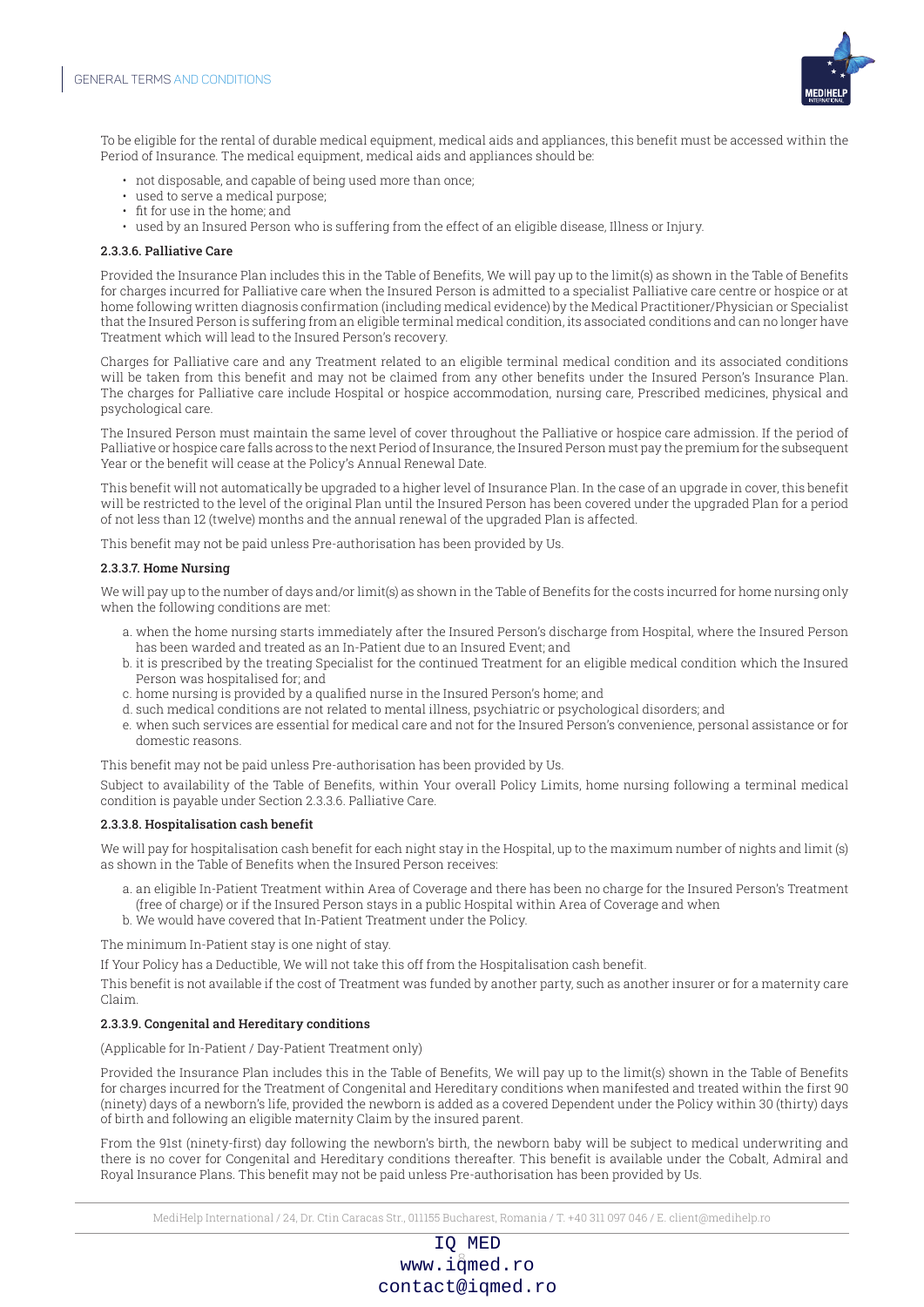

#### 2.3.4. Out-Patient Coverage

#### 2.3.4.1. Out-Patient Surgery

Provided the Insurance Plan includes this benefit, We will pay up to the limit(s) shown in the Table of Benefits for the cost of surgical procedure performed as an Out-Patient under local anaesthesia. The surgical procedures do not require In-Patient or Day-Patient Treatment.

#### 2.3.4.2. General Practitioner (GP) & Specialist Fees

Provided the Insurance Plan includes this benefit, We will pay up to the limit(s) shown in the Table of Benefits for Out-Patient costs for consultations with Your General Practitioner, family Physician or Specialist to Diagnose and treat a covered disease, illness or Injury or to arrange of any further medical Treatment or as a follow-up Treatment that has already taken place.

This benefit includes Telemedicine where the Insured Person may choose to consult, from an approved telehealth provider virtually for primary care consultation services at one (1) consultation per day. For any prescriptions, via Telemedicine, this is subject to any Out-Patient Prescribed medication, drugs and dressing benefit if this is applicable under Your Policy.

#### 2.3.4.3. Prescribed medicines, drugs and dressings

Provided the Insurance Plan includes this benefit, We will pay up to the limit(s) shown in the Table of Benefits for Out-Patient costs of medicines, drugs and dressings prescribed by Your Medical Practitioner/Physician/Specialist that relate to a covered diagnosed disease, illness or Injury.

This benefit also includes prescribed medicines recommended for an eligible condition during a Telemedicine consultation as stated under Section 2.3.4.2.

#### 2.3.4.4. Laboratory investigations, X-rays and other diagnostic tests (excluding advanced diagnostic tests)

Provided the Insurance Plan includes this benefit, We will pay up to the limit(s) shown in the Table of Benefits for Out-Patient costs of tests prescribed by Your Medical Practitioner/Physician used to Diagnose or to find the cause of Your Symptom(s). This includes pathology, laboratory investigations (e.g. blood and urine tests), radiology and imagistic investigations (i.e. x-rays, ultrasounds) and other diagnostic tests (e.g. ECGs).

We do not pay for MRI, CT or PET scans under this benefit.

#### 2.3.4.5. Physiotherapy

Provided the Insurance Plan includes this benefit, We will pay up to the limit(s) shown in the Table of Benefits for Out-Patient consultations and Medically Necessary physiotherapy when given by a Physiotherapist aimed at restoring the Insured Person's normal physical function for a covered diagnosis and following an Insured Event. The Physiotherapist must mention the need for the specific form of physiotherapy, diagnosis, a clear treatment plan with a starting point and ending point and expected outcome.

The Treatment must be carried out by qualified Physiotherapists who hold the appropriate license and are registered to practice in the country where Treatment is received. After the  $12<sup>th</sup>$  session/visit, if the Insured Person requires more sessions/visits, the Insured Person must submit an updated medical report/further information. We reserve the right to pre-authorise these additional sessions/visits.

#### 2.3.4.6. Complementary Therapies: Occupational Therapy/ Chiropractic/Osteotherapy/Homeopathy/Acupuncture/Dietician

Provided the Insurance Plan includes this benefit, We will pay up to the limit(s) shown in the Table of Benefits for Out-Patient consultations and Medically Necessary Treatment given by an occupational therapist, chiropractor, osteopath, homeopath, acupuncturist, dietician when needed as a result of a covered diagnosed disease, illness or Injury following an Insured Event.

The therapeutic and diagnostic Treatment must be carried out by qualified therapists who hold the appropriate license and are registered to practice in the country where Treatment is received.

We will require a copy of the medical referral letter from Your Medical Practitioner, family Physician or Specialist and a medical report and Treatment plan from the therapist with a starting point and ending point and expected outcome for our approval.

The complementary or alternative therapy is limited to Treatment provided by these therapists only.

#### 2.3.4.7. Maintenance of Chronic Condition

Provided the Insurance Plan includes this benefit, We will pay up to the limit(s) shown in the Table of Benefits for regular consultations, tests, and prescribed medicines required for the monitoring and maintenance of the stability of a Chronic condition. This benefit is limited to the Treatment of prescribed medicine and does not include other types of medical Treatment (e.g. physiotherapy aimed at maintaining stability).

We do not pay if the Chronic condition is a Pre-existing condition or related conditions unless this has been agreed by Us.

Any Claims relating to Cancer, Congenital and Hereditary conditions, psychiatric conditions that are chronic will not be eligible to be paid from this benefit.

For the Blue and Azure Insurance Plans, the limit(s) as shown in the Table of Benefits is a combined limit for In-Patient and Out-Patient Treatment.

MediHelp International / 24, Dr. Ctin Caracas Str., 011155 Bucharest, Romania / T. +40 311 097 046 / E. client@medihelp.ro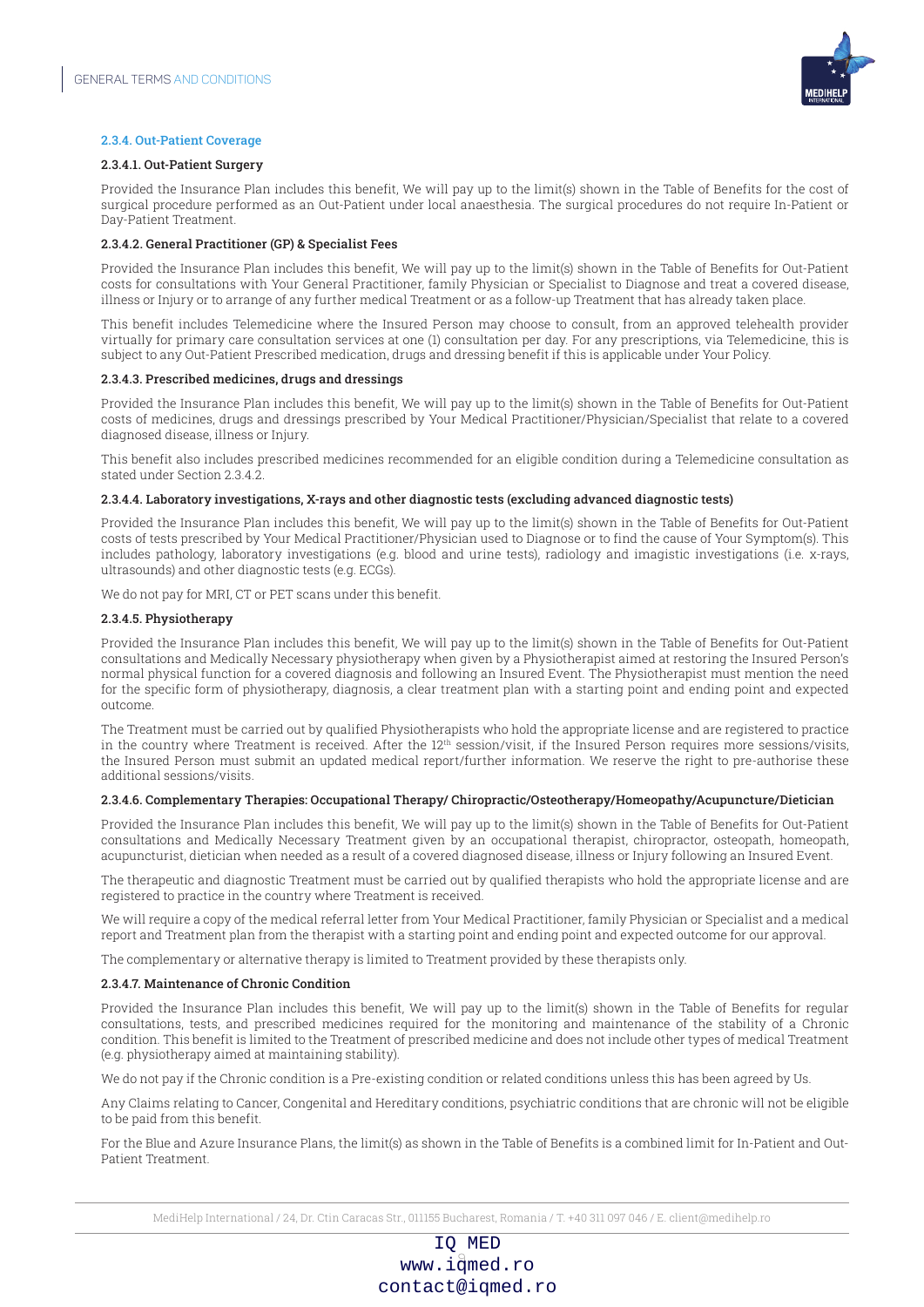

#### 2.3.4.8. Speech therapy

Provided the Insurance Plan includes this benefit, We will pay up to the limit(s) shown in the Table of Benefits for speech therapy required to restore impaired speech function aimed at the restoration of normal function, after the Diagnosis of a covered acute Illness or Injury and when:

- a. required immediately following Treatment which is covered under this Policy following an Insured Event (for example, as part of an Insured Person's follow-up care after he has suffered from stroke or Accident); and
- b. it is confirmed by a Specialist to be medically necessary.

For the avoidance of doubt, the exclusion below remains applicable to this benefit:

Treatment relating to neurological development, cognitive development, learning disorders, speech delay, educational problems, behavioural problems, developmental milestones, physical development or psychological development, including assessment or grading of such problems. This includes but is not limited to problems such as dyslexia, dyspraxia, autism spectrum disorder, attention deficit hyperactivity disorder (ADHD) and speech or language problems (such as stammering).

#### 2.3.4.9. Emergency Out-Patient Treatment

We will pay up to the limit(s) shown in the Table of Benefits for the costs of Emergency Out-Patient Treatment (i.e. medical services and Treatment received in the Accident and Emergency (A&E) room of a Hospital or Clinic) which the Insured Person obtains medical attention within 48 (forty-eight) hours of the Accident or the onset of an Emergency Illness, which does not require admission as an In-Patient or Day-Patient in the Hospital.

#### 2.3.5. Further Benefits when specified in the Table of Benefits

#### 2.3.5.1. Psychiatric Treatment

Provided the Insurance Plan includes this benefit, We will pay up to the limit(s) shown in the Table of Benefits for:

- a. In-Patient and Day-Patient Psychiatric Treatment received at a registered psychiatric unit of a Hospital providing 24-hour medical supervision and evidence-based Treatment for Mental Health Disorders. This benefit includes room and board hospital accommodation, prescribed medicines, Medically Necessary Treatment related to the condition under the medical supervision of a psychiatrist. Psychotherapy treatment is only covered after the Insured Person was initially diagnosed by a psychiatrist and referred to a clinical psychologist for further In-Patient or Day-Patient treatment. This benefit may not be paid unless Pre-authorisation has been provided by Us.
- b. Out-Patient Psychiatric Treatment, refers to consultations and associated costs for psychiatry, psychology or psychotherapy, provided the overall Treatment plan is under the referral of a practicing registered psychiatrist/psychologist. All consultations must take place in the psychiatrist/psychologist office. We will only pay Out-Patient drugs related to the medical condition when prescribed by the psychiatrist.

#### 2.3.5.2. Cancer Treatment

Provided the Insurance Plan includes this benefit, We will pay up to the limit(s) shown in the Table of Benefits for In-Patient, Day-Patient, Out-Patient Treatment of Cancer, if the Treatment is considered by Us to be Medically Necessary for active Cancer Treatment and evidence-based Treatment. This includes chemotherapy, radiotherapy, oncology, Diagnostic Tests/Imaging, consultations, Prescribed medicines, monitoring and follow-up at a Hospital or Specialist Cancer unit as part of an eligible In-Patient, Day-Patient and/or Out-Patient Cancer Treatment, under Your Insurance Plan. There is a limit of up to 120 days per In-Patient admission on this Policy.

For wigs and temporary head coverings required following active Cancer Treatment covered by Your Insured Plan, We will pay such costs not exceeding €200 per Policy Year. If Your Policy has a Deductible, You do not have to pay the Deductible for wigs/ temporary head coverings.

We reserve the right to request the Insured Person to obtain eligible prescribed medicines and pharmacy items for active Cancer Treatment from the Insurer's designated medical network pharmacy. For any other Out-Patient drugs or other drugs that a Medical Practitioner/Physician (GP) could prescribe, shall be covered as part of the Out-Patient drugs and dressings, if this option is available under the Insured's Plan. Where it is also unclear that the diagnostic tests are for Cancer-related medical expenses then those costs will be paid under the appropriate section under the 'Out-Patient' Coverage benefit, if such benefit is available under the Insured Person's Insurance Plan.

Under this benefit, We do not pay for:

- Any diagnostic tests or treatment not considered as clinically appropriate or necessary;
- Diagnostic tests arranged by any person other than the Insured's oncologist;
- Complications that arise from new or experimental drugs or surgical procedures even if we agreed to cover the procedure itself;
- Preventative treatment, such as screening when the Insured does not have symptoms of Cancer. For example, if the Insured had a screen that showed the Insured has a genetic risk of breast cancer, We would not cover the screening or any Treatment to reduce the chances of developing breast cancer in future (such as a mastectomy);
- Medication an Insured Person may need to take after they have been discharged from hospital following bone marrow transplant such as immunosuppressants, antibiotics and steroids used to prevent complications;
- Palliative care refer to Section 2.3.3.6. Palliative Care.

This benefit may not be paid unless Pre-authorisation has been provided by Us.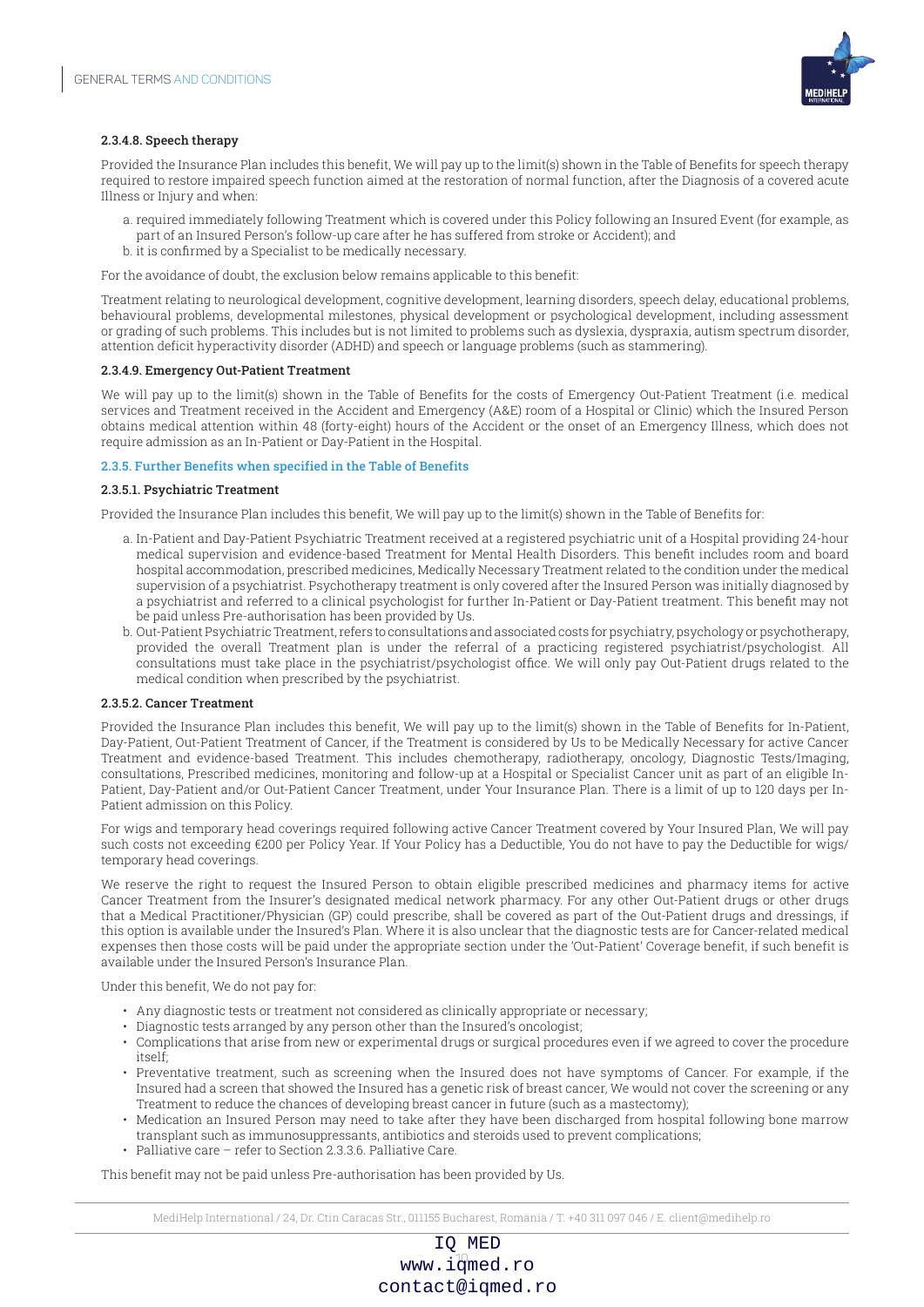

#### 2.3.5.3. Transplant Services

Provided the Insurance Plan includes this in the Table of Benefits, We will pay for Specialist and medical costs incurred while the Insured Person (who is the recipient of the organ) is hospitalised, including anti-rejection drugs (immunotherapy) and related Out-Patient Treatment required prior to and after the transplant (if Out-Patient Treatment benefit is applicable to Your Insured Plan), up to the limit(s) shown in the Table of Benefits in relation to life-sustaining human Organ Transplant (kidney, pancreas, liver, heart, lung, bone marrow, cornea, or heart and lung), and the human organ is from a relative or from a certified, and verified source of donation.

This benefit requires Pre-authorisation and the transplant:

- a. must be Medically Necessary and subject to Conventional Treatment;
- b. the specific type and length of Treatment will be determined by the type of transplant and underlying medical condition; and
- c. the transplant will be carried out in internationally accredited institutions by accredited surgeons and where the organ, tissue or cell procurement is in accordance with World Health Organisation (WHO) guidelines.

We will also pay for medical costs associated with the donor as an In-Patient or Day-Patient when such medical costs and services are rendered in a network facility and where the donation does not lead to the loss of the donor's life and the donated organ, tissue or cell are removed in the same network facility where the transplant occurs. The amount which We will pay towards a donor's medical costs is up to  $\epsilon$  20 000 for each organ transplanted, which is included as part of the maximum transplant benefit limit. The medical costs associated with the donor which We will pay towards, will be reduced by the amount which is payable to the donor in relation to those costs under any other insurance policy or from any other source.

In addition to the Policy Exclusions and Limitations, We will not pay for any of the following situations:

- a. The costs associated with transportation, donor organ search, procurement of the organ, tissue, cell and any other administration costs;
- b. When the donor experiences complications;
- c. Organ transplant required because of a Congenital or Hereditary condition, such cover will be provided under Benefit 2.3.3.9. Congenital and Hereditary Conditions.

This benefit may not be paid unless Pre-authorisation has been provided by Us.

#### 2.3.5.4. Advanced Imaging (MRI, CT and PET scans)

We will pay this benefit within Your overall Policy limit for the costs of computerized tomography (CT), magnetic resonance imaging (MRI) or positron emission tomography (PET), when recommended by the Insured Person's Specialist to help Diagnose or assess the Insured Person's Illness or Injury.

#### 2.3.5.5. Routine Maternity Care (applicable to Cobalt, Admiral, Royal Plans only)

Provided the Insurance Plan includes this benefit, We will pay up to the limit(s) shown in the Table of Benefits for routine pregnancy and maternity care (pregnancy and childbirth) detailed in the list below, when an eligible female Insured Person (excluding Dependent child), age 18 years or above is insured under this benefit for a continuous period of at least 12 months from Date of Entry prior to this pregnancy.

In respect of routine pregnancy and maternity care benefits (pregnancy and childbirth), We will pay the following benefits in total per Policy Year. If a pregnancy overlaps two Insurance Policy Years, the Insured is entitled to only a single insurance policy Year's maternity benefit limit subject to this benefit being renewed:

- Standard, single-bed private Hospital room accommodation
- Pre-natal examinations by a Medical Practitioner
- All costs of normal childbirth (obstetrician and midwife fees)
- Post-natal examinations by a Medical Practitioner immediately following the routine childbirth
- Routine newborn care up to seven (7) days
- Non-elective caesarean delivery
- Elective caesarean delivery
- Childbirth at Home For Childbirth at Home, We exclude the use of any appliances, equipment such as but not limited to TENS machines, birthing pool, etc.

#### Please take note:

We will not pay for any related maternity care and Treatment relating to surrogacy.

We will not pay for termination of pregnancy, other than miscarriage, ectopic pregnancy and still birth.

#### 2.3.5.6. Maternity Cash benefit (Cobalt, Admiral and Royal plans only)

Provided the Insurance Plan includes this benefit, We will pay up to the limit(s) shown in the Table of Benefits for each night for Maternity Cash benefit, when the childbirth takes place at a public Hospital and provided no cost of the pregnancy and childbirth is claimed under the Insurance Plan. This is eligible for a female Insured Person (excluding Dependent child) age from18 years or above and has been insured under this benefit for a continuous period of 12 months from the Date of Entry of this Benefit prior to the pregnancy. Once we pay the Maternity cash benefit, We will not pay for any Hospitalization Cash benefit.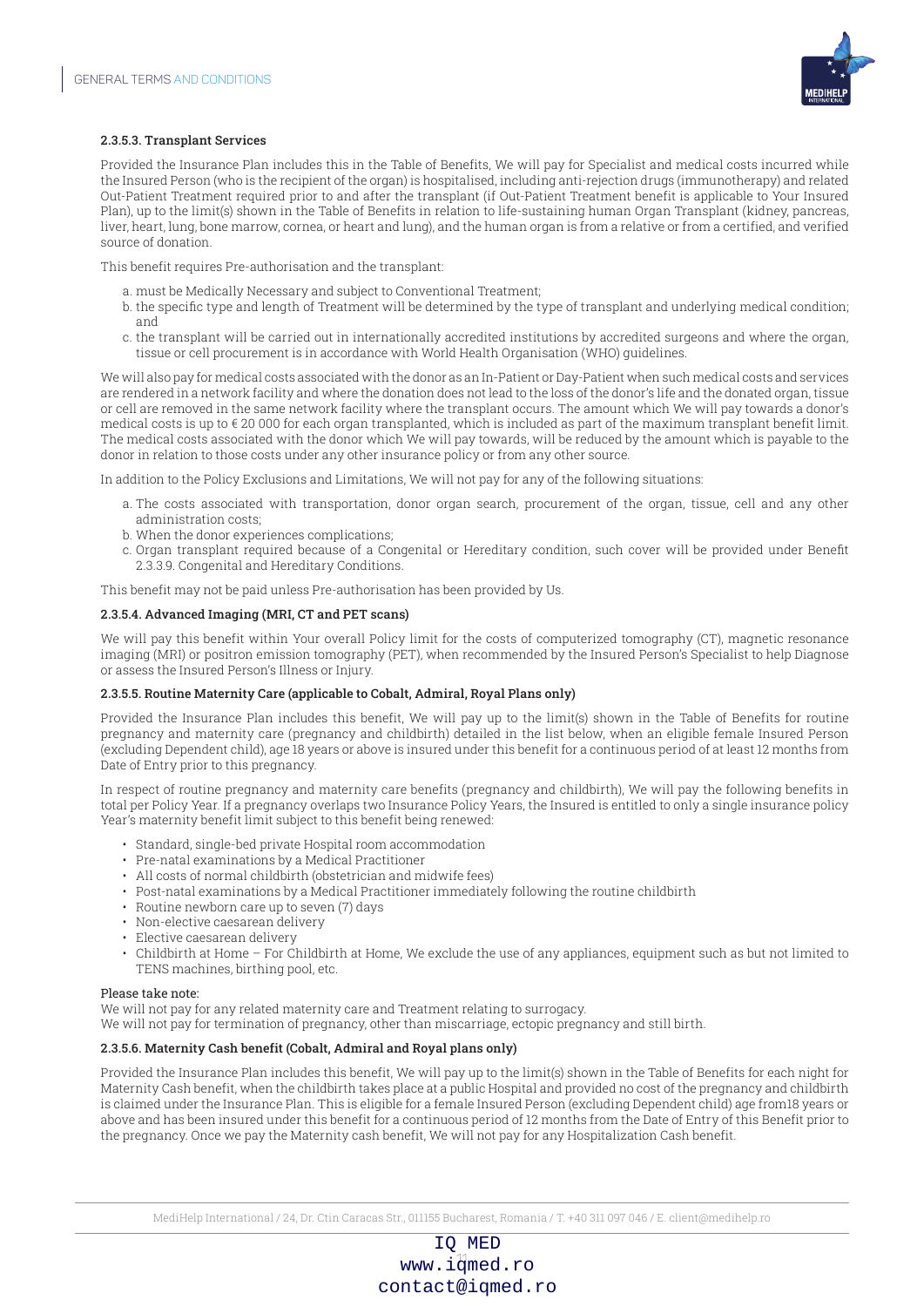

#### 2.3.5.7. Complications of Pregnancy (Cobalt, Admiral and Royal plans only)

Provided the Insurance Plan includes this benefit, We will pay up to the limits (s) shown in the Table of Benefits for Complications of pregnancy when an eligible female Insured Person (excluding Dependent child) age from 18 years and above, is insured under this benefit for a continuous period of 12 months from the initial Date of Entry prior to the pregnancy.

This benefit does not provide cover for home births or any complications arising therefrom.

This benefit does not pay for any Treatment relating to surrogacy.

#### 2.3.5.8. Newborn Care

Provided the Insurance Plan includes this benefit, We will pay up to the limits (s) shown in the Table of Benefits for medically essential examinations required to assess the integrity and basic function of the child's organs and skeletal structures carried out immediately following birth and Treatment required for the newborn during the first 30 (thirty) days after birth instead of any other benefits, if at least one parent has been insured by the Policy prior to the newborn's birth.

We will not require information about the newborn's health or a medical examination if an application is received by Us to add the newborn to the Policy within 30 (thirty) days of the newborn's date of birth. If an application is received after 30 (thirty) days of the newborn's date of birth, the newborn will be subject to medical underwriting and We will require the completion of a medical health declaration questionnaire, whereby We may apply special restrictions or exclusions after medical underwriting.

This benefit does not pay for any of the newborn's preventive diagnostic procedures, such as routine swabs, blood typing and hearing tests, preventive Treatment or Out-Patient Treatment.

The newborn care benefits explained above are not available for children who are born following fertility treatment of either parent, assisted reproduction technologies or conception (such as IVF), are born to a surrogate, or have been adopted. In these circumstances children can only be covered by the policy when they are 3 (three) months old (i.e. from 91st day after birth). Cover for the baby will be subject to completion of a medical health declaration questionnaire whereby We may apply special restrictions or exclusions after medical underwriting.

#### 2.3.5.9. Accidental Damage to Natural Teeth

Provided the Insured Person's Insurance Plan includes this benefit We will pay up to the limit (s) shown in the Table of Benefits for necessary Treatment for restorative dental Treatment required to treat or replace natural teeth lost or damaged following an accidental physical Injury to the mouth. The dental Treatment must be carried out by a dentist in a Hospital emergency room or dental Surgery, and Treatment must occur within 7 days of an accidental injury.

This benefit will not cover:

- a. Damage to mouth or teeth caused by eating
- b. Damage sustained to crowns, dentures, bridge work, or existing false teeth
- c. Injuries caused by Accidents or events not covered by this Policy
- d. Costs for Treatment that has not yet taken place, even if it is being provided as part of a treatment package.

This benefit is not payable if:

- a. the damage was caused by normal wear and tear; or
- b. the injury was caused when boxing or playing rugby (except school rugby) unless appropriate mouth protection was worn; or
- c. the damage was caused by brushing teeth or any other oral hygiene procedure; or
- d. the damage is not apparent within seven (7) days of the impact which caused the Injury; or
- e. the damage was caused before the period of insurance.

#### 2.3.5.10. Human Immunodeficiency Virus (HIV)/Acquired Immune Deficiency Syndrome (AIDS)

We will pay up to the individual lifetime benefit limit within the Insured Person's overall Policy limit(s) as shown in the Table of Benefits for the Treatment of medical conditions arising from HIV Infection. We will also pay for Antiretroviral Treatment (ART).

#### 2.3.5.11. Second Medical Opinion

If an Insured Person's medical condition or Diagnosis is complicated, and the Insured Person is unsure about what's happening, We can help. Our team can organise access to a network of leading experts, from anywhere in the world, for a review of Your case.

#### 2.3.6. Assistance

#### 2.3.6.1. Local Ambulance Services

We will arrange and pay within the overall Policy Limit for the Insured Person's transport to the nearest suitable Hospital for Emergency transport to or between Hospitals and when a Medical Practitioner/Physician says that it is Medically Necessary. Type of ambulances covered include road ambulance, air ambulance (if appropriate). Air ambulance services will require Our Pre-authorisation.

#### 2.3.6.2. Repatriation of Mortal Remains

Provided the Insured Person's Insurance Plan includes this benefit, We will pay up to the limits(s) shown for the costs of all necessary arrangements as required under international regulations if the Insured Person dies outside a country that he holds a passport for.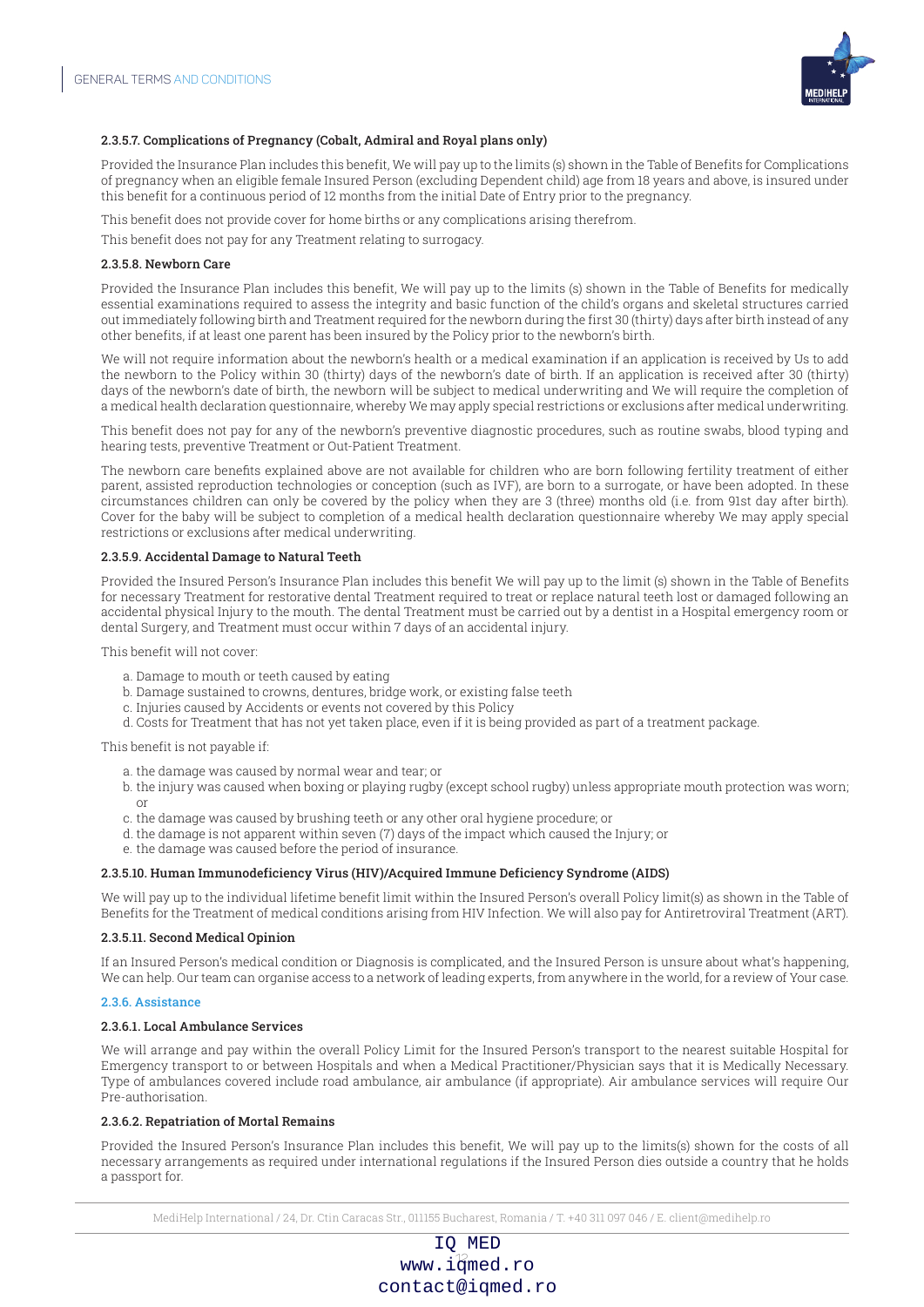

We will cover the cost of transporting the body back to a port or airport in:

- the country where You normally live (i.e. Principal Country of Residence), or
- a country You hold a passport (Home Country) for.

The relevant exclusions for Section 2.3.6.3. International Emergency Medical Evacuation also apply to repatriation following death.

#### 2.3.6.3. International Emergency Medical Evacuation

Provided the Insured Person's Insurance Plan includes this benefit, We will pay up to the limit(s) shown and within the overall Policy Limit for this Service. The Service is available to any Insured Person who is injured or becomes ill suddenly and needs immediate Hospital Treatment as an In-Patient.

The Service is only available in these circumstances and as follows:

- If the Insured Person is admitted to a Hospital while abroad from their Principal Country of Residence (Country where Insured Person normally live) then, if in the opinion of the Appointed Doctor the medical facilities there are not suitable or adequate, the Insured Person will be entitled to evacuation or repatriation;
- If the Insured Person is admitted to Hospital while in their Principal Country of Residence (Country where Insured Person normally live) then, if in the opinion of the Appointed Doctor the medical facilities in the Principal Country of Residence (Country where Insured Person normally live) are not suitable or adequate, the Insured Person will be evacuated to the nearest place where appropriate services are available;
- Following evacuation, in accordance with the above, the Insured Person concerned shall be entitled to be returned, by regular scheduled airline unless We agree that another means of transport is necessary to their Principal Country of Residence (Country where the Insured Person normally live).

Special meanings are:

- Appointed doctor: a medical practitioner chosen by Us to advise Us on the Insured Person's medical condition and/or need for the service and/or the suitability and adequacy of the medical facilities in the country where the Insured Person's has been admitted to Hospital.
- Service: moving the Insured Person's to another Hospital which has the necessary medical facilities either in the country where the member is taken ill or in another nearby country (evacuation) or bringing them back to their Principal Country of Residence.

We will cover the costs of emergency evacuation if:

- Insured Person is, or need to be, admitted as an emergency In-Patient, and
- Our Appointed doctor and the treating doctor believe the Insured Person's current or nearest medical facilities are not able to provide the Treatment the Insured Person needs.

We will cover the costs of repatriating the Insured Person if We have agreed to cover the Insured Person's emergency evacuation.

We will not cover the cost of evacuating or repatriating the Insured Person if the Insured Person decides to travel elsewhere for Treatment and We believe the nearest medical facilities are adequate for the Insured Person's Treatment. This applies also if the Insured Person decides to want to travel back to the country where he normally lives (i.e. Principal Country of Residence) for his **Treatment** 

#### How emergency evacuation and repatriation cover works

If the Insured Person is admitted for a sudden Illness or Injury as an emergency In-Patient and the Insured Person or the treating doctor believe that the local medical facilities are not adequate to treat him, somebody (e.g. hospital, family member) should call Our team. We will appoint a doctor who will be able to assess the facilities and the evacuation or repatriation service detailed at the beginning of this section will apply.

#### What costs We will cover

If the Appointed doctor decides that the facilities are not adequate to treat the Insured Person, We will cover the reasonable costs of either:

- evacuating the Insured Person to a suitable medical facility for Treatment in the country the Insured Person is in; or
- evacuating the Insured Person to a suitable medical facility in a different country for Treatment.

When the Insured Person is discharged from the medical facility the Insured Person was evacuated to, We will cover the costs of repatriating the Insured Person to one of the following:

- the place or country where the Insured Person normally lives (i.e. Principal Country of Residence)
- a country that the Insured Person holds a passport for.

We will cover these costs so long as We have agreed the method of transport to be used, and date and time of the Insured Person's evacuation or repatriation before it takes place.

We will also cover the cost of any necessary Treatment given to the Insured Person by Our chosen evacuation agency while they are moving the Insured Person.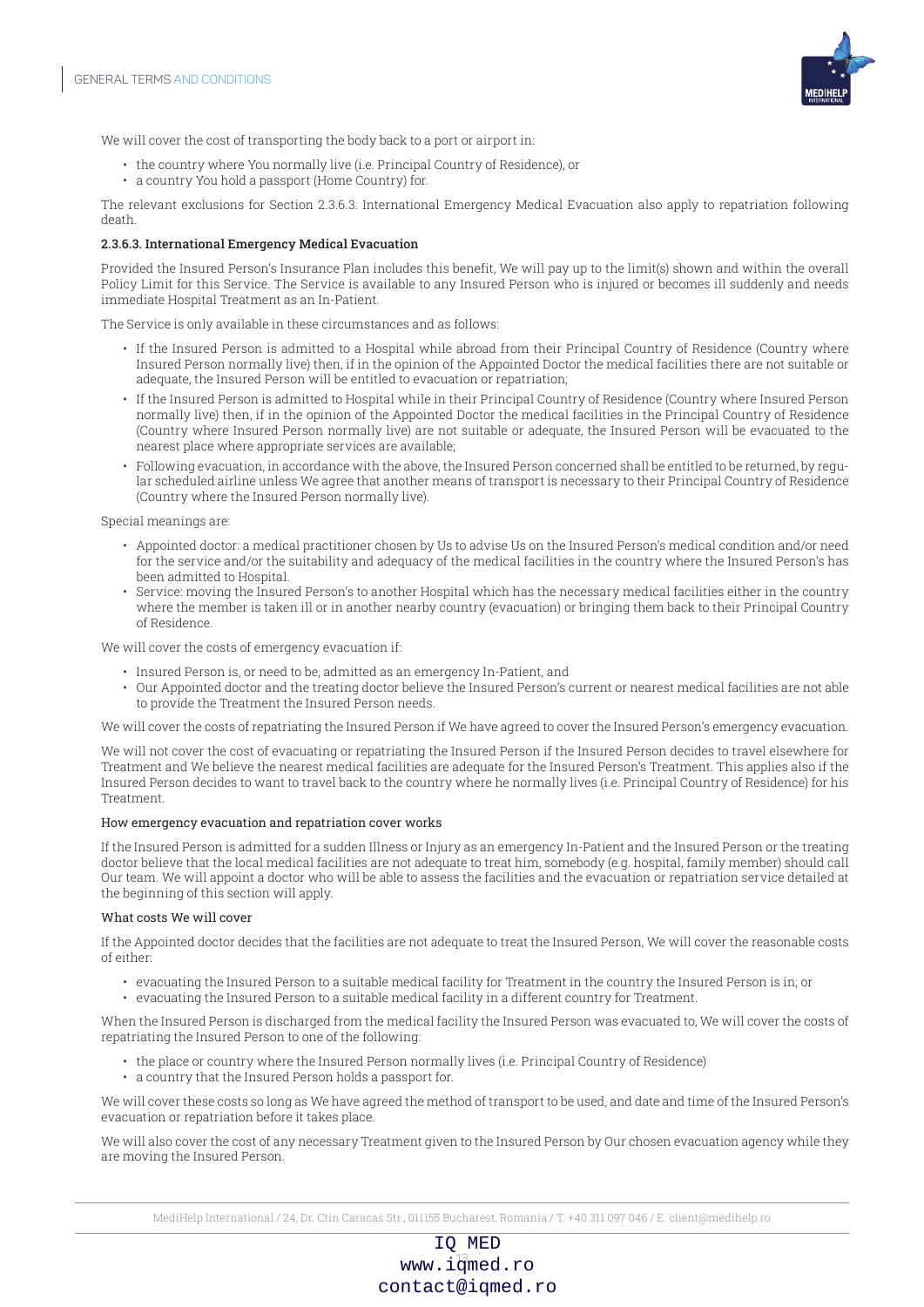

However, if the Policyholder, Insured Person or the family member choose to be returned to their Home Country, the costs of subsequent return to the Principal Country of Residence (country where the Insured Person normally live) will be the responsibility of the Policyholder.

#### Will other members of my family or friends be able to travel with me?

If the Insured Person who needs to be evacuated or repatriated is under 18 (eighteen), We will cover the additional reasonable and necessary transport and accommodation costs for someone, aged 18 (eighteen) or over, to accompany them on their journey. If the Insured Person who needs to be evacuated or repatriated is over 18 (eighteen), We may agree to cover these costs if We believe it is medically appropriate.

Once the Insured Person reaches his evacuation destination, We will not cover the accompanying person's further costs.

#### What cover do I have if a family member covered by International Private Health Insurance Plans is evacuated or repatriated?

Your cover depends on whether they are evacuated or repatriated either from the location where You both normally live (i.e. Principal Country of Residence) or whether You are travelling together at the time. If You are travelling away from Home with a family member who is covered by International Private Health Insurance Plans and he is evacuated or repatriated, We will pay for Your additional reasonable and necessary transport and accommodation costs that result from the evacuation or repatriation. We will do this if it is medically appropriate for You to travel with the family member.

If You are both at the location where You normally live (i.e. Principal Country of Residence) and he has to be evacuated or repatriated from that location, We will pay for Your additional reasonable and necessary transport costs that result from the evacuation or repatriation. We will do this if it is medically appropriate for You to travel with the family member. We will not cover Your accommodation costs.

#### What will happen to my travel ticket?

Any unused portion of the travel tickets belonging to You or anyone that We evacuate with You will immediately become Our property. You must give the tickets to Us.

#### Can I choose to travel to a particular country for Treatment?

The Insured Person can choose to go to a particular country for Treatment, but We will not cover the cost of travelling to that country. Once the Insured Person is in that country, the terms of the Policy apply as normal.

#### Exclusions that apply to Your cover for emergency evacuation and repatriation

You are not covered for emergency evacuation or repatriation if any of the following apply:

- the medical condition does not need immediate emergency In-Patient Treatment
- the medical condition does not prevent You from travelling or working
- the medical condition is directly or indirectly caused by a deliberately self-inflicted Injury, suicide or an attempt at suicide
- the medical condition is in any way connected with alcohol abuse, drug abuse or substance abuse
- the medical condition is a result of engaging in or training for any sport for which You receive a salary or monetary reimbursement, including grants or sponsorship (unless You only receive travel costs)
- the medical condition is a result of base jumping, cliff diving, flying in an unlicensed aircraft or as a learner, martial arts, free climbing, mountaineering with or without ropes, scuba diving to a depth of more than ten (10) metres, trekking to a height of over two thousand and five hundred (2 500) metres, bungee jumping, canyoning, hang-gliding, paragliding or microlighting, parachuting, potholing, skiing off piste or any other winter sports activity carried out off piste
- the evacuation would involve moving You from a ship, oil-rig platform or similar off-shore location
- We have not approved and/or arranged the evacuation or repatriation first
- We have not been told about the medical condition within 30 (thirty) days of the condition becoming an emergency (unless this was not reasonably possible)
- the medical condition is a result of nuclear, biological or chemical contamination, war (whether declared or not), act of foreign enemy, invasion, civil war, riot, rebellion, insurrection, revolution, overthrow of a legally constituted government, explosions of war weapons or any event similar to one of those listed
- the emergency occurs when You are on a leisure trip to a destination to which the Government or any Regulatory Department in the Principal Country of Residence or the UK Foreign and Commonwealth Office either advises against all travel or advises against all travel on holiday or non-essential business.

#### Limits on Our liability under Your cover for emergency evacuation and repatriation

We will not be liable for:

- any failure or delay in providing emergency evacuation or repatriation
- injury or death while the Insured Person is being moved.

These limits do not apply if the failure or delay is caused by Our negligence or the negligence of someone We have appointed to act for Us. Contact details are mentioned in Section 5 Claims Handling and Administration.

Specific conditions applying to Section 2.3.6.3 International Emergency Medical Evacuation.

• Our decision is final, and We are entitled to refuse any request which is incompatible with the Insured Person's medical condition and safety,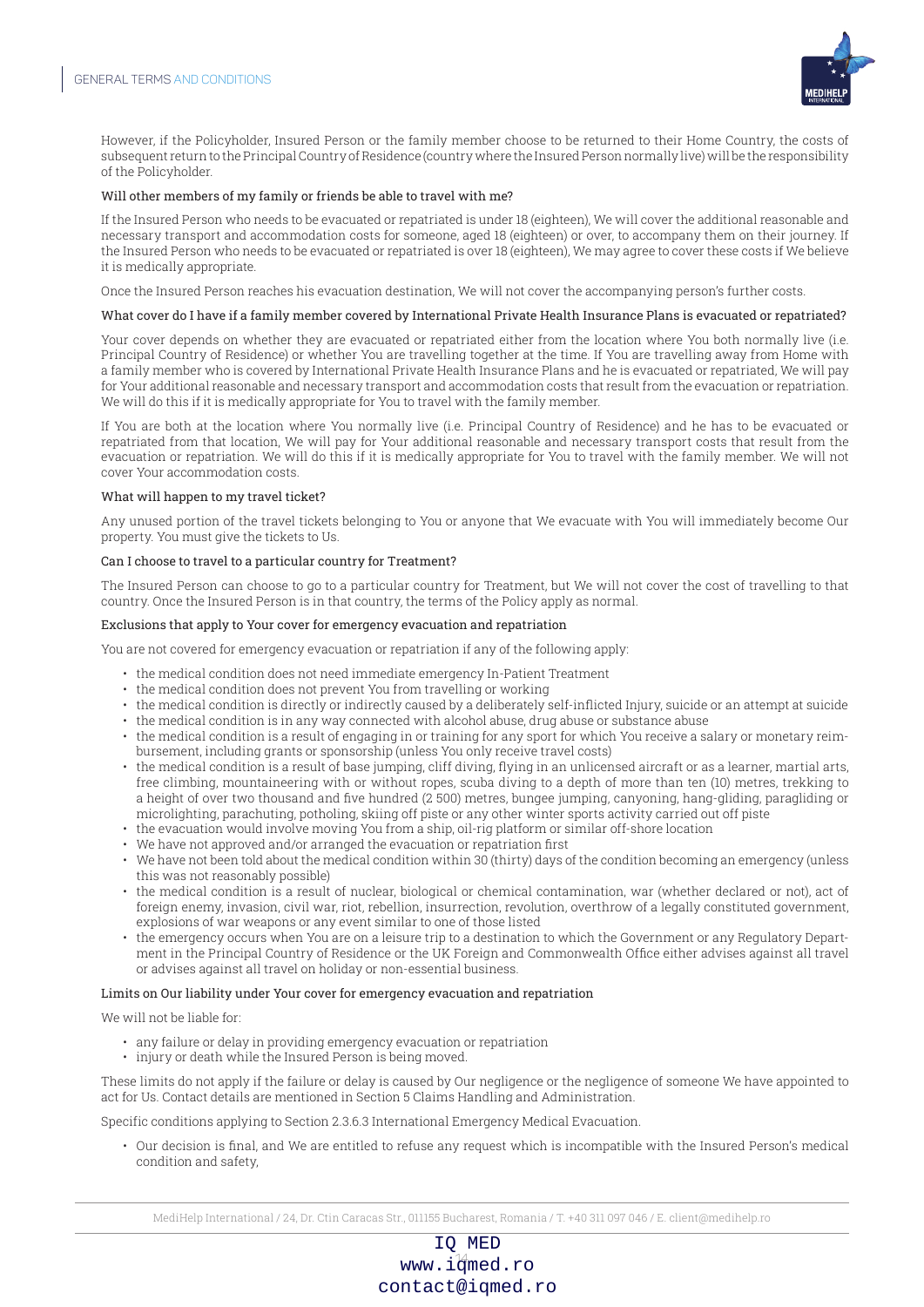

- We will set up the medical team and resources to be used as and when appropriate, to ensure the Insured Person's safety during the Emergency Medical Transfer or Evacuation.
- If the Insured Person rejects the assistance procedures We proposed, then We shall be released from Our obligations under this section.
- If Insured Person or his family member makes his own arrangements, the costs will not be covered. Please take note entitlement to the service does not mean that Your Treatment following evacuation or repatriation will be eligible for benefit. Any such Treatment will be subject to the terms and conditions of Your Plan.

#### 2.3.7. Preventive Treatment

#### 2.3.7.1. Wellness

Provided the Insured Person's Insurance Plan includes this benefit, We will pay following a Waiting Period after each Insured Person joins this Plan, up to the combined limit(s) shown for 'Adult Wellness' (Health Screening) and 'Child Wellness' benefits detailed in the list below. Any charges paid under any one of these benefits shall reduce the remaining benefit limit for the other.

#### a. Child wellness benefits:

For a Dependent Child who is under 2 (two) years old, We will pay charges incurred for preventive care delivered or supervised by a Medical Practitioner/Physician, whose services are limited to 4 (four) health screenings and Routine Vaccinations. No waiting period applies.

For a Dependent Child who is from 2 (two) to turning 10 (ten) years old, following a 10 (ten) months Waiting Period after the Dependent child joins this Plan, We will pay charges incurred for the purpose of preventive care delivered or supervised by a Medical Practitioner/Physician, whose service is limited to 1 (one) annual health screening and Routine Vaccinations.

For a Dependent Child who is from 10 (ten) to 18 (eighteen) years old, following a 10 (ten) months Waiting Period after the Dependent child joins this Plan, We will pay charges incurred for the purpose of preventive care delivered or supervised by a Medical Practitioner/Physician, whose service is limited to 1 (one) annual health screening.

#### b. Adult wellness benefits:

For an Insured Person from 19 (nineteen) years old, following a 10 (ten) months Waiting Period after he joins this Plan, We will pay charges for the purpose of preventive care delivered or supervised by a Medical Practitioner/Physician, whose service is limited to 1 (one) annual health screening consisting any of the following:

- General Health Panel
	- Comprehensive Metabolic Panel
	- Complete Blood Count
- Lipid Profile
- Thyroid Panel
- Mid-stream Urine
- Tuberculosis Skin Test as recommended
- Mammograms for female over 40 (forty) years old
- Digital Rectal Exam
- Investigations
- Peak Flow test
- Stress ECG Test
- Hs C-Reactive Protein
- Imaging chest x-ray
- Pap Smear for female from 21 (twenty-one) years old
- PSA Test for male from 40 (forty) years old
- Bone Density Test for Insured Person over 50 (fifty) years old (once every 5 (five) years)
- Colonoscopy for Insured Person from 50 (fifty) years old (once every 5 (five) years)
- Whole Abdomen Ultrasound (abdomen & pelvis)

#### 2.3.7.2. Vaccinations

Provided the Insured Person's Insurance Plan includes this benefit, We will pay up to the limit(s) shown for vaccinations (including travel vaccinations such as Tetanus, Hepatitis A, B, Meningitis, Rabies, Cholera, Yellow fever, Japanese encephalitis, Polio Booster, Typhoid, Malaria – tablet form, daily or weekly) and immunizations. This benefit will be made available to any Insured Person from the age of 10 (ten) years old.

#### 2.3.8. Options to Core Benefits

#### 2.3.8.1. Dental Treatment

Provided the Insured Person's Insurance Plan includes this benefit, We will pay up to the limit(s) shown for listed dental services following a Waiting Period after each Insured Person joins this Plan. The charges for certain Treatments are subject to a Co-pay as indicated below.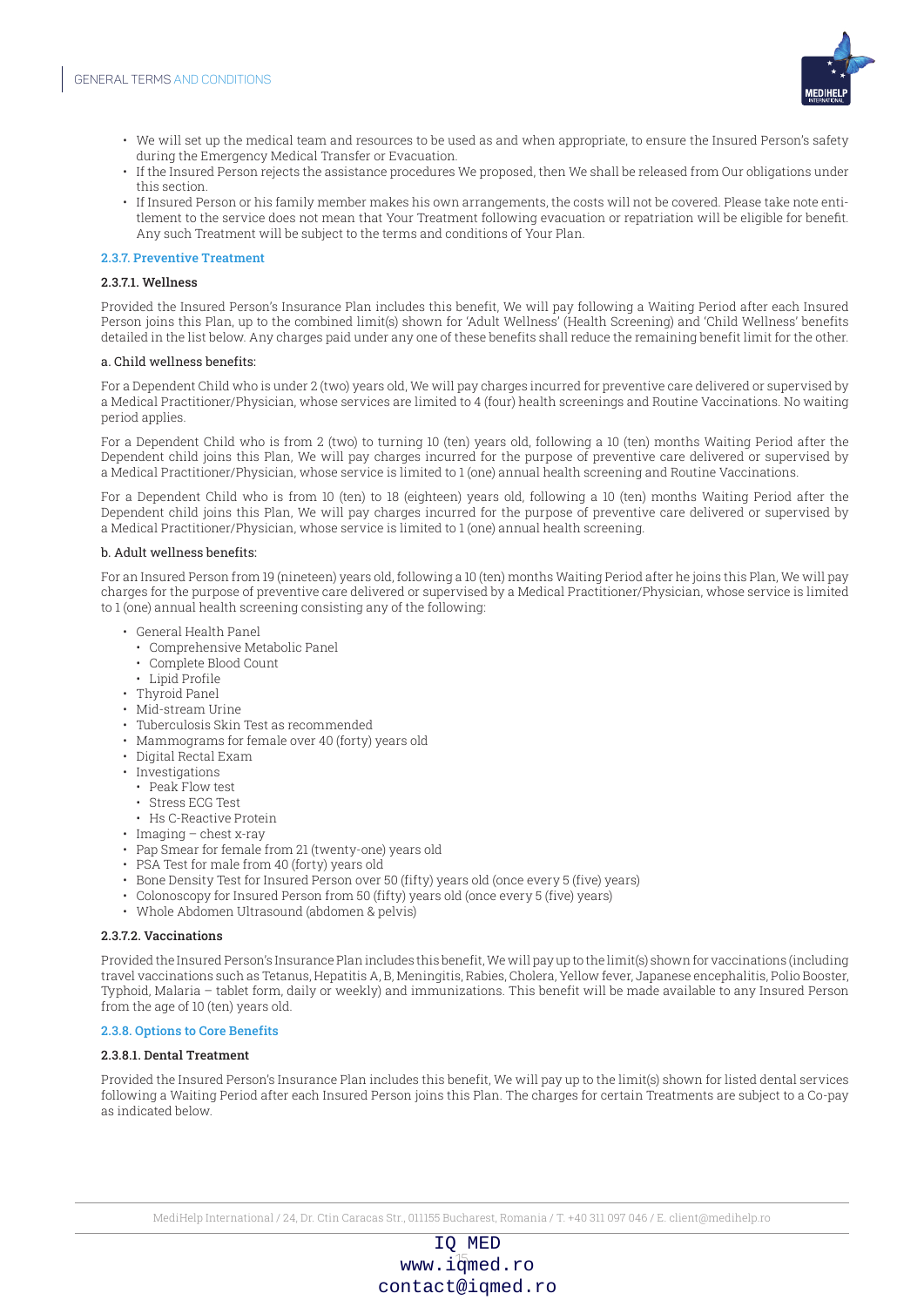

Dental covered expenses include:

- a. Preventive (6 (six) months waiting period)
	- Check-up
	- X-ray
	- Scale and polish
	- Mouth guard

b. Routine and restorative (6 (six) months waiting period) are subject to 20% Co-pay

- Fillings
- Root canal treatment
- Crowns/Bridges
- Implant
- Anaesthesia

c. Orthodontic treatment (2 (two) years waiting period) is subject to 50% Co-pay and up to the age of 18 years old and includes:

- Dental braces
- Retainer

#### 2.3.8.2. Optical (Available when selected with Dental Treatment option)

Provided the Insured Person's Insurance Plan includes this benefit, We will pay up to the limit(s) shown for the cost of one (1) annual vision or eye test and prescription glasses/contact lenses following a 6 months Waiting Period after each Insured Person joins this Plan. Glasses/contact lenses must be prescribed by an ophthalmologist. Sunglasses are not covered.

## 3. GENERAL CONDITIONS

### 3.1. INSURANCE CONTRACT

The insurance contract is governed by the policy conditions, the form of analysing the customer's needs (DNT), product information document (PID), the Application form, the offer, the Insurance /membership certificate and the annexes, the declarative/additional documents (if any), the correspondence between the Insurer and the Policyholder, and other documents requested by the Insurer, including but not limited to data about the Insured Person's state of health, the occupation and hobbies.

The insurance contract is concluded between Us (Inter Partner Assistance S.A.) and the Policyholder, the Policyholder has the obligation of informing the Insured Persons about the terms and conditions of the Policy. The insurance contract is concluded nominal, for all eligible Insured Persons and/or group members updating the personnel lists and including the new members in the Policy or group, with respect to the legal coverage and is valid only for the nominated persons.

## 3.2. FORM AND PROOF OF CONTRACT

The insurance contract and documents must be concluded in writing. If the insurance documents have disappeared due to force majeure or fortuity case and there is no possibility to obtain a duplicate, the existence and content of the insurance documents can be proven with any means of evidence.

The provisions of the above paragraph apply to all modifications of the insurance contract.

The conclusion of the insurance contract is established through the policy wording, Insurance/membership certificate, and the annexes, the declarative/additional documents (if any) issued by MediHelp in Our name (the "Insurer", Inter Partner Assistance S.A.), and through the payment of insurance premium.

The documents that attest the conclusion of an insurance can be signed and certified by electronic means.

## 3.3. THE OBJECT OF INSURANCE

MediHelp International Plans are Insurance Plans which offers cover for the benefits presented in the Table of Benefits according to the option selected by the Policyholder when applied for the cover.

MediHelp International Plans are not savings or capitalization plans; therefore, it does not serve as a compensation plan and cannot be transformed into an insurance with limited amount.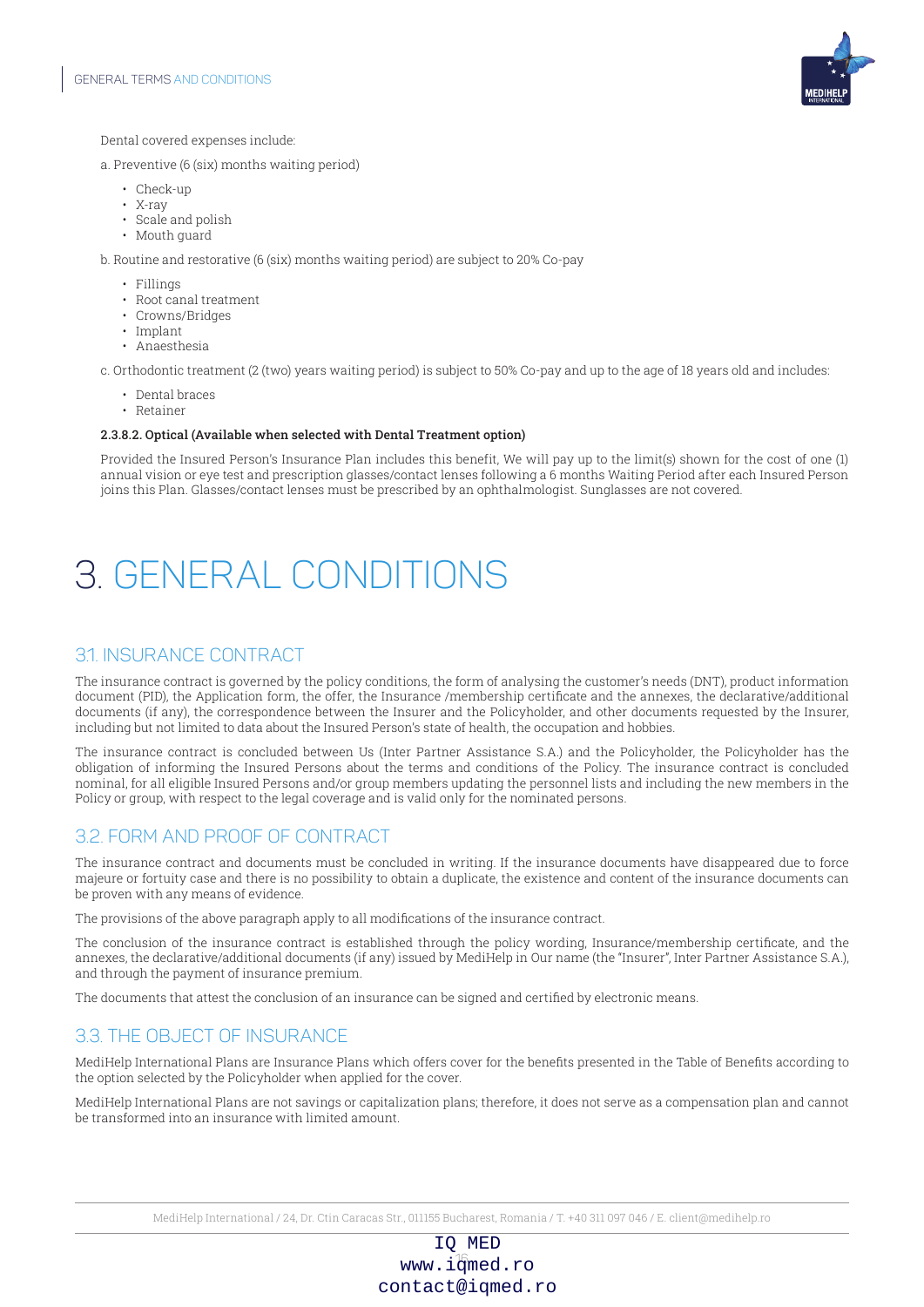

## 3.4. ELIGIBILITY CONDITIONS

The MediHelp International Plans are designed for individuals and groups/ companies.

Any person who wishes to be covered by the Policy is potentially eligible subject to Us receiving the relevant Application and provided they are aged under 70 at their date of Application.

The cover is annual and will continue until We receive a termination request, from the contacting party, You (for individuals) or Your employer (if on a company paid scheme). When the insurance starts, the Policyholder has the obligation to send Us the list with eligible members with details like first name and surname of the insured, personal identification numbers (PIN), employment starting date, date of joining the group.

We are entitled to refuse or accept an application submitted by You or by any of Your Dependents and reserve the right to ask for evidence of age, state of health (including medical records) and employment status at any time.

All individual aged below 70 are eligible for this Insurance Plan if they have a proof or residence in Romania. The individual must ensure he complies with any local Insurance regulatory requirements and is insured under the correct Area of coverage. If the Insured Person resides or travels to any country that is not within the Area of coverage, his Plan may provide him with limited coverage for emergency In-Patient, please refer to section 2.3.2 Cover Outside Area of Coverage, for the benefit explanation.

The Insured Persons, as well as their Dependents when relevant, acquire the status of Insured Persons as soon as they are enrolled in Insurance, subject to premium payment.

#### Adding Dependents:

The Main Member may apply to include his eligible Dependents at any time during the Period of Insurance subject to the payment of the required premium and agreed eligibility requirements.

If the underwriting terms is based on FMU or CPME, the Policyholder must complete and send Us an individual application and health declaration statement where applicable. For group insurance, individual application and health declaration statement where applicable must be completed by the Employee. The Policyholder or Employer must inform Us of all relevant and material facts. With Our agreement, We will inform when cover begins and will not backdate any cover. The Dependents cover will match the cover provided to the existing individuals or members.

- Addition of a Spouse/ civil partner is possible, provided that the application for these Dependents is made within 30 (thirty) days following the date of marriage/legal partnership.
- A newborn child may be added to his contract from the date of birth provided that the Insurer receives a request of adding the newborn child within 30 (thirty) days of his date of birth. After this period, the Insurer will add the newborn child from the date We receive written notification and not from their date of birth of a newborn. This is provided that:
	- a. the newborn's parent has been covered under the Policy prior to the date of birth of the newborn; and
	- b. the newborn infant was not born following assisted reproduction or conception, fertility Treatment by either parents, adopted or was carried by a surrogate; and
	- c. the newborn infant has been fully discharged from the Hospital,
	- d. the newborn is not a premature baby (i.e. where birth is prior to 37 (thirty-seven) weeks gestation).

A child not meeting the criteria mentioned above can be added by submitting the Application form, health declaration statement. We may add or decline to provide cover or may offer cover at terms We require.

## 3.5. COOLING OFF PERIOD

If, when reading the Policy, the Policyholder decides that it does not meet his/her requirements, he should notify Us within 30 (thirty) days of the start/renewal date. On condition that no claims had been made and accept that he cannot make one later, We will refund any premium paid by the Policyholder. The contract between the Policyholder and Us will be nullified, which means it will be treated as if it had never existed.

## 3.6. OBLIGATIONS OF THE INSURED PERSON

#### 3.6.1. The Insured Person commits to provide the Insurer, through MediHelp International, with the following documents:

- a. When applying for membership, an individual Application form and health declaration statement signed by the Insured Person and stating the Insurance Plan, Deductible and payment premium options selected.
- b. The Insured Person agrees to justify the statement(s) given to the Insurer at any time.

In the event of omission or misstatement by the Insured Person/Policyholder, the Insurer is entitled either to declare the contract null and void, or to continue applying it under new conditions which the Insurer shall set, or the Insurer may do one or more of the following:

- a. Refuse to pay any Claims;
- b. Recover from the Insured Person and/or his Dependents any loss caused by the break of obligations; or
- c. Refuse to renew the Policy.

The Insurance cover shall enter into force once the agreed premium is paid and received by the Insurer.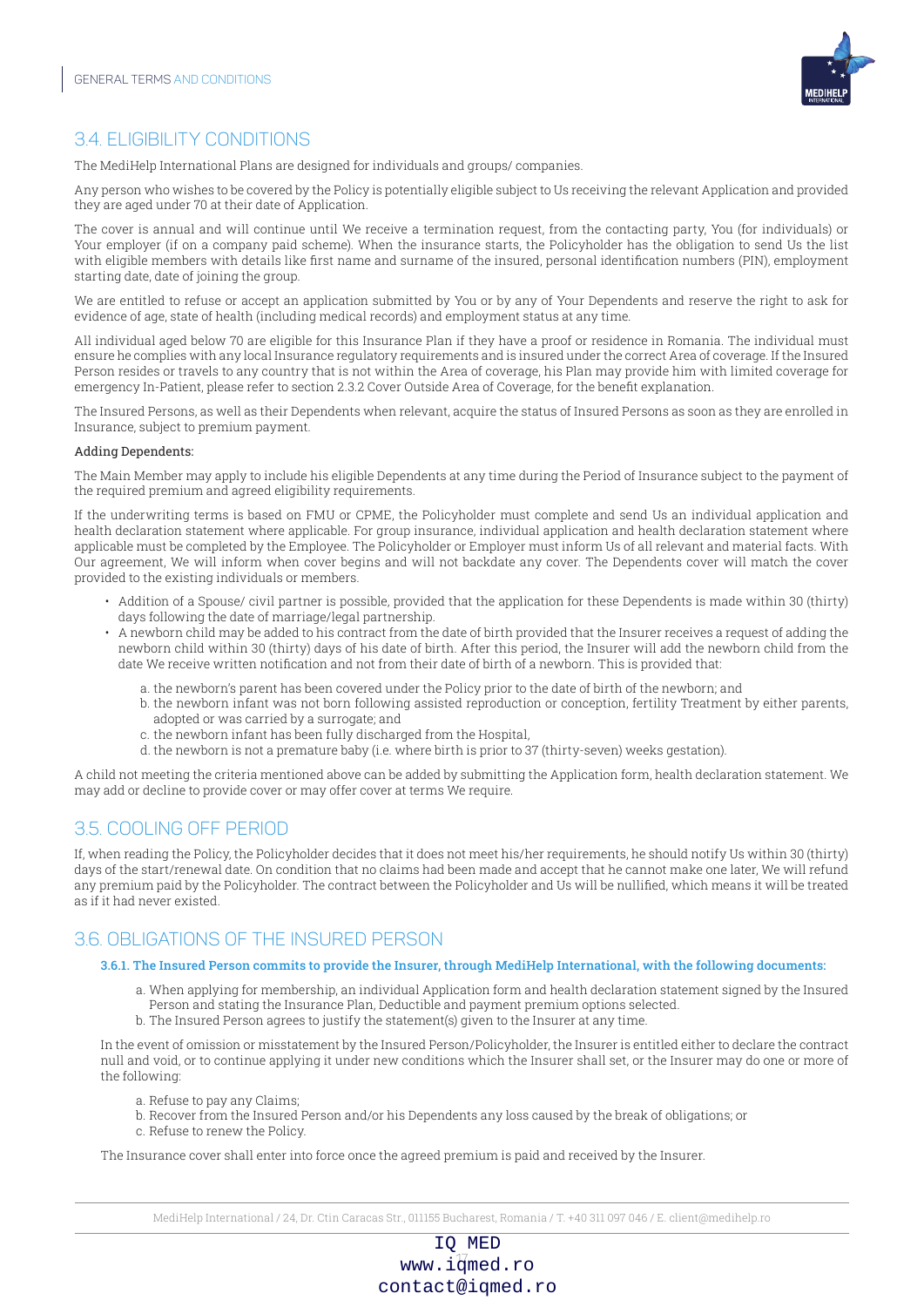

The Insurer, through MediHelp International, commits to give to each Insured Person at the time of enrolment these General Terms and Conditions and inform the Insured Person/Policyholder in writing of the modifications to be made, when appropriate, to their rights and obligations, in particular before any reduction in coverage, any change in the amount of premium or termination of the contract.

The Insured Person shall be liable in case of non-compliance with these obligations.

#### 3.6.2. For Group Plan, the Employer and/or the Employee/Insured Person's obligations are:

- a. The Policyholder shall designate a person (the 'group secretary' or 'administrator') to administer this Insurance Policy in accordance with its terms, and any guidance issued by the Insurer from time to time. The group secretary shall also notify the Insurer in writing of any change in the person designated. The group secretary should advise all Employees as soon as practicable, if for any reason this Insurance Policy is terminated or should not be renewed, or this Insurance Policy should be terminated in accordance with the provisions of Section 3.16 Termination or Suspension of Coverage so that such Employees are made aware that all cover has ceased and that benefits will not be payable for Treatment costs incurred after the Termination Date.
- b. The Policyholder and/or the Employee/Insured member are responsible for ensuring that all data and information given to the Insurer is sufficiently true, accurate and complete.
- c. The Policyholder and/or the Employee/Insured member shall inform the Insurer in writing of any change in the address or contact details or other personal details.
- d. The Policyholder and/or the Employee/Insured member must inform the Insurer of any change in the country where the Employee/Insured member or Dependents normally live.
- e. The Policyholder and/or the Employee/Insured member shall remain responsible for his obligations under this Insurance Policy, even if the Policyholder and the Employee/Insured member may have delegated all or any part of those obligations to an intermediary or agent who shall be deemed to be the agent of the Policyholder and the Employee/Insured member.
- f. The Policyholder and the Employee/Insured member indemnify the Insurer from and against any costs, losses and expenses incurred by the Insurer resulting from the failure of the Policyholder and/or the Employee/Insured member, for any reason to discharge his obligations under this Insurance Policy.

## 3.7. ALTERATIONS

We may change the premium rates, benefits and terms and conditions of the Policy but any such changes will not apply until the Renewal date following the introduction of such changes. Any premium review is due to international factors, such as the rising cost of medical treatment, as well as personal ones given by the changing of Your age band and for Groups when there are changes in the number of Employees to be included which shall affect membership.

The conditions of this contract take into account the legislative and regulatory provisions in force on the contract's Renewal date. However, if these ones are amended during the contract period, the Insurer reserves the possibility to revise the contract, at the earliest from the effective date of the new provisions.

## 3.8. SUBROGATION

We shall take the appropriate action and may exercise the rights of Subrogation. This means that if You have suffered from an Injury or loss that has resulted in a Claim under the Policy, We may take over Your right to seek compensation from the party that caused the Injury or loss. The Insured Person shall provide assistance to the Insurer in pursuing the claim for damages against the individuals responsible for the loss, by providing the necessary information and documents, and by facilitating the steps necessary to pursue the recourse for these claims.

### 3.9. INFORMATION – COMPLAINT – MEDIATION

We aim to provide a first-class service at all times. However, if an Insured person has any complaint regarding the standard of service received under this Policy, the following procedure is available to resolve the situation:

In the first instance the Insured person should write to MediHelp International at:

24, Dr. Ctin Caracas Str., 011155 Bucharest, Romania; Telephone: (+40) 311 097 046; e-mail: client@medihelp.ro.

If We cannot give You a final decision within 4 (four) weeks from the date We receive Your complaint, We will explain why, and tell You when We hope to reach a decision.

Our decision is final and based on the evidence presented. If You feel that there is any new evidence or information that may change Our decision You have the right to make an appeal.

Should the Insured person remain dissatisfied or fail to receive a final answer within 4 (four) weeks of Us receiving Your complaint, You can refer the matter directly to:

Inter Partner Assistance S.A. Avenue Louise 166, 1050, Brussels, Belgium or email to AXA Assistance: e-mail: ochranaudaju@axa-assistance.cz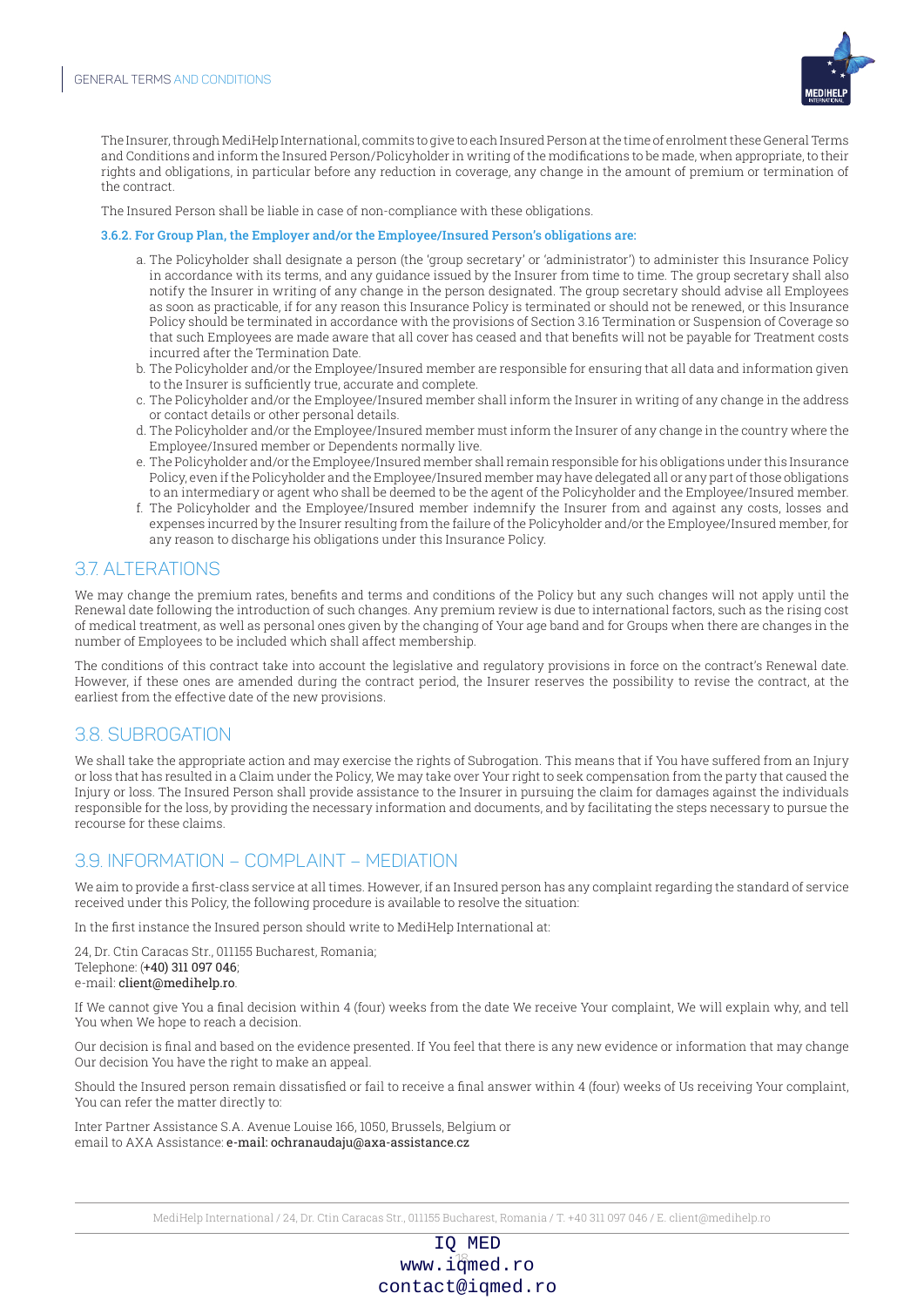

## 3.10. DATA PROTECTION

The Insured person has all rights covered by the legislation in force concerning the protection of individuals with regard to the processing of personal data and the free movement of such data, and from 25 May 2018, Regulation (EU) 2016/679 of the European Parliament and of the Council of 27 April 2016 on the protection of individuals with regard to the processing of personal data and on the free movement of such data as it is necessary for the management of the Insurance contract by the Insurer, its appointed Third Party Administrators (TPAs), its service providers, its subcontractors or its reinsurers. The data processing is intended to issue, manage and execute Insurance contracts; the development of statistics and actuarial studies; the recourses, management of Claims and litigation; the implementation of the legal and regulatory provisions in force; the fight against money laundering, financing of terrorism and against fraud; operations related to customer management and business development. The recipients of these data are the duly authorized staff of the Insurer, its appointed Third-Party Administrators (TPAs), its service providers, its subcontractors or its respective reinsurers, social organizations or Insurance intermediaries.

The Insurer, reinsurer and MediHelp International undertake to take every relevant precaution to preserve the security of information and particularly to prevent it being unlawfully accessed, alterated, damaged or communicated to unauthorized persons.

These personal data may be transferred to service providers or subcontractors established in countries outside the European Union. These transfers may only concern countries recognized by the European Commission as having an adequate level of protection for personal data, or recipients with appropriate safeguards. These data will be kept throughout the duration of the contract, until the expiry of both the Limitation periods and the deadlines provided by the storage obligations.

The Insured Person has a right of access, rectification and erasure of his or her personal data. When consent is necessary for processing, he or she has the right to withdraw it. Under regulatory conditions, the Insured Person has the right to request the limitation of data processing or to oppose it.

The Insured Person also has the right to provide guidelines regarding the processing of personal data after his/her death. Any request for the exercise of his/her rights may be addressed to the Data Protection Officers via different means according to preferences, e.g. by email: dpo@medihelp.ro.

## 3.11. REGULATORY INFORMATION AND GOVERNING LAW

Your MediHelp International Plans are International Private Medical Insurance Plans underwritten by Inter Partner Assistance S.A., member of AXA Group, with its registered seat at Avenue Louise 166, 1050, Brussels, Belgium represented on the basis of a power of attorney by the company AXA ASSISTANCE CZ, s.r.o. (Limited Liability Company), with its registered seat at Hvězdova 1689/2a, 140 00, Prague, Identification Number (IČO): 25695215, registered with the Commercial Register maintained by the Municipal Court in Prague under File Reference C 61910.

The Policy has been issued in accordance with and is governed by the Romanian legislation, included but not limited by the provisions of the Civil Code, by the relevant laws regarding Insurances and Reinsurances, by the foreign exchange Regulation, and the specific regulations mentioned in the present Insurance Conditions.

Any dispute arising out of or in connection with the insurance contract shall be settled by the courts of Romania from Inter Partner Assistance headquarters.

All expenses, taxes related to this insurance are paid in accordance with the legal provisions.

The provisions of these General Terms and Conditions are complemented by the legal provisions in the field, including the fiscal legislation (the Fiscal Code and any normative act adopted in its application).

Fiscal deductions: accordingly, with the fiscal legislation, the health private insurance is fiscal deductible on a limit of  $400 \epsilon$ /person /year both for the employer as well as for the employee. The present fiscal specifications are valid under the reserve of fiscal code modifications (the Fiscal Code and any normative act adopted in its application).

Insurer is headquartered under Belgian law and is regulated by the National Bank of Belgium. Therefore requirements regarding the Guarantee Fund as defined by the legislation on insurance and reinsurance in force in Romania are not applicable. Protective measures towards Policyholders, Insured Persons and third parties in case of insolvency of the Insurer derive from Belgian law and regulations.

If there are changes to Your Principal Country of Residence, it may not be possible for Us to continue legally to meet Our obligations under Your Policy. In these circumstances, We may cancel Your Policy from the date that You change Your Principal Country of Residence (where You normally live) or on a specified date as agreed between Us and You shall have a right to a prorata refund of the premium for any unused portion of Your Policy.

## 3.12. SANCTION LIMITATION AND EXCLUSION CLAUSE

The Insurer shall not be deemed to provide cover and shall not be liable to pay any Claim or provide any benefit hereunder to the extent that the provision of such cover, payment of such Claim or provision of such benefit would expose that Insurer to any sanction, prohibition or restriction under United Nations resolutions, or the trade or economic sanctions, laws or regulations of the European Union, United Kingdom, United States of America or any other applicable law or regulation.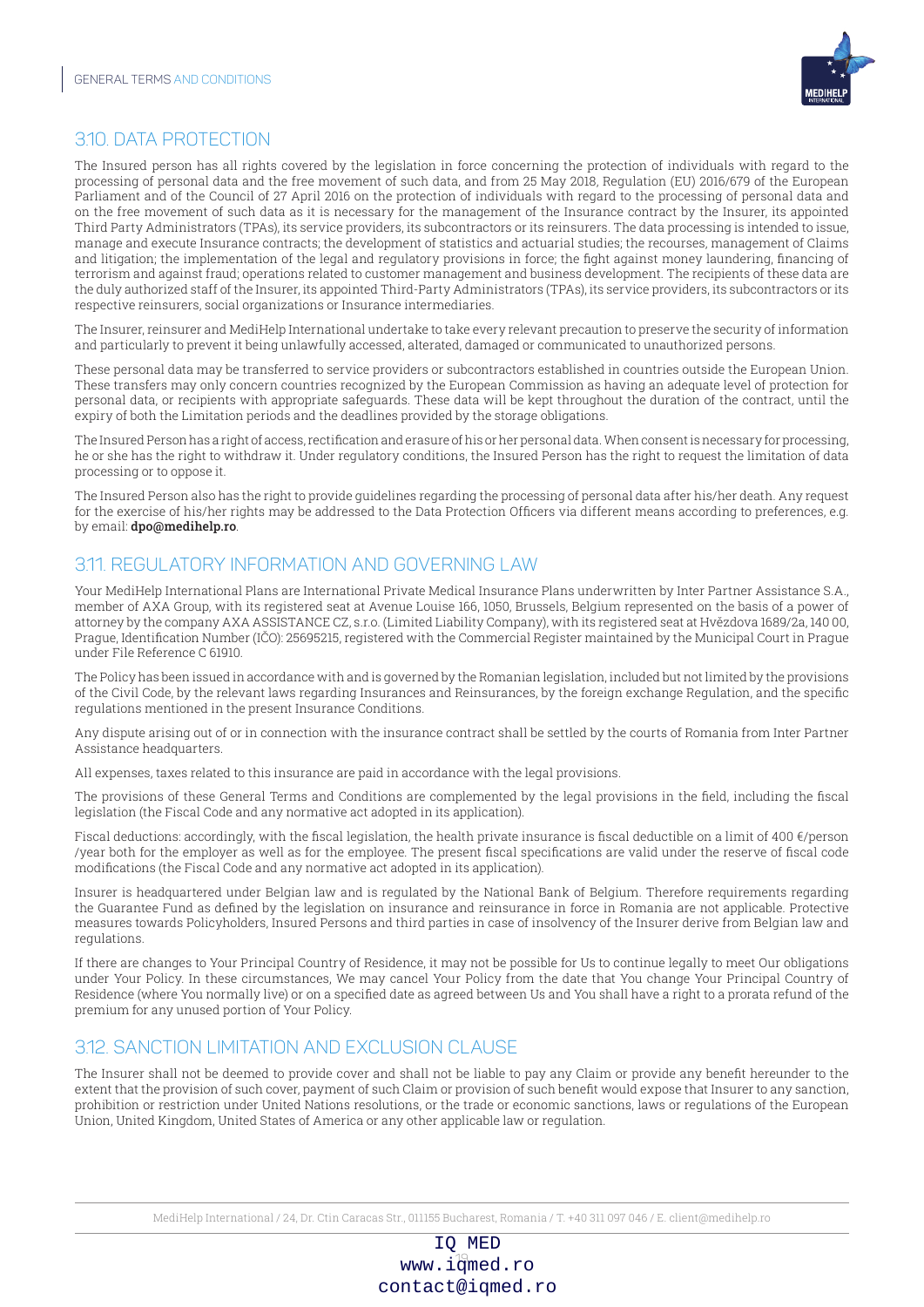

If You or a family member are directly or indirectly subject to economic sanctions, including sanctions against the country where You normally live, We reserve the right to do any of the following:

- immediately end cover (even if You have permission from a relevant authority to continue cover or pay premiums)
- stop paying Claims on Your Policy (even if You have permission from a relevant authority to continue cover or pay premiums)
- cancel Your Policy or remove a family member immediately without notice.

We will inform You if We do any of these.

If You know that You or a family member (or Employees, when this is a group Plan) are on a sanctions list, or subject to similar restrictions, You must let Us know within 7 (seven) days of finding this out.

## 3.13. OTHER INSURANCE

If there is any other private Insurance covering any of the benefits that are provided under the Policy for which a Claim is made, then the Insured Person, Policyholder must disclose this to the Insurer at the time of submitting the Claim. In these circumstances, the Insurer will not be liable to pay or contribute more than its proper rateable proportion.

If it transpires that the Insured Person, Policyholder has been paid for all or some of the Claim costs by another source or Insurance, the Insurer has the right to a refund of any settlement paid. The Insurer reserves the right to deduct such a refund from the Insured Person's impending or future Claim settlements or to cancel his/her Policy from the inception date without a refund of premium.

Furthermore, if there is a reimbursement from a mandatory social security scheme, the Insurer will reimburse in addition to a mandatory social security scheme based on invoices and according to the Insurance Plan.

## 3.14. EFFECTIVE DATE OF COVERAGE

Your cover under the MediHelp International Plan starts after You confirm Your first payment on the date shown on the Insurance /membership certificate. The policy is renewed annually (usually after 12 (twelve) months (one Insurance contract year) unless otherwise agreed between Us and You (for individuals) or Your Employer (for groups).

Once the contract has come into effect, the coverage becomes effective for each individual who acquires the status of Insured Person on the following dates:

- Individual Person enrolled on the effective date of the individual Policy.
- Individual Person enrolled after the effective date of the individual Policy on the date the premium is paid, date shown on the Insurance /membership certificate.

The coverage for Dependents, as defined in Section 2, shall take effect at the same time as the coverage for the Main Member or as soon as the persons concerned meet the requirements of cover.

For the Group Plan, the enrolment is effective only when the Policyholder provides the Insurer with the nominative list of members and the staff categories to be covered, stating the Employees and the Dependents that should be covered. The Insurer has the right to refuse to enrol or provide cover, when the criteria set forth in the General Terms and Conditions are not met, or as the result of an underwriting decision. The Insurer may also require any other information that might be considered as necessary and is provided before the enrolment takes effect.

Cover is effective for each member of the covered category on the date the Insurer has received the nominative list mentioned above. Cover is effective for the Dependents on the same date as the Employee, or when they meet the requirements for cover whichever is the latest.

This Policy is issued on the basis that all Employees of the Policyholder are nominated and sponsored by the Policyholder and eligible for coverage under this Policy at the time they are enrolled into the Insurance Policy. The Insurer reserves the right to cancel or modify the terms of this Policy should We find that any Employee was not Actively at work at the time he was enrolled for benefits. Cover for the eligible Dependents must be Insured on the same Plan as the Employee, subject to the agreed eligibility requirements.

If an Employee is not Actively at work on the date he or she would otherwise be eligible for enrolment, then the enrolment date shall be deferred to the first working date of his/her active employment with the Policyholder. If a Dependent is incapacitated or confined to a Hospital on the date that he or she is eligible for cover under the General Terms and Conditions, the enrolment date shall be deferred to the date the Dependent has recovered and discharged from Hospital.

When a new person wants to enrol, when he is eligible or when the Insured Person is removed from the cover, when he is no longer eligible, You must write to Us within 30 (thirty) days, from the Eligibility date of that new person to apply for his/her cover or from when he/she is no longer considered as Employee or Dependent. If the application is approved for the new person, We will then update the list of Insured Persons and issue an endorsement to the Policy accordingly.

Only the Policyholder and the Insurer have legal rights under this Policy. No clause or term of this Policy will be enforceable by any other person or parties.

MediHelp International / 24, Dr. Ctin Caracas Str., 011155 Bucharest, Romania / T. +40 311 097 046 / E. client@medihelp.ro

www.i $\frac{20}{2}$ med.ro IQ MED contact@iqmed.ro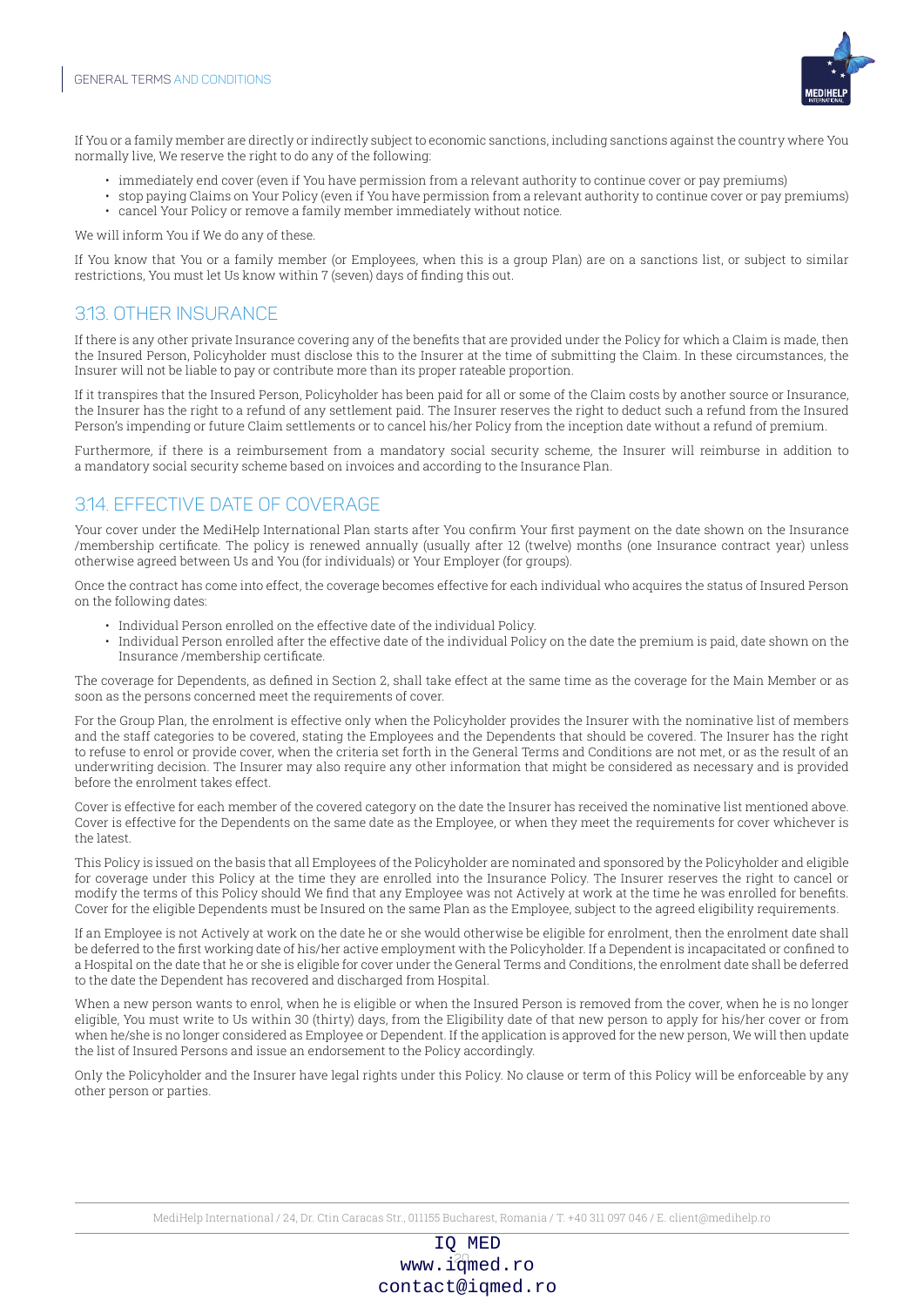

## 3.15. RENEWAL

The individual or group Policy is renewed annually.

Before the end of each Year, We will contact the Policyholder to inform about the new terms and conditions of the Policy. We will renew the Policy on the new terms unless the Policyholder asks Us to make changes or tells Us they wish to cancel. We will collect Your premium using the same payment method that You used for the previous Year.

Premium rates are not guaranteed and the premium payable at Policy anniversary shall be determined at each Policy anniversary date, based on the attained age of each Insured Person, the premium rates then in effect, and any other factors which may materially affect the risks Insured.

For Group plans: Your Employer must pay the premium when it is due. Any renewal notice We send to You or Your Employer is for Your information only and does not prejudice Your Employer's liability to pay the renewal premium on or before the Policy anniversary date. We will decide the premium amount at the start of each Year and tell You how much it is. Your Employer can pay it in the way Your Employer has agreed with Us. It is hereby agreed and declared that the total premium due must be paid and actually received in full by Us on or before the premium due date.

Under the terms of this Agreement, cover is not available to You if the USA is or becomes Your Principal Country of Residence. If the USA becomes Your Principal Country of Residence You must tell Us. Your cover will automatically terminate from the date on which You take up residence in the USA.

Requirements that may apply in the country where You normally live:

It is Your responsibility to make sure You have cover that meets any requirements made by the country where You normally live.

## 3.16. TERMINATION OR SUSPENSION OF COVERAGE

Except in the event of a reticence, omission or false declaration, the Insured Person may not be excluded from the Insurance against his/her will if he/she is part of the category of Insured Person under the Insurance Plan.

In any event, cover ceases immediately for each Insured Person at the earliest occurrence of any of the following events:

- in the event of failure to pay the premiums under the terms and conditions. At our discretion, We may reinstate the Policy if the outstanding premiums are paid to Us although We reserve the right to make any variation in the cover provided;
- in the event of a false declaration;
- at the initiative of the Insured Person/Policyholder in the event of annual cancellation of its Policy;
- in the event of the death of the Insured Person;
- in the event of liquidation proceedings in relation to the Insurer;
- on the date the Insured Person reaches the legal age of retirement in the country in which he is employed;
- on the date the Insured Person is no longer employed by the Group/Company/Employer;
- in the event of a change of the Principal Country of Residence, unless the Insured Person/Policyholder or the Company (Group Plan) requests acceptance of change from the Insurer and the request is approved. This is subject to compliance with local legislation of the Principal Country of Residence;
- the USA becomes the Country of Usual Residence of the Insured;
- by unilateral termination by one of the contracting parties, with prior 20 (twenty) days written notification sent to the other party before termination. The restitution of the insurance premium is made according to the legal provisions and the applicability of the Policy conditions, for the period following the unilateral termination, respectively pro-rata temporize, except for cases where it is provided otherwise;
- upon the withdrawal of the Insurer's authorization by the Corespondent Financial Supervisory Authority;
- if the Policyholder/Insured Person/Dependents' personal identification data is found in the Official Lists of individuals and legal entities suspected of committing financing terrorist acts or on the list with persons with international sanctions. The personal identification data are those provided by the CSA Order (now ASF) no. 24/2008 with subsequent modification (Order 5 /2011) on the implementation of the Norms on preventing and combating money laundering and terrorist financing through the insurance market. The Insurer shall have the right to terminate the Certificate of Insurance unilaterally by means of a registered letter addressed to the Policyholder in the event of such circumstances. The Policy shall cease to be valid at 0:00 am of the calendar day immediately following the date of dispatch of the letter sent by the Insurer informing the Policyholder of the termination of the Policy;
- if the Policyholder/Insured Person/Dependents refuses to give information or documents regarding their identification accordingly with CRS reglementations (Common Reporting Standard) or any other legal valid reglementations;
- immediately following the maximum age allowable under this agreement; or
- in case of force majeure according to the current laws.

The coverage for Dependents as defined in Section 2 is terminated (or suspended) at the same time as the Main Member's or Group Member's (Employee) coverage.

The termination of the coverage results in the cancellation of entitlement to benefits for all medical care provided after the termination date, even if they have started or have been prescribed before this date for both the Insured Person (or Employee: under Group Plan) and his/her Dependents.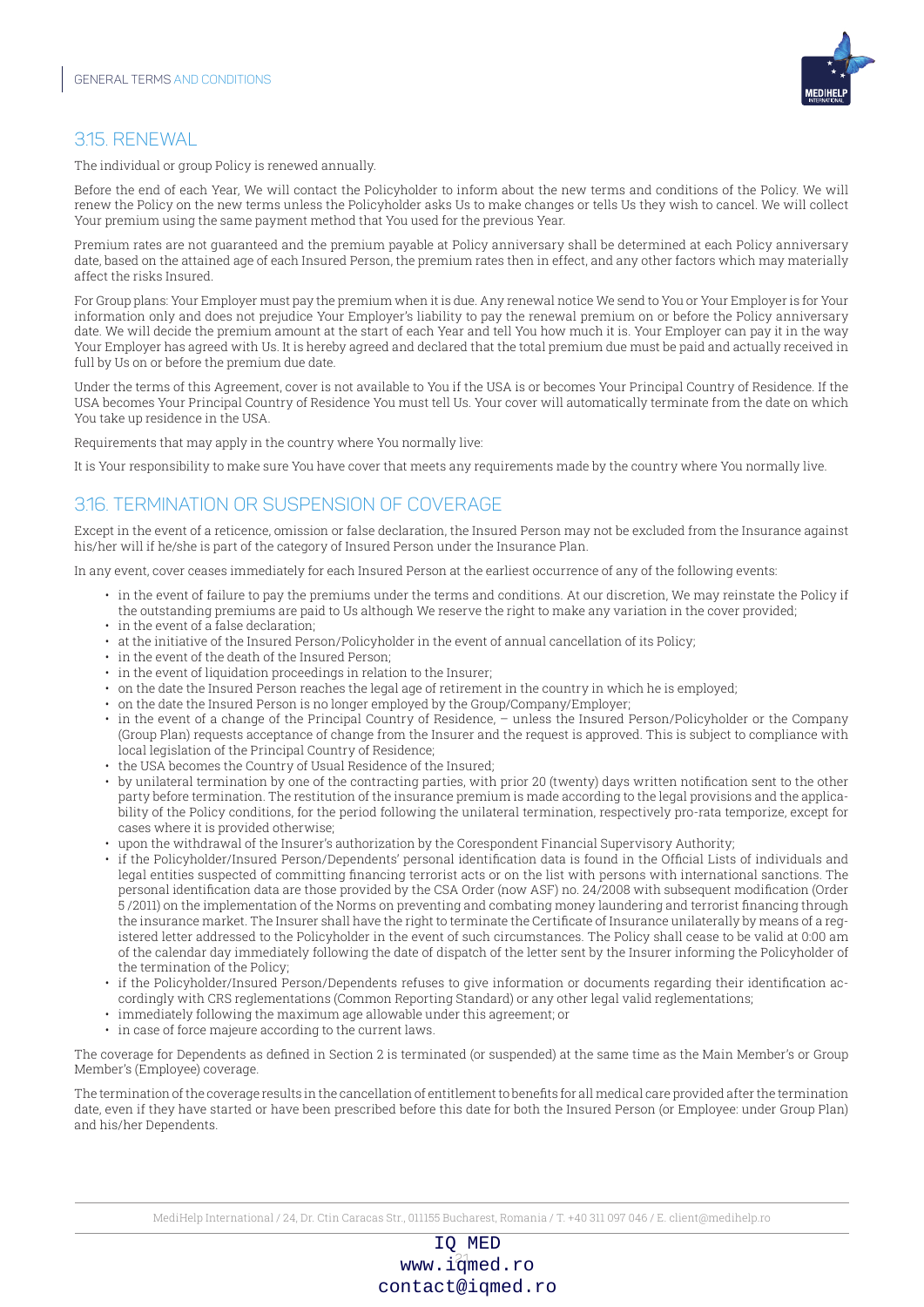

## 4 EXCLUSIONS

## 4.1. EXCLUDED RISKS AND BENEFITS

The Insurer shall not pay any benefit to any Insured Person which arises or is caused by or associated with directly or indirectly by any one of the following:

- 1. Any expense, Treatment, medical or dental condition or procedure not specifically stated in this Policy as being Insured;
- 2. Sums in excess of the Policy Limits;
- 3. Any sum in excess of  $\epsilon$  500 where We were not notified in advance;
- 4. Costs which would have been incurred if the Insured Event had not occurred;
- 5. The Deductible or Co-pay specified on the Insurance /membership certificate;
- 6. Any Claim involving fraud, misrepresentation or concealment or their consequences;
- 7. Any Claim arising from:
	- a. self-inflicted Injury (including suicide or attempted suicide) as a result of wilful acts or gross negligence;
	- b. needless self-exposure to peril (except in an attempt to save human life) as a result of wilful acts or gross negligence; c. travel undertaken against medical advice
- 8. Investigations into, and Treatment of loss of hair and any hair replacement unless the loss of hair is due to Cancer Treatment;
- 9. External Prosthesis and appliances, physical aids, devices unless specified in Your Insurance Plan;
- 10. Costs relating to Palliative Treatment unless specified in Your Insurance Plan;
- 11. Treatment for drug and substance abuse (including alcohol) or dependency or other addictive condition and any condition arising therefrom;
- 12. Contraception, sterilisation (or its reversal), fertilisation, vasectomy, venereal disease, sexually transmitted infections, gender reassignment such as any surgical procedure, counselling and psychotherapy, sexual therapy, or any other form of sexual related conditions or dysfunction; Investigations and/or Treatment for infertility or form of assisted reproduction and any subsequent complications;
- 13. Any Treatment undertaken solely in order to relieve Symptoms commonly associated with any bodily change arising from any physiological or natural cause such as ageing, menopause or puberty and which is not due to any underlying disease, Illness or Injury;
- 14. Travel outside the Area of coverage specified on the Insurance /membership certificate for more than the number of days shown in the Table of Benefits in any Period of Insurance;
- 15. Claims arising from birth injuries or defects, Congenital and Hereditary conditions more than 90 (ninety) days following birth according to the chosen Insurance Plan; or Hereditary or Congenital conditions in the case of children resulting from any fertility Treatment or from any method of assisted reproduction or conception or if adopted or through surrogacy;
- 16. Artificial heart implantation;
- 17. Any costs arising after expiry of the current period of Insurance, unless this Policy has been renewed for a subsequent 12 (twelve) months;
- 18. Costs in excess of € 50,000 (fifty thousand euro) for the lifetime of each Insured Person for care or medical Treatment which arises from human immunodeficiency virus Illness, including acquired immune deficiency syndrome (AIDS) or Aids related complex (ARC) and any similar infections, Illnesses, injuries or medical conditions arising from these conditions, however caused;
- 19. Drugs and other medicines purchased without a Medical Practitioner/Physician's prescription; genetic testing when those tests are undertaken to establish whether or not You may be genetically disposed to the development of a condition or when You have no Symptoms; routine or preventive medicines, vaccinations and check-ups unless included in the chosen Insurance Plan;
- 20. Cosmetic surgery or remedial surgery unless required as a direct result of an Accident or surgery for Cancer which occurs during the Period of Insurance and the Insured Person has been continuously covered under the Insurance Plan before the accident or surgery happened. Please note in the case of breast reconstructive surgery following medically necessary mastectomy, We will pay for the initial reconstruction only;
- 21. Removal of fat or other surplus body tissue and any consequences of such medical Treatment, weight loss or weight problems/ eating disorders, whether or not for psychological purposes;
- 22. Surgery to correct short or long sightedness or any other eye defect, unless caused as a result of an insured Accident or Illness when occurring during the Period of Insurance; Treatment to correct astigmatism is covered, if the astigmatism is due to the surgical replacement of the lenses of the eye arising from an Insured event. This exclusion will not apply to vision defects arising from keratoconus;
- 23. Investigations into or Treatment of sleep apnoea, snoring, or other sleep-related breathing problems;
- 24. Medical Treatment performed by a Medical Practitioner, Physician or consultant/complementary therapist who is related to the Insured Person, unless previously approved by Us. By related, We mean the Insured Person's immediate family member, business associates, business partners, employer or his employee;
- 25. Medical Treatment associated with cryopreservation, harvesting stem cells, sperm, ovum or umbilical cord for future use; implantation or reimplantation of living cells or living tissue whether autologous or provided by a donor, other than for Tissue Transplants as defined, and not exceeding the Policy limits;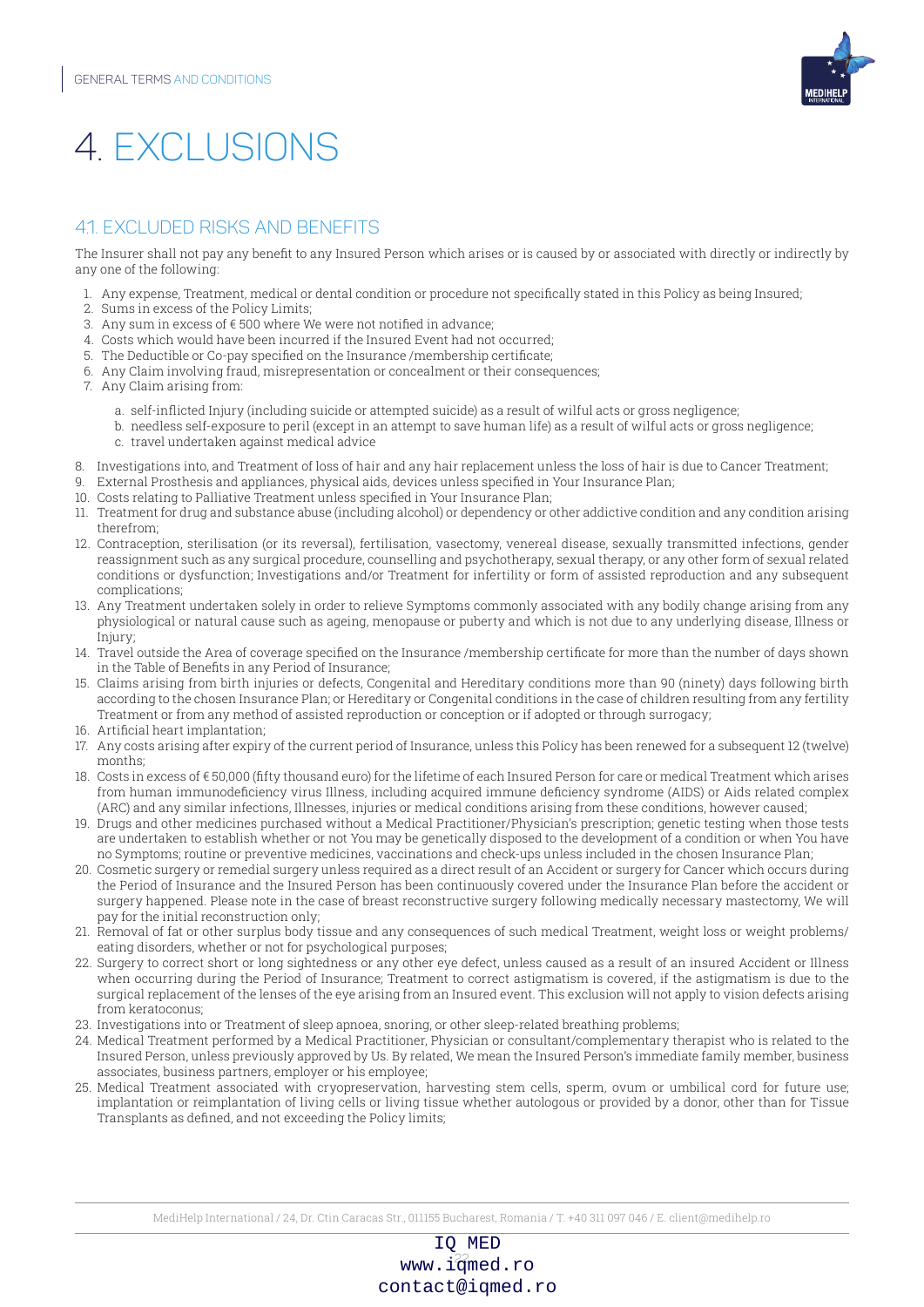

- 26. Claims arising as a result of the Insured Person's participation in professional sports (which is as a result of training or taking part in any sport for which the Insured Person is paid or receives grant or sponsorship other than travel costs or if he is competing for prize money) or any hazardous/extreme sport or activity, i.e. such as: motor sports, aerial sports, scuba diving below 30 meters or where a padi certificate is not held, any activity involving animals, speed competition, free climbing or mountaineering (with or without ropes) trekking above 2,500 meters, bungee jumping, parachuting, base jumping, cliff diving, skiing off-piste and racing of any form (other than on foot). If a hazardous sport or activity is not specified in this list, the Insured Person must contact Us to ascertain if it is acceptable for Insurance before cover will apply;
- 27. Any Claim arising when the Insured Person is under military authority or is engaged in activities involving the use of firearms or physical combat or in an area of military conflict, except in connection with tourist trips made on a private basis during leave; 28. Any expenses relating to search and rescue operations to find an Insured Person in mountains, at sea, in the desert, in the jungle
- and similar remote locations including air/sea rescue charges for evacuation to shore from a vessel or from the sea; 29. Accommodation and Treatment costs in a nursing home, hydro, spa, nature clinic, health farm or the alike or a Hospital where the establishment concerned has, effectively, become the Insured Person's Home or permanent residence and/or the admission is
- arranged wholly or partly for domestic reasons or for the convenience of the Insured Person; 30. Rehabilitation unless it forms an integral part of medical Treatment received as an In-Patient and is under the control or medical
- supervision of a Specialist and is undertaken in a recognised Rehabilitation unit; 31. Medical assessment, grading or Treatment for neurological development, cognitive development, learning difficulties, speech
- delays, educational problems, development milestones, physical development, psychological development, hyperactivity, attention deficit disorder, autism, dyslexia, behavioural problems or child development;
- 32. Medical Treatment for mental or nervous disorders, Psychiatric Treatment and the costs of a psychotherapist, psychologist, family therapist or behaviour counsellor if not included on Your chosen Insurance Plan and as shown on Your Insurance /membership certificate;
- 33. Any Claim in any way caused or contributed to by the use or release or the threat thereof of any nuclear weapon or device or chemical or biological agent;
- 34. Any Claim whatsoever resulting from war, invasion, act of foreign enemy, hostilities (whether war be declared or not), Act of terrorism, civil war, rebellion, revolution, insurrection, military or usurped power or taking part in civil commotion or riot of any kind. Exception: We will pay for each Insured Person per Insured Event provided that the Insured Person is an innocent bystander, and has not been an active participant, and has not acted recklessly or put themselves in danger by entering a known area of conflict; (For the purpose of this exclusion, an act of terrorism means an act, including but not limited to the use of force or violence and/or the threat thereof, of any person or group(s) of persons, whether acting alone or on behalf of or in connection with any organisation(s) or government(s), committed for political, religious, ideological or similar purposes or reasons including the intention to influence any government and/or to put the public, or any section of the public, in fear).
- 35. Any expense which at the time of happening is covered by, or would be covered by any other existing private Insurance Policy. If there is any other cover in force which may pay in respect of the event for which the Insured Person is claiming, the Insured Person must tell Us at the time he first contacts Us;
- 36. Any losses which are not covered by the terms and conditions of this Policy (examples of losses: We will not pay for loss of earnings due to being unable to work as a result of Illness or Injury);
- 37. Specific exclusion to Section 2.3.5.3. Transplant Services (Organ and Tissue Transplant). The costs associated with locating a replacement Organ or Tissue (as defined) or any costs incurred for the removal of the Organ or Tissue from the donor, transportation costs of the Organ or Tissue and all associated administration costs, all costs associated with Organ or Tissue not specified within the meaning of words of Organ Transplant or Tissue Transplant benefit.
- 38. Pregnancy or maternity benefits if not included on Your chosen Insurance Plan and as shown on Your Insurance /membership certificate; Specific exclusions to Section 2.3.5.5 – Routine Maternity care:
	- Terminations of pregnancy, other than miscarriage, ectopic pregnancy and stillbirth;
	- Ante-natal classes, mid-wifery costs when not directly associated with the delivery;
	- Complications which may arise during or as a result of a planned Home birth delivery;
	- The transfer of a pregnant woman to Hospital to give routine childbirth, unless it is Medically Necessary and due to medical complications;
	- Costs of Treatment that has not taken place (e.g. as part of package Treatment).
- 39. Specific exclusion applying to Section 2.3.6.3. International Emergency Medical Evacuation:
	- Any subsequent transfer costs arising out of the same Insured Event once We have returned the Insured Person to their place of Residence;
- 40. Artificial life maintenance for more than 60 (sixty) continuous days if the Insured Person is in a persistent vegetative state and only kept alive by medical intervention such as mechanical ventilation;
- 41. Pre-Existing Conditions and any related, associated or consequential medical conditions which were not disclosed to the Insurer before the Period of Insurance and which We have not agreed in writing to cover under this Policy. This exclusion applies only to FMU or CPME policies.
- 42. Treatment or drugs which have not be established as being effective, or which are Experimental and any off-label drugs or pioneering medical or surgical techniques and/or medical devices not approved by the relevant authorities, governmental medical regulatory boards. The drugs must be licensed for use by the European Medicines Agency (EMA) or the US Food and Drug Administration (FDA) if the Treatment is outside Europe and must be used within the terms of that licence.
- 43. Any medical report fees, administration fees charged by the medical provider or Medical Practitioner or any charges not directly related to medical necessary Treatment such as but not limited to completion or providing of claim forms.
- 44. Robotic surgery except for prostatectomy, partial nephrectomy and pyeloplasty using the da vinci robot.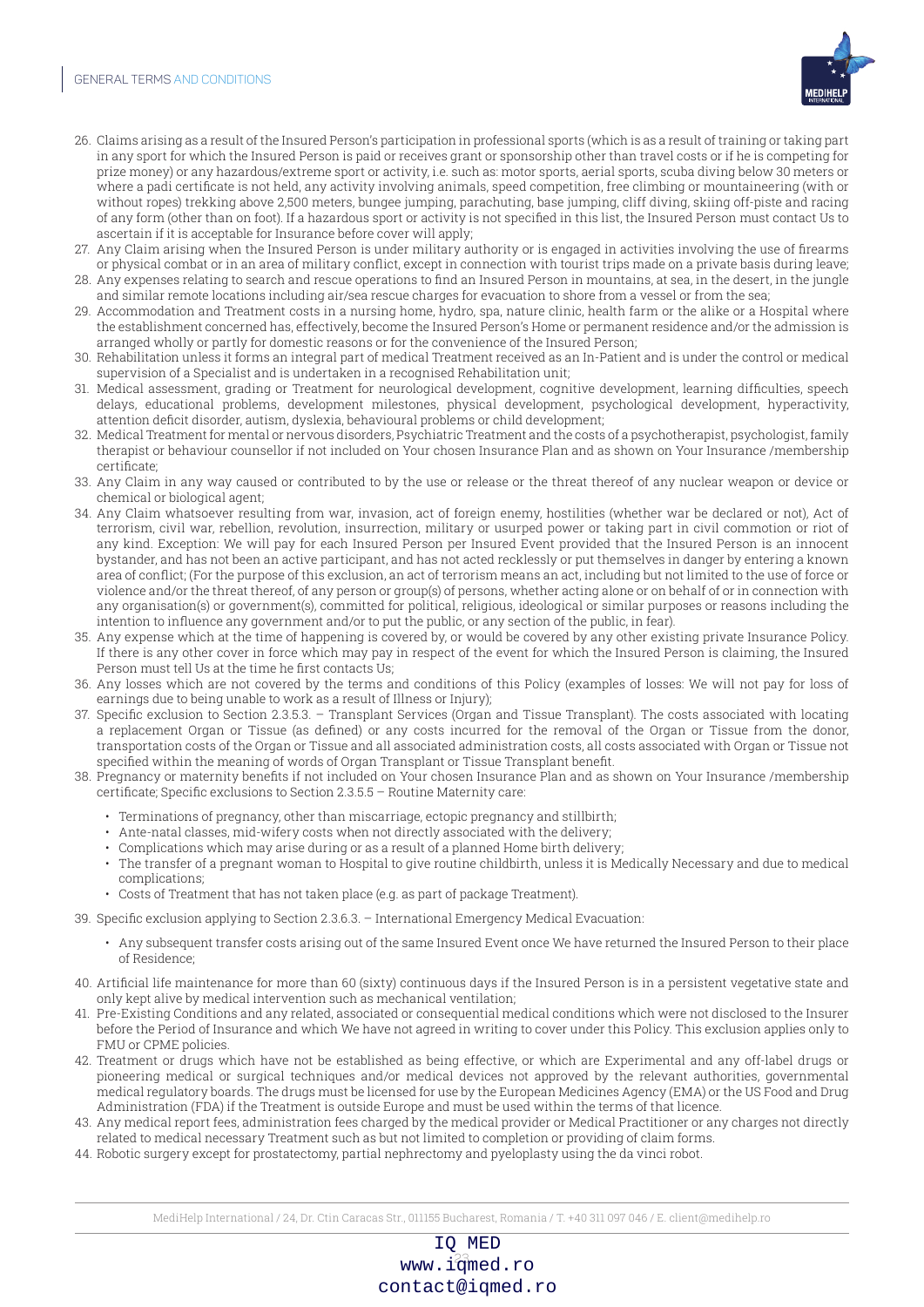

## 5. CLAIMS HANDLING AND ADMINISTRATION

## 5.1. PLAN ADMINISTRATOR

The Insurer has appointed MediHelp Customer Care SRL to act as the provider of certain third-party administration services in Europe including management of Pre-authorisation of Claims and their administration in relation in to certain international health Insurance plans designed by MediHelp International and underwritten by the Insurer.

## 5.2. GENERAL PROCESSES

For Claims enquiries, Policy questions, Pre-authorisation, \*evacuation and repatriation requests,

call: (+40) 311 097 046 or email: client@medihelp.ro from Monday - Friday 9.00AM - 5.30PM.

Outside of MediHelp working hours, the following number should only be used in case of emergencies, evacuation and repatriation requests: (+40) 31 730 99 39.

\* Refer to Section 2.3.6. – Assistance for details on the services available.

## 5.3. CLAIMS PROCEDURES

You shall be reimbursed for all eligible, Reasonable and Customary medical costs related to the Benefits Plan. For reimbursement of Your medical expenses, You must send Us the following documents:

- All related documents issued by Your treating doctor medical report or referral letter;
- Detailed invoice for the medical services;
- Receipt of payment;
- Fully completed Claim Form.

The validity of a Claim is up to 6 (six) months from the date of the medical service. We work with international translators, so it is not mandatory that the Claims are submitted in English.

#### Any copies, photocopies or duplicates of invoices for any Out-Patient Treatment above € 500 (five hundred euro) per invoice will be accepted. You must retain the originals of these invoices for up to 24 (twenty-four) months from the date of Treatment as during this period, We may ask to receive them.

We may need You to ask for extra information to help Us process Your Claim, for example: medical reports or other information about Your condition. If this is the case, there will be a delay before We are able to make any Claim payment and they must be provided within 30 (thirty) days. Otherwise, the Claim will be automatically rejected until the details are provided.

We will pay for:

- Treatment and conditions included on Your Insurance Plan while You are covered by Your membership
- costs as described in Your 'Table of benefits' as applicable on the date(s) of Your Treatment
- Treatment which is clinically appropriate and suitable for You
- active Treatment of a disease, Illness or Injury that leads to Your recovery, conservation of Your condition or to restore You to Your previous state of health
- costs for Treatment which You have received, but not deposits or advance payments for Treatment to be received in the future, or registration/administration fees charged by the provider of Treatment
- Reasonable and Customary costs. This means that the costs charged by Your Treatment provider should not be more than they would normally charge, and be representative of charges by other Treatment providers in the same area\*\*
- Treatment and conditions included on Your Insurance Plan while You are covered by Your membership after deducting any Deductible or Co-pay for each claim. For Plans with Deductible, the Insured Person is responsible for the Deductible before We will begin to pay any benefit under the Policy. If the Insured Person's eligible claim is less than the Deductible, the Insured Person should still submit the claim to Us, so We can count the benefits due towards each Insured Person's Deductible limit. Once benefits due exceed the chosen Deductible, benefit payments will begin.

In cases where published Insurance industry standard guidelines exist, the Insurer may refer to these industry standard guidelines when assessing and paying Claims. Charges in excess of Insurance Industry published standard guidelines or in excess of Reasonable and Customary costs may not be paid.

We will not pay for Treatment which in Our reasonable opinion is inappropriate based on established clinical and medical practice, and We are entitled to conduct a review of Your Treatment, when it is reasonable for Us to do so.

\*\*Guidelines for fees and medical practice (including established Treatment plans, which outline the most appropriate course of care for a specific condition, operation or procedure) may be published by a government or official medical body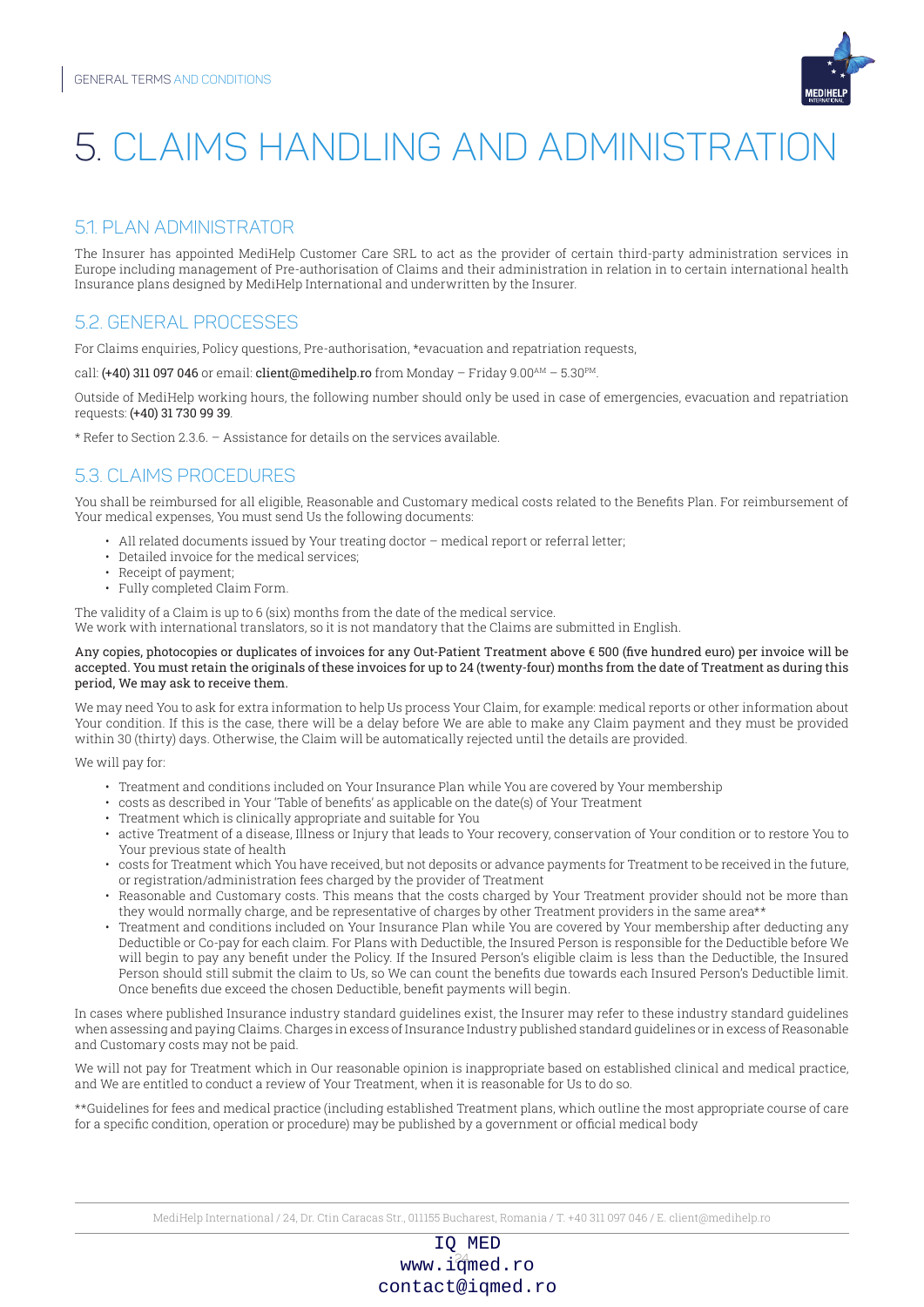

## 5.4. PRE-AUTHORISATION AND PAYMENT CARDS

The Insured Person must bear in mind that We must be contacted at least:

- 48 (forty-eight) hours for Out-Patient Treatment,
- 5 (five) days for In-Patient planned Treatment,

for Our Pre-authorisation, before the Insured Person incurs costs for Treatment of any kind which are likely to exceed € 500 (five hundred €) on completion of Treatment, otherwise, We, may not pay the Claim. This sum includes In-Patient, Day-Patient and Out-Patient Treatment, as well as transportation and ancillary costs. For Us to be able to verify eligibility of Your Pre-authorisation request, We will always ask You to advise Us of: onset date and Symptoms, estimated cost, chosen provider, medical service required and speciality and other information that We may be require.

#### To view a list of providers with whom direct billing can be arranged for hospitalisations, go to: https://axaglobalhealthcare.com/find-MDH

It is important to note that if We Pre-authorise Treatment which ultimately transpires to have been related to a condition excluded by the Policy, for example, Treatment for an undeclared and unaccepted Pre-existing Condition, the Insured Person will be responsible for all costs, including those settled by Us. In such cases, the Insured Person must repay Us all costs We have paid.

Important note: The Insured Person must make no admission of liability, offer, promise or payment without Our prior consent.

#### For Emergencies

In case of an Emergency, if the Insured Person is physically prevented from contacting Us immediately, the Insured Person or someone designated by him/her must contact Us on his/her behalf at the soonest practical moment. Alternatively, please ensure that the Hospital is aware of the Insured Person's insurance cover with Us. We will then engage with Hospital's insurance liaison department to enable billing to be taken care of directly. In such cases, it is not uncommon for Hospital to take either a cash deposit or a credit card swipe from the Insured Person until a connection between Us and the Hospital has been achieved. If the Treatment scheduled is eligible for cover, We can confirm the level of benefit applicable to the medical provider and authorise the Treatment, subject to the terms and conditions of the Policy. This is subject to the provider's acceptance of direct payment.

Outside of MediHelp's working hours, the following number should be used in case of emergencies, evacuation and repatriation requests: (+40) 31 730 99 39.

In respect of any other costs, the Insured Person will be required to reimburse to Us, within 1 (one) month of Our request to the Insured Person, any costs or expenses We have paid out on the Insured Person's behalf which are not covered under the Policy.

As often as We require, the Insured Person shall submit to a medical examination at Our expense. In the event of the death of an Insured Person We shall be entitled to have an autopsy carried out at Our expense (where this is not forbidden by local law).

The Insured Person must supply Us with a written statement substantiating their Claim, together with (at his/her own expense) all invoices, certificates, information, evidence and receipts that We require.

Where You receive Treatment as an Out-Patient, and where costs are below €500 (five hundred €) and do not require Pre-authorisation, the costs must be paid for in full by You at the time of receiving the Treatment. You must then submit a Claim to Us for reimbursement.

Please ensure that a Claim form is fully completed by the Insured Person and the treating Medical Practitioner/Physician when possible. Submit this with the detailed receipts and all other information supporting Your Claim, including but not limited to x-rays, test results, medical reports etc., within 6 (six) months from the Treatment date.

#### 5.4.1. Pre-authorization if the Insured Person has U.S. (United States of America) cover:

- Before any Treatment in the U.S., the Insured Person must contact Us for Pre-authorisation of such Treatment and services. Our adviser will confirm the Insured Person's entitlement to the benefit for the proposed Treatment, help find a suitable Medical Network Provider and arrange direct billing with them.
- If the Insured Person chooses to have his/her Treatment in the U.S. without Our Pre-authorisation, the eligible benefit may not be paid beyond 50% of Reasonable Customary costs after deduction of any Deductible or Co-Pay.
- In the case of serious Accident requiring immediate Emergency In-Patient Treatment You or Your family member must contact Us within 72 (seventy-two) hours of such Accident. The benefit for eligible Treatment is paid at Reasonable and Customary costs..

#### 5.4.2. Payment cards

Payment cards can only be used for the provision of medical services charges up to € 500 (five hundred €) by a registered Medical Practitioner/Physician or medical provider.

The Insured Person will receive from MediHelp a debit card (payment card) at the start date of the Policy which should be activated as soon as this is received. Failure to do so may reduce the possibility to use the card when needed, especially in case of emergencies.

Payment cards allow to pay the costs of the medical services directly to the medical provider of Your choice. The cardholder needs to inform MediHelp by phone (+40 311 097 046) or e-mail: client@medihelp.ro at least 24 (twenty-four) hours before the medical appointment providing at least the following information: onset date and Symptoms, estimated cost, chosen provider, medical service required and speciality.

MediHelp International / 24, Dr. Ctin Caracas Str., 011155 Bucharest, Romania / T. +40 311 097 046 / E. client@medihelp.ro

## www.i $\frac{25}{3}$ med.ro IQ MED contact@iqmed.ro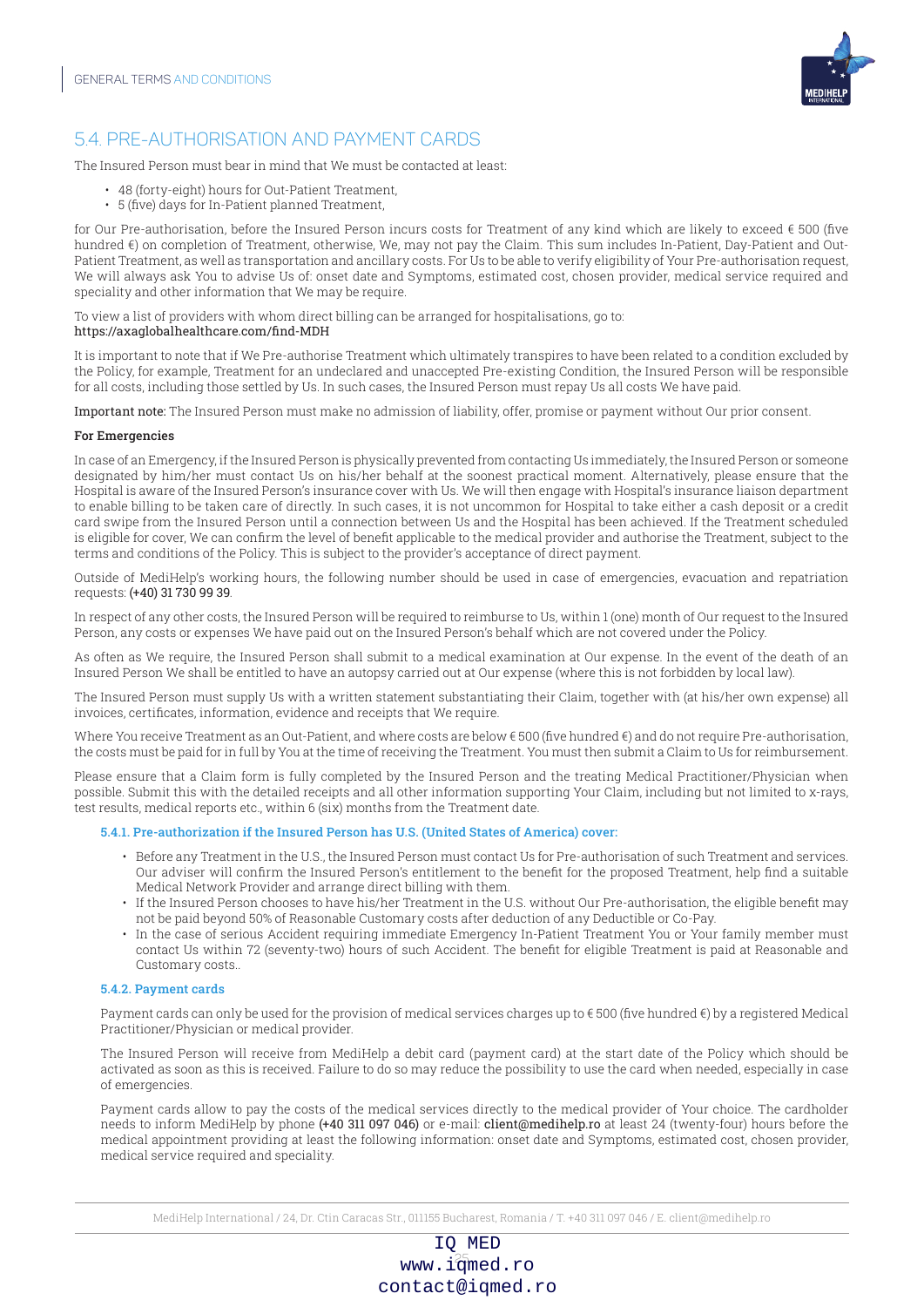

In maximum 48 (forty-eight) hours from the date of receiving Treatment, MediHelp should receive from the customer all relevant documents (e.g. medical report, invoice etc.).

## 5.5. MEDICAL ASSESMENT

We reserve the right to have the health status of the Insured Person and the medical care provided to him checked and verified by our Medical Advisor. We may request if necessary, all supporting documents, assessments or examinations to assess the benefits.

## 6. PREMIUMS

## 6.1. PREMIUM RATES, CALCULATION BASIS AND PAYMENT

You/Your employer have taken out the Policy with Us and are responsible for paying the premiums due under the Policy. If You/Your employer fail to pay those premiums or comply with the terms and conditions of the Policy, We may terminate the Policy and refuse to pay Claims.

The first payment must be made on or before the Date of Entry You wrote on the Application form, which will be the starting date of Your Policy. If the first payment is not made on or before the starting date mentioned on the Application form, the Policy will be automatically cancelled by Us with immediate effect.

The starting date of the Policy must be within maximum 1 (one) month period from the date You signed the Application form. If between this period there are changes in any of the information on the Application form, please contact Us immediately as We will work out Your cover based on the information We receive.

The following installments must be paid on the due dates mentioned on the payment notification:

1. Premiums become due on the date mentioned in the payment notification. If the premium is not paid on the due date, a 30 (thirty) days grace period will apply and Your Policy remains active. If the payment is not made by the end of the grace period, the Policy will be suspended and remains as such for a period of an additional 30 (thirty) days. If the premium remains unpaid, the Policy will be automatically cancelled as of the premium due date. During the suspension period, no Pre-authorisation is made, and this also applies to Treatment that We have already Pre-authorised, and no Claim is paid. Once You have paid Your premiums and Your Policy is reactivated, We will consider Your Claims.

Once we have cancelled Your Insurance Plan/Policy, You/Your employer will have to reapply for cover and You will have to complete a new Application form, which will be subject to underwriting.

- 2. The premium can be paid annually, semi-annually, quarterly or monthly according to the Application form. The Policyholder is responsible for paying the premiums. The payments of premiums can be made by bank transfer/ online payment platform in the account specified by Us on the payment notification.
- 3. The premiums are paid in  $\epsilon$  = Euro.

Insurance premium shall be calculated upon the assessment of the risk and the amount depends on the chosen Insurance Plan, the ages of the Insured Person, Deductible, and any optional Insurance Plans. The premiums amount, net of taxes, are set out on the Insurance /membership certificate issued to the Insured Person.

The premiums may be revised annually according to the provisions of this Agreement and according to the technical results of the portfolio. However, the revision of the premiums is effective at the Policy Annual Renewal Date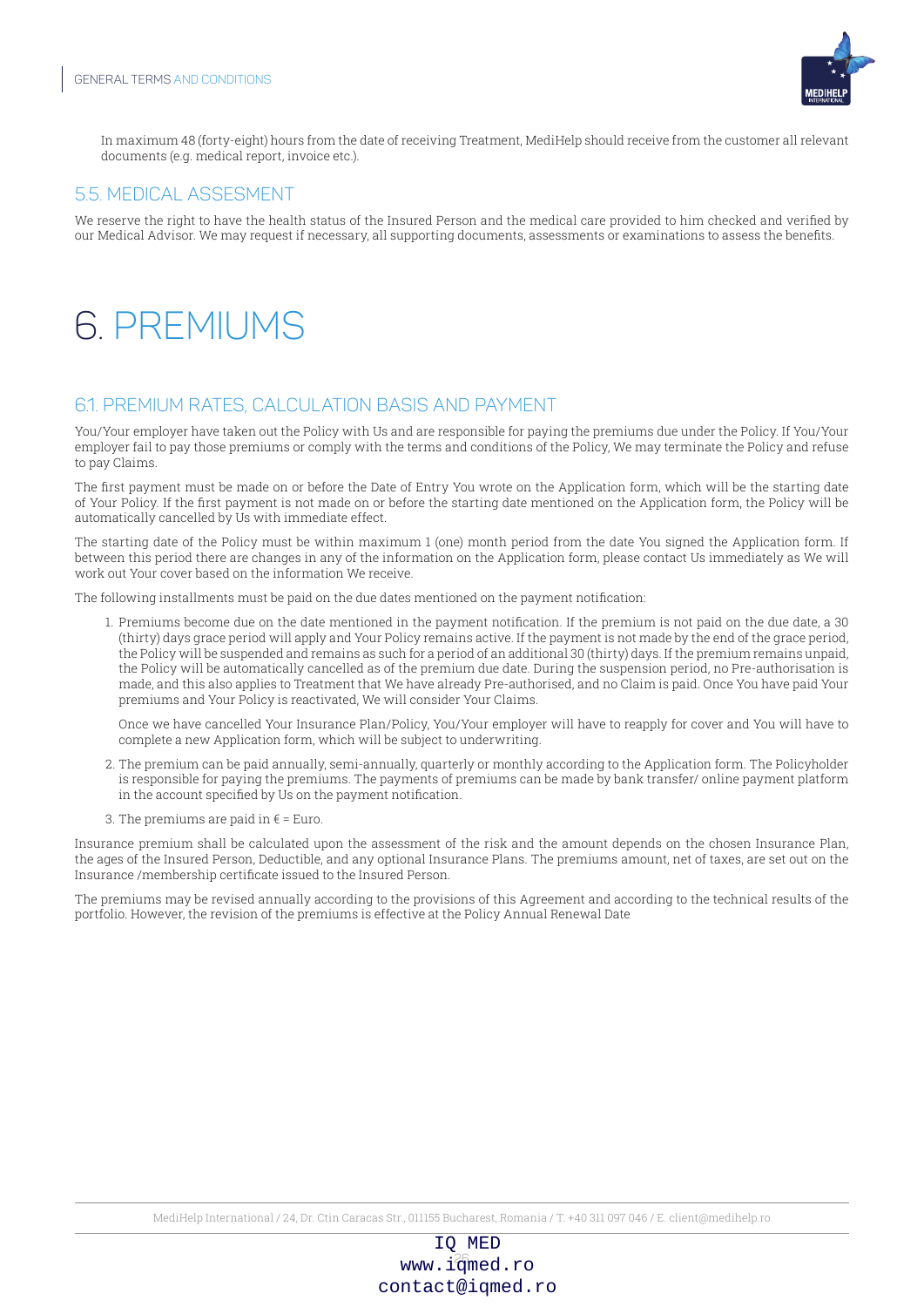

## 7. DEFINITIONS

The following definitions apply to benefits included in Your Insurance Plan and to some other commonly used terms. The benefits You are covered for are listed in Your Table of Benefits. Wherever the following words/ phrases appear in Your contract documents, they will always be defined as follows:

Accident means a sudden and unforeseen bodily Injury caused by violent or external means.

Acute flare-up means a sudden and unexpected deterioration of a Chronic condition that is not part of the normal progression of a Chronic condition.

Accidental dental treatment means dental treatment necessary as a result of an Accident caused by an extra-oral impact, received within 7 days from the date and time of the accident for the immediate relief of pain caused by natural teeth being lost or damaged.

Annual Renewal Date means the day after the expiry date as shown on the Insurance/Membership certificate.

Ambulance Services means the necessary medical transportation to hospital or between the nearest suitable Hospitals.

Application form means the application filled in and signed on his own responsibility by the Policyholder, and the Main Member, which contains the necessary information and consent for the conclusion of the Insurance policy and the questions and answers must be carefully read before signing.

Area of coverage means one of the following areas: Europe, Europe plus Israel, Worldwide excluding USA (WW excl USA) or Worldwide (WW). Your cover is restricted to the Area of coverage stated on Your Insurance/membership certificate.

Europe: Albania, Andorra, Armenia, Azerbaijan, Austria, Belarus, Belgium, Bosnia Herzegovina, Bulgaria, Channel Islands, Cyprus, Croatia, Czech Republic, Denmark, Estonia, Finland, France, Georgia, Germany, Gibraltar, Great Britain, Greece, Greenland, Hungary, Iceland, Ireland, all islands of the Mediterranean, Isle of Man, Italy, Latvia, Liechtenstein, Lithuania, Luxembourg, Macedonia, Madeira, Malta, Moldova, Monaco, Montenegro, Netherlands, Norway, Poland, Portugal, Romania, Russia, San Marino, Serbia, Slovakia, Slovenia, Spain, Sweden, Switzerland, Turkey, Ukraine, Vatican State.

USA: continental USA, Alaska, Hawaii, Puerto Rico, Northern Mariana Islands, Guam, American Samoa and the Virgin Islands of the United States.

Cancer means malignant tumour, tissues, or cells, characterized by the uncontrolled growth and spread of malignant cells and invasion of tissue.

Cancer Treatment refers to Medically Necessary Treatment intended to shrink, stabilize or slow the spread of Cancer or related to the diagnosis of Cancer received as an In-Patient, Day-Patient or ambulatory/Out-Patient including but not limited to radiotherapy, chemotherapy or targeted therapy. This benefit covers eligible expenses from the point of diagnosis to pre- and post-hospitalisation, planning, carrying out Cancer Treatment as prescribed by an oncologist which includes tests, scans, imaging, consultations, Prescribed Medicines, monitoring and follow-up at a Hospital or specialist Cancer unit and excludes Treatment that is provided solely to relieve Symptoms. We reserve the right to request the Insured Person to obtain eligible prescribed pharmacy items from the Insurer's designated network pharmacy, if applicable. All treatment and prescribed pharmacy items must be pre-authorized by the Insurer. Once the Medically Necessary Cancer Treatment has completed and the Insured Person is in complete remission, any consultation, medicines, monitoring or follow-ups will be paid under the ambulatory/Out-Patient benefit as long as the member remains an Insured Person under this Policy and on condition that the Insurance Plan includes this benefit.

Claim means Your request for payment of benefits under the Policy concluded on the basis of MediHelp International Plans.

Childbirth at Home means a home childbirth in a non-clinical setting using natural childbirth methods attended by a midwife with expertise in managing home births.

Chronic Condition means a disease, Illness or Injury that has one or more of the following characteristics:

- it needs ongoing or long-term monitoring through consultations, examinations, check-ups and/or tests
- it needs ongoing or long-term control or relief of symptoms
- it requires Your rehabilitation or for You to be specially trained to cope with it
- it continues indefinitely
- it has no known cure
- it comes back or is likely to come back

Commencement Date means the date on which the Insurance protection becomes effective, as specified on the Insurance / membership certificate, not earlier than the date of payment of insurance premium.

Complications of Pregnancy means the medical conditions related to pregnancy and childbirth and shall cover: Antiphospholipid syndrome, Cervical incompetence, Ectopic pregnancy, Gestational diabetes (if the Insured Person has exclusions because of past medical history related to diabetes, then this will not be covered since this is specifically excluded), Hydatidiform mole – molar pregnancy, Hyperemesis gravidarum, Obstetric cholestasis, Pre-eclampsia / Eclampsia, Rhesus (RH) factor, Miscarriage requiring immediate surgical intervention, Post-partum haemorrhage, Retained placental membrane.

www.i $\frac{27}{3}$ med.ro IQ MED contact@iqmed.ro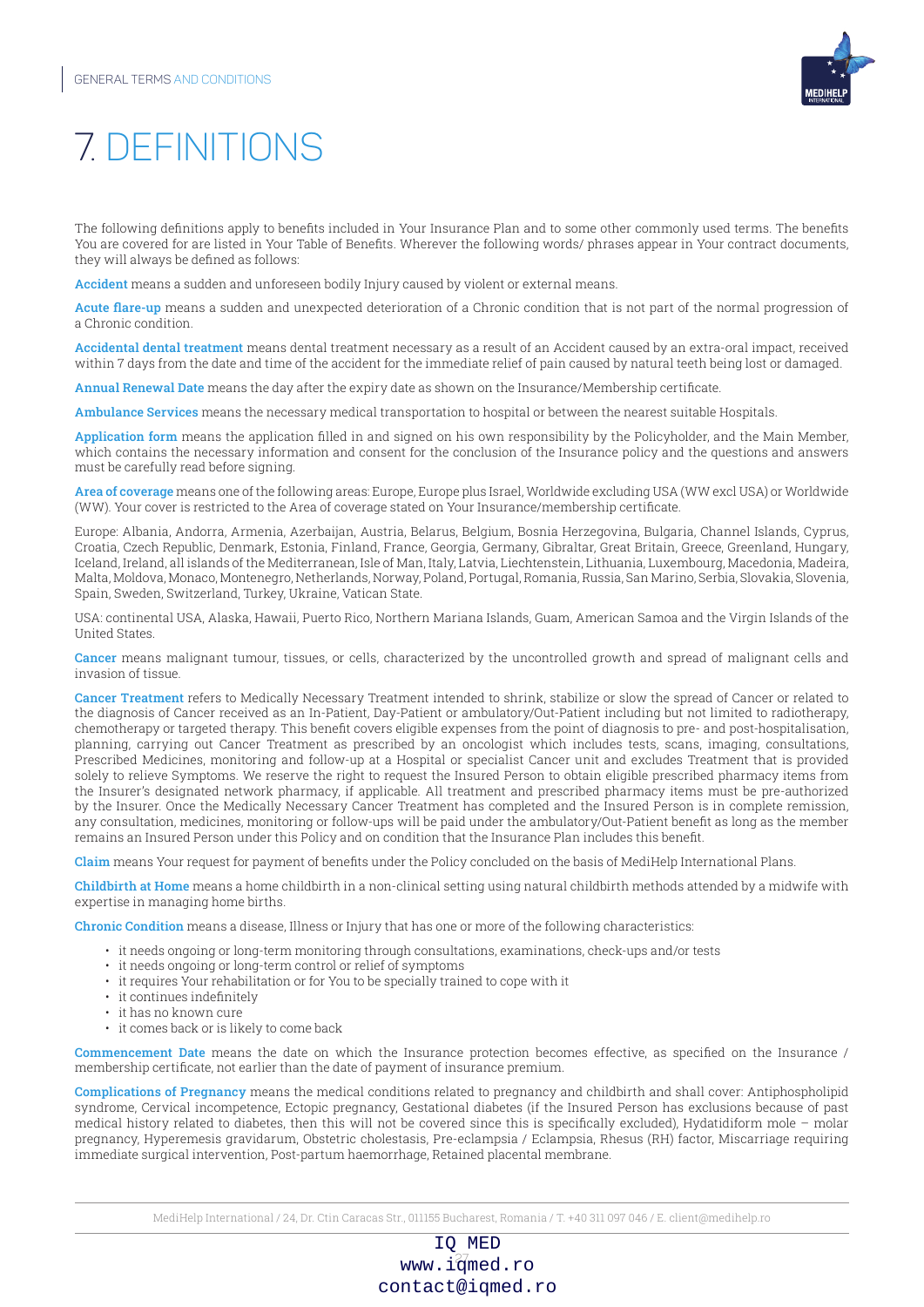

Congenital and Hereditary conditions means a medical condition, abnormality, deformity, disease, Illness that have been present at birth or inherited or passed down through the generations of Your family or any deformity arising during the antenatal stages of pregnancy or caused during childbirth. Cover for Congenital and Hereditary conditions are limited to In-Patient Treatment/Day-Patient Treatment only and as specified in the Table of Benefits.

Conventional Treatment refers to Treatment that:

- is established as best medical practice and is practised widely; and
- is clinically appropriate in terms of necessity, type, frequency, extent, duration and the facility or location where the Treatment is provided; and has either:
- been shown to be effective for Your Insured 's medical condition through substantive peer reviewed clinical evidence in published authoritative medical journals; or
- been approved by NICE (The National Institute for Health and Care Excellence) or the relevant government authorities and/ or recognized medical association of the country where the Treatment is sought and as a Treatment which may be used in routine practice.

If the Treatment is a drug, the drug must be:

- licensed for use by the European Medicines Agency or the Medicines and Healthcare products Regulatory Agency or Authority in the locality where Treatment is provided or the Food and Drug Administration (FDA) in the US; and
- used according to that license and dosage for which it is approved for.

Conventional Treatment will also apply to the use of related medical equipment or consumables.

Co-pay means the uninsured percentage of the cost which the Insured Person must pay towards the cost of an eligible Claim. The insurer is responsible for paying the remainder.

Deductible means the annual amount each Insured Person must pay for each Period of Insurance before the Policy will pay certain benefits. Deductible amounts are set out in the Insurance / membership certificate. On the Insurance Plans Cobalt, Admiral and Royal, the Deductible is applied only on In-Patient benefits. On the Insurance Plans, Blue and Azure, the Deductible is applied to all benefits.

Date of Entry means the date on which an Insured Person was included under the chosen Insurance Plan.

Day-Patient means Treatment provided in a Hospital where an Insured Person is admitted but it is not Medically Necessary to stay in the Hospital for one or more nights.

Dependent means as indicated on the Application or Insurance /membership certificate, the Spouse of the Insured Person (or civil partner of the same or opposite sex) who is not legally separated from him/her; and the Insured Person's child, including illegitimate children (step-child, foster child or legally adopted child) aged under 19 (nineteen) on the date when the Insured Person has been granted an Insurance protection on the basis of the MediHelp International Plan for the first time or at any subsequent Renewal of the Policy (or up to 25 (twenty-five) years old if it is evidenced that such child is continuing in full-time education, unmarried, unemployed) and is financially dependent on the Insured Person for support.

Diagnose means the determination by a qualified Medical Practitioner/Physician of which disease or condition explains an Insured person's Symptoms and signs.

Diagnostic Tests means investigations, such as x-rays or blood tests, to find or help to find the cause of Insured Person's Symptom.

Dietician means a practitioner who must be fully trained and legally qualified and permitted to practice by the relevant authorities in the country where the Treatment is received.

Emergency Medical Transfer or Evacuation means the emergency transportation when approved by Our appointed 24-hour Assistance Centre, and medical care during such transportation, to move an Insured Person who suffers a critical medical condition to the nearest suitable Hospital where appropriate care and facilities are available, which may not necessarily be in the Insured Person's Country of Residence.

Emergency Out-Patient Treatment means Treatment Medically Necessary as a result of an Accident or sudden Illness, received in a Casualty/Emergency room within 48 (forty-eight) hours of the Accident and the onset of the Illness, but which does not require admission to Hospital as an In-Patient or Day-Patient.

Emergency Treatment means Treatment that commences within 24 hours of an Illness or Accident happened causing direct threat to health and requiring urgent medical attention.

Experimental refers to Treatment modality or medication whose efficacy and safety are yet to be established and lack the authoritative evidence-based clinical studies. These are also Treatment modalities or medicines which are not generally accepted by the medical community as proven to be effective or recognized by the professional medical organizations as conforming to accepted medical practice. This definition also includes equipment used for purposes other than those defined under their license or which is undergoing study, research, or testing.

General Terms and Conditions refers to this document.

Home means the Insured Person's primary and/or secondary Home(s) within the Country or Countries of Residence as stated on the Application form and shown in the Insurance /membership certificate.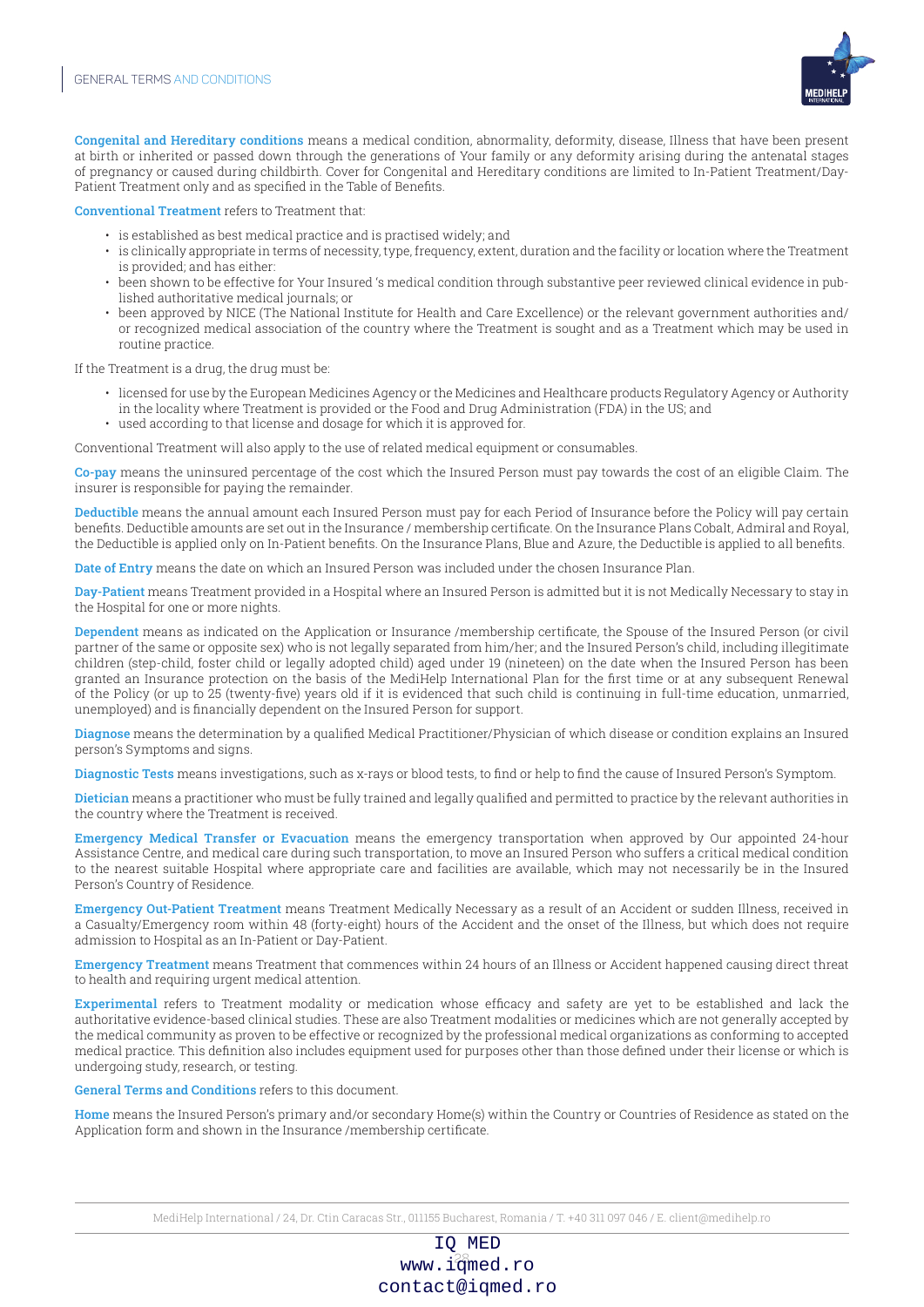

Hospital means any establishment which is licensed as a medical or surgical Hospital in the country where it operates and where the patient is permanently supervised by a Medical Practitioner/Physician. The following establishments are not considered hospitals: rest and nursing homes, spas, cure-centres and health resorts.

Hospitalization/Maternity Cash Benefit means a daily cash benefit that is paid by Us, if You have received Treatment in a public Hospital, You have stayed overnight, and You have not received any charges from the Hospital (free of charge).

Illness means any sickness, disease, disorder or alteration in the Insured Person's medical condition marked by a pathological deviation from the normal health state diagnosed by a Physician.

Insurance /membership certificate refers to a document stating conditions of coverage forming part of the Insured Person's Policy, stating the names of the Insured Persons, the Area of coverage, the Period of Insurance, the chosen Plan, any optional extensions selected and any special provisions which apply to the Policy.

Insured Person refers to the Main Member and his/her Dependents (for Group Plan refers to Employees and his/her Dependents, if agreed) as stated on the Insurance /membership certificate, whose health state represents the insurance object and is the basis of the Policy concluded in the frame of MediHelp International Plans for the purpose of obtaining Insurance protection for itself and/ or its Dependents and to whom the benefit of services included in the present insurance contract are provided.

Insurer means the Insurance company that provides the Insurance cover, Inter Partner Assistance S.A.

Immunisations and Boosters means medication required for Immunisations and necessary Boosters which are a regulatory requirement in the Country of Residence or other similar medications.

Injury means physical damage or harm caused to the body as a result of an Accident.

In-Patient means Treatment provided in a Hospital, where an Insured Person is admitted and for medical necessity occupies a bed for one or more nights but not exceeding 12 months in total for any one Insured Event.

Insured Event means an Accident or Illness, pregnancy and childbirth (if applicable) or in case of the selected Insurance Plan and benefits stated in the Agreement occurring during the Period of Insurance, within the Area of cover, which entitles the Insured Person to receive benefits under the Policy concluded in the frame of the MediHelp International Plans; an Insured Event is deemed to include Accident or Illness occurring outside the Area of coverage if for the purposes of Emergency In-Patient Treatment only within the applicable policy scope and limit.

Insurance Plan means level of benefits as detailed on the Insurance /membership certificate.

Limitation Period refers to the period beyond which a party's rights may no longer be invoked.

Main Member means an individual member who We have agreed to cover under the Policy.

Medical Advisor (s) means the Medical Practitioner/Physician/Specialist We choose to advise on Claims under the Policy concluded on the basis of MediHelp International Plan.

Medical Expenses means expenses incurred for Treatment following an Accident or Illness as a result of an Insured Event.

Medically Necessary means the appropriate provision of diagnostics or Treatments to Diagnose, or treat an Illness, Injury, condition, disease in keeping with its signs and Symptoms and that meet accepted standards of medicine for a medically appropriate duration.

Medical Practitioner/Physician means a legally licensed doctor recognized by the law of the country where Treatment covered under the Policy is provided and who, by rendering such Treatment is practicing within the scope of his/her license and training.

MediHelp International Broker de Asigurare SRL means MediHelp with its registered seat in Romania, Bucharest, 24, Dr. Constantin Caracas Str., district 1, 011155.

MediHelp International Plans means the suite or products created by MediHelp International Broker de Asigurare SRL, namely Blue, Azure, Cobalt, Admiral and Royal.

MediHelp Customer Care SRL is the Plan administrator of the Policy.

Mental Health Disorders or Illness means any disorder or illness associated with substantial distress or impairment which impacts the Insured's ability to function in a major life activity, such as employment. These disorders must meet international criteria classification.

Newborn Care means costs of Treatment of a covered medical condition for a new-born baby up to 30 (thirty) days after the date of birth provided that the newborn is added to the Plan within 30 (thirty) days of birth and premium is paid. In circumstances where We require details of the newborn baby's medical history before the baby is added to the Plan, We reserve the right to apply specific restrictions to the cover We will offer. We do not pay for Newborn Care benefits for babies born as a result of Assisted Reproduction Technologies or Conception, born to surrogate or who have been adopted or parent was under fertility treatment as these children can join after 3 (three) months (from the 91st day) after birth, and once We have completed the medical underwriting.

Organ Transplant means medical Treatment incurred in respect of kidney, heart, heart-lung, liver, pancreas transplants, and does NOT include the implantation of an artificial heart. In the circumstances where the Organ Transplant is required because of a Hereditary or Congenital anomaly, the cover shall be limited under the benefit provisions – Congenital and Hereditary conditions, if applicable under the Insured Person's chosen Plan.

MediHelp International / 24, Dr. Ctin Caracas Str., 011155 Bucharest, Romania / T. +40 311 097 046 / E. client@medihelp.ro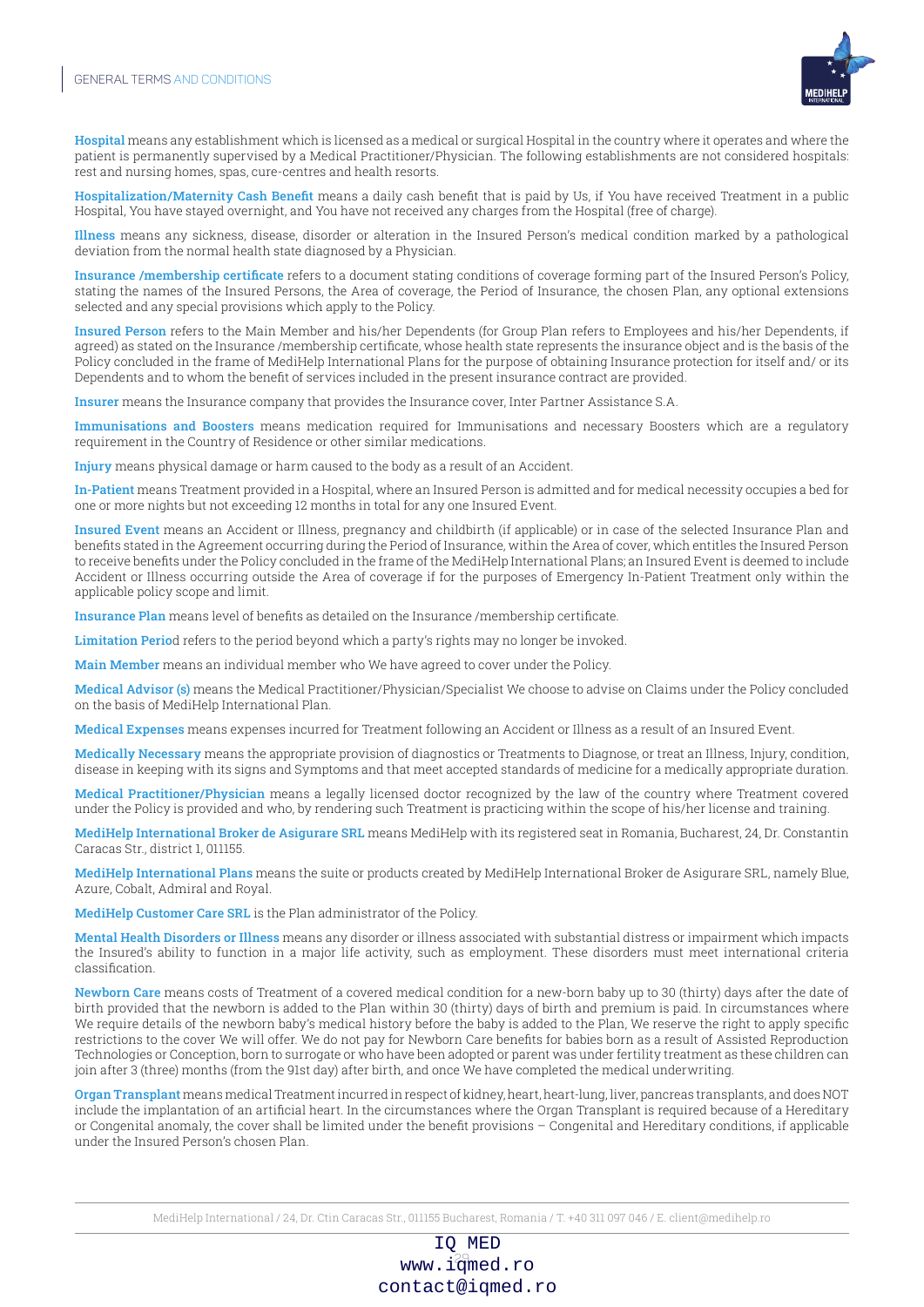

Out-Patient means medical Treatment provided to the Insured Person or recommended by a Physician when it is not Medically Necessary for an Insured Person to be admitted as an In-Patient or Day-Patient in a Hospital or any other medical facility for medical care.

Overall Maximum Limit means the maximum We will pay for all benefits in total, per Insured Person, per contract Year.

Palliative means Treatment where the diagnosed condition of an Insured Person has a prognosis of a terminal Illness and is without cure. The primary purpose of this Treatment is for the relief of symptoms rather than to cure the Illness or Injury causing the symptoms. This benefit requires Pre-authorisation with written acknowledgement from the Physician that the medical condition has reached a terminal stage and can no longer have Treatment which will lead to the Insured Person's recovery. Hospice and Palliative Care includes Hospital, home or hospice accommodation, and nursing care by a qualified nurse and excludes transportation costs, or any supplies or services not covered by this Policy.

Period of Insurance means the period specified on the Insurance /membership certificate for which the appropriate premium has been paid.

Physiotherapy means Treatment recommended by a Physician/ Physiotherapist for medical reasons following an Insured Event and provided by a licensed Physiotherapist.

Physiotherapist means a practitioner who must be fully trained and legally qualified and permitted to practice by the relevant authorities in the country where the Treatment is received.

Policyholder means a natural or moral person or a legal entity having no legal personality who is a party to the Policy concluded for the benefit of Insured Persons as well as a natural person who concluded the Policy to obtain an Insurance protection for itself or for itself and its Dependents. The contracting party concludes the insurance contract with the Insurer and bears the responsibility regarding the payment of the insurance premium.

Policy/Plan means a document confirming the conclusion of insurance contract between the Policyholder and Us. The full terms of Your Policy/Plan are set out in the latest versions of:

- any Application form We ask You to fill in
- Insurance/membership certificate
- this General Terms and Conditions
- electronic membership card.

Policy Limits means the financial limits of Our liabilities towards Insured Persons', for specific benefits applicable per Insured Event, per Year of insurance, or lifetime, indicated in the Table of Benefits. Lifetime refers to maximum aggregate limit for the whole of the Insured Person's membership on the Policy.

Pre-authorisation means the confirmation needed from Us before receiving Treatment for selected benefits. Please note that if You fail to obtain Pre-authorisation for any Treatment above €500 or for the benefits requiring Pre-authorisation before You start Treatment, We reserve the right of not paying these costs because the claim was not pre-authorised.

Pre-existing Condition means any disease, illness or injury that:

• You have received medication, advice or treatment or investigations for in the last 5 (five) years before the start of Your cover, or • You have experienced Symptoms of in the last 5 (five) years before the start of Your cover, whether or not the condition was diagnosed or investigated.

Premature baby means a baby born before the start of the 37th week of pregnancy.

Prescribed medicines, drugs and dressings refers to medication and dressings whose sale and use is legally restricted subject to the order and prescription of a Medical Practitioner/Physician/Specialist that is used for the Treatment of the disease/illness/injury You are covered for.

Preventive treatment refers to an adult routine examination and includes a review and record of the patient's complete medical history, a check of all body systems and a review and discussion of the exam results with the patient; well-child examinations include a review and record of the child's complete medical history, a check of all body systems in accordance to normal growth and development, and provide immunisation/routine vaccinations up to age of 10.

Principal Country of Residence means the country where the Insured Person lives and has his/her primary and/or secondary Home(s) for at least 6 months per Year, as stated on the Application form and specified on the Insurance /membership certificate.

Prosthesis refers to an artificial substitute or replacement for part of the body including but not limited to artificial heart valves, eyes, joints and limbs needed as part of the surgical procedure or integral to the Treatment of a condition You are covered for. For prosthesis, You needed to be covered by Us before the Accident or Surgery that has led to the need of the prosthesis and all Claims are made within 12 (twelve) months of the amputation or removal of the body part.

Psychiatric Treatment refers to an acute psychiatric, psychological or mental Illness, or any other condition normally treated by a psychiatrist or psychologist following a referral by a general practitioner or Physician. For the purposes of this Policy, an acute mental or psychiatric Illness is a mental, nervous or eating disorder associated with present distress or substantial impairment of the ability to function in a major life activity such as employment. The Illness must be clinically significant and not an expected response to a specific life event such as bereavement, relationship or academic problems or acculturation. For this Policy, an eating disorder is any psychological disorder such as anorexia nervosa or bulimia. In-Patient Psychiatric Treatment must be at a registered psychiatric unit of a medical provider providing evidence-based Treatment of psychiatric Illness with 24-hour medical supervision.

MediHelp International / 24, Dr. Ctin Caracas Str., 011155 Bucharest, Romania / T. +40 311 097 046 / E. client@medihelp.ro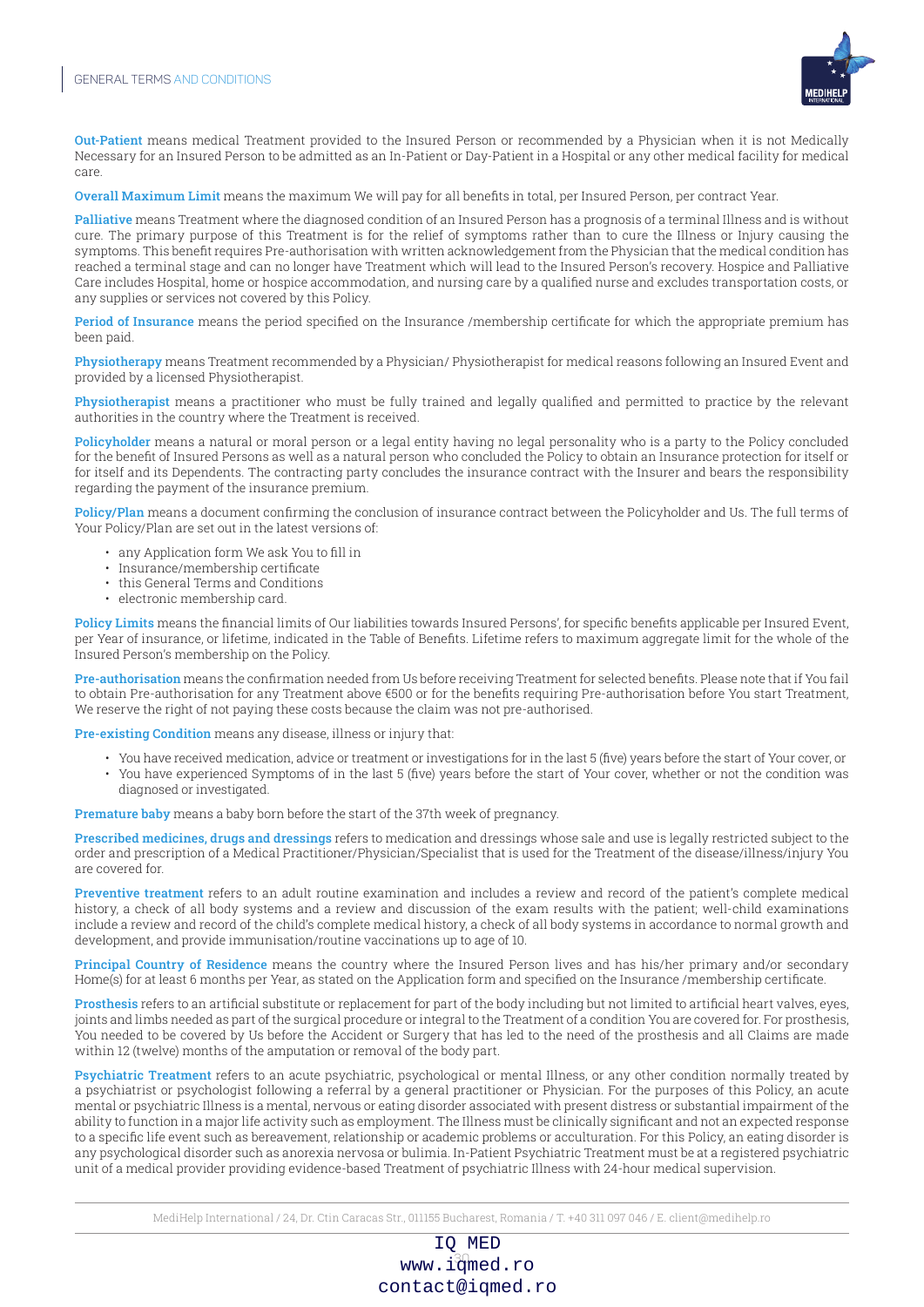

Rehabilitation means Treatment(s) designed to facilitate recovery from Injury, Illness, or disease (excluding mental Illness or disorders) so as to regain maximum self-sufficiency, form and function in as near normal manner as possible.

Reasonable and Customary (R&C) refers to the Medically Necessary fees or expenses incurred for Treatment, medical care, services and/or supplies which shall be considered by Us or by Our Medical Advisors to be Reasonable and Customary to the extent that they do not exceed the usual level of charges for similar Treatment, medical care, services and/or supplies in the country where these were incurred and includes fees or charges that would not have been incurred if no Insurance had existed.

R&C refers to expenses paid for the Treatment, medical care, services and/or supplies which We or Our medical team considers Reasonable and Customary and which could not have reasonably been avoided without negatively affecting the Insured Person's medical condition. These expenses must not be more that the general level of charges of other medical care providers with similar standing in the locality, for giving like or comparable Treatment, medical care, services and/or supplies to individuals of the same gender, of comparable age, for a similar disease, Illness or Injury.

We normally calculate what is Reasonable and Customary (R&C) based on the average negotiated cost of the Treatment within the network applicable to Your Policy in the country or area in which Treatment is received. Where no network or no negotiated cost exists in a network Hospital, or the Treatment is not available in a network Hospital, We will base that calculation on a combination of Our global experience, substantiated by statistical information from government health departments and information collected from independent medical specialists and surgeons practicing in the country or area where Treatment is received.

For the avoidance of doubt when comparing Treatment, We will also consider the complexity of the procedure, and the standard of the medical facility where the Treatment is received. If Your Treatment requires more than one Specialist or surgeon present at the same operative (surgical) session, We shall review the medical necessity in the management of such surgical problem or medical condition in terms of the different trained skills and complexity of the services provided as an identification to cover the total services. No additional benefits or cost is payable for surgical assistants. In the event of any differences in opinions between Our Medical Advisors or Physicians and Your Physician, Our Medical Advisors opinion shall prevail.

Renewal of the Policy means conclusion of Policy on the basis of MediHelp International Plan for the second and following Period of Insurance as well as granting insurance protection for the second and following Period of Insurance.

Routine newborn care means standard and customary examinations of a newborn required to assess the basic integrity and function of the child's organs and skeletal structures.

Routine Vaccinations mean vaccinations provided up to 10 years of age and may include Diphtheria, Hepatitis A & B, Measles, Mumps, Pertussis, Polio, Rubella, Tetanus, varicella, Haemophilus Influenza B, Rotavirus, Meningococcus and Pneumococcal Conjugate.

Speech Therapist means a practitioner who must be fully trained and legally qualified and permitted to practise by the relevant authorities in the country where the Treatment is received.

Specialist means a surgeon, anaesthetist or Physician who is legally qualified to practise medicine or surgery following attendance at a recognised medical school, is recognised by the relevant authorities in the country in which the Treatment is received as having specialised qualification in the field of, or expertise in the Treatment of the disease, illness or injury being treated. By 'recognised medical school' We mean a medical school which is listed in the World Directory of Medical Schools, as published from time to time by the World Health Organisation.

Spouse is the person married to the Policyholder or Employee/group member, who is not separated or divorced according to a judgement with the status of res judicata. This is a legally registered union between two people of different or same gender. In this Policy, a civil partner is treated as a Spouse.

Symptom means any manifestation, sensation or change in bodily function, whether physical or psychological, that is declared by the Insured Person or can be found in medical documents prior with 5 (five) years to his Date of Entry in insurance and after the Date of Entry that can be correlated from a medical point of view with a pathological condition or a disease process.

Subrogation means Our right to act as Your substitute to pursue any rights You may have against a third party who is liable for a Claim paid by Us under the Policy.

Table of Benefits means the document attached to and forming part of these General Terms and Conditions, stating inter alia the benefits provided under the respective plans and financial limits for these benefits.

Therapist consultations and Complementary Medicine refers to consultations by an approved, registered osteopath, chiropractor, acupuncturist, homeopath in the Country where the Treatment is received, after referral from a general practitioner or Specialist. This does not include chiropody or podiatry.

Tissue Transplant means medical Treatment incurred in respect of bone marrow, cornea and other tissue/cell transplants approved by our Medical Advisor. In the circumstances where the Tissue Transplant is required because of a Hereditary or Congenital anomaly, the cover shall be limited under the benefit provisions – Congenital and Hereditary conditions, if applicable under the Insured Person's chosen Plan.

Treatment means any dental, surgical or medical services (including diagnostic tests) that are needed to Diagnose, relieve or cure a disease, illness or injury under the direction of a recognised healthcare specialist.

Waiting period means a period of time commencing on the start date of the Policy or the date when an Insured Person is included under the Plan, during which the Insured Person is not entitled for particular benefits.

MediHelp International / 24, Dr. Ctin Caracas Str., 011155 Bucharest, Romania / T. +40 311 097 046 / E. client@medihelp.ro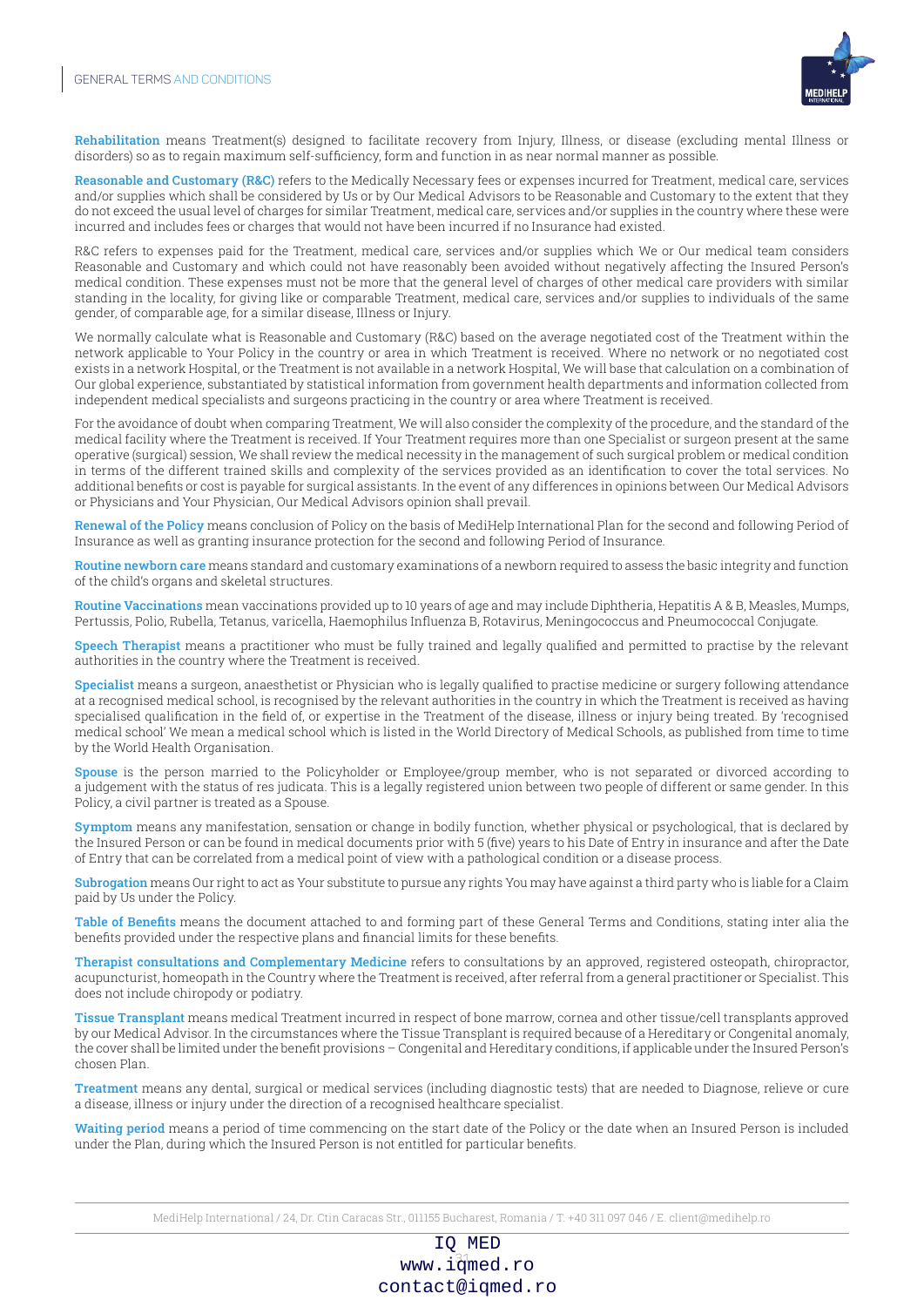

We /Us/Our means the Insurer.

Year means the 12 (twelve) months from the Policy start date or last renewal date.

You/ Your means the Insured Person, the Main Member and/or Your Dependents.

#### Additional Definitions applicable for Group Plans:

Actively at work refers to an Employee who is at work on the Policy commencement Date and performing every duty of his/her present occupation on a customary basis. An Employee shall also be deemed as Actively at work if he is on annual leave and is not absent from work due to Illness, Injury, or other form of disability. If an Employee is not Actively at work on the Policy Commencement Date, he will not be covered.

Eligibility date means the date or period stated in Your Insurance/membership certificate and/or endorsement on which a member becomes eligible for cover under this Policy.

Employee(s) refers to individuals currently employed by the Employer/company (and/or a company group) who are Actively at work on the date they are eligible for cover under this Policy and accepted by the Insurer as members under the plan or any other category of alternative members as set in the current group membership listing (as amended throughout the course of the Year).

Employer means the legal entity that employs the Employee and that is responsible for the payment of premiums under this Policy.

Group Policy anniversary date means the group renewal date when the premiums for the group are reviewed. The first group anniversary date will be twelve (12) months after the start date of the group scheme and at each twelve (12) months period thereafter. For interpreting Your Policy, all references to Policy anniversary will be defined to mean the group anniversary date.

The limits are applied per Insurance Year unless otherwise mentioned in current General Terms and Conditions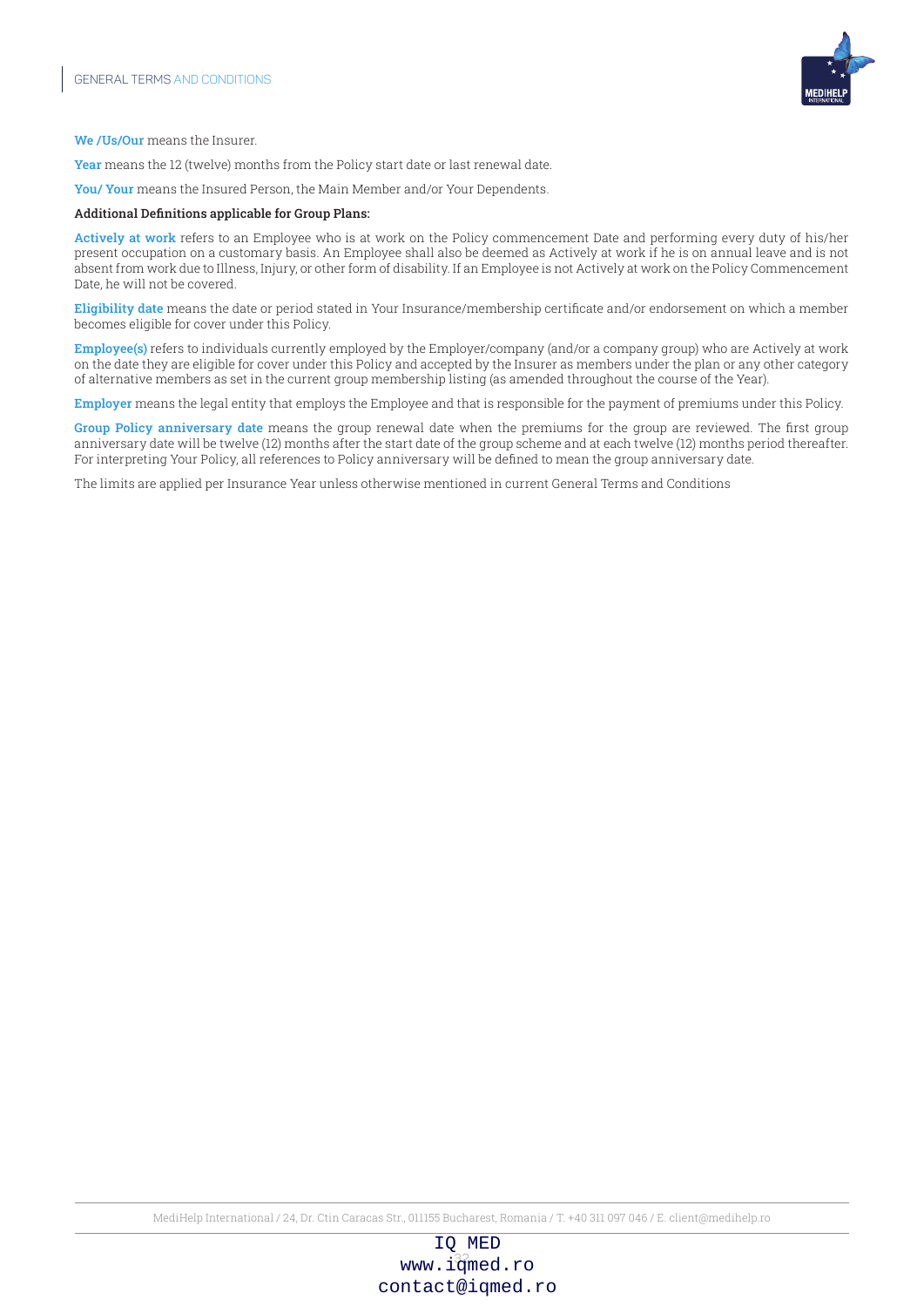

Note: NA means "not available"

Please refer to the policy terms and conditions applying to these benefits.

All benefits shall be subject to the provisions of this policy.

- All the limits are subject to the Yearly or Benefit Maximum limit, including those benefits which indicate 'In Full'.
- All limits payable are for an eligible Medical Condition and they are subject to 100% Reasonable and Customary Charges.

<sup>1</sup> Pre-authorisation if the Insured Person has U.S. (United States of America) cover:

- Before any Treatment in the U.S., the Insured Person must contact Us for Pre-authorisation of such Treatment and services. Our adviser will confirm the Insured Person's entitlement to the benefit for the proposed Treatment, help find a suitable Medical Network Provider and arrange direct billing with them.
- If the Insured Person chooses to have his/her Treatment in the U.S. without Our Pre-authorisation, the eligible benefit may not be paid beyond 50% of Reasonable Customary costs after deduction of any Deductible or Co-Pay.
- In the case of serious Accident requiring immediate Emergency In-Patient Treatment You or Your family member must contact Us within 72 (seventy-two) hours of such Accident. The benefit for eligible Treatment is paid at Reasonable and Customary costs.

| <b>INSURANCE PLANS</b>                                                             | <b>BLUE</b> | <b>AZURE</b>                                                                      | <b>COBALT</b>                                                                | <b>ADMIRAL</b>                                   | <b>ROYAL</b> |                                                                                                                                                                                                                                                                                                                                                                                                |
|------------------------------------------------------------------------------------|-------------|-----------------------------------------------------------------------------------|------------------------------------------------------------------------------|--------------------------------------------------|--------------|------------------------------------------------------------------------------------------------------------------------------------------------------------------------------------------------------------------------------------------------------------------------------------------------------------------------------------------------------------------------------------------------|
| <b>OVERALL MAXIMUM</b><br>LIMIT                                                    | € 500 000   | €1200000                                                                          | €1500000                                                                     | € 2 000 000                                      | € 3000000    |                                                                                                                                                                                                                                                                                                                                                                                                |
| Area of coverage                                                                   |             | Europe / Europe + Israel                                                          |                                                                              | Worldwide excluding USA / Worldwide <sup>1</sup> |              |                                                                                                                                                                                                                                                                                                                                                                                                |
| Deductible                                                                         |             | All Benefits<br>Nil / € 75 / € 150 / € 250 / € 500<br>€ 1 000 / € 2 500 / € 4 500 | In-Patient only<br>Nil / € 150 / € 300 / € 625 / € 1 250 / € 2 500 / € 6 250 |                                                  |              |                                                                                                                                                                                                                                                                                                                                                                                                |
|                                                                                    |             | IN-PATIENT (DAY OR NIGHT)                                                         |                                                                              |                                                  |              | <b>TERMS AND DEFINITIONS</b>                                                                                                                                                                                                                                                                                                                                                                   |
| <b>Hospital Costs</b><br><i>(including)</i><br>accommodation)                      | In Full     | In Full                                                                           | In Full                                                                      | In Full                                          | In Full      | We will pay for hospital room and board<br>costs for a standard single en-suite room<br>including general nursing care.                                                                                                                                                                                                                                                                        |
| Parent<br>Accommodation                                                            | In Full     | In Full                                                                           | In Full                                                                      | In Full                                          | In Full      | We will pay for the room and board costs<br>of one parent staying in hospital with their<br>insured child up to the age of 16 (if the child<br>is a member receiving treatment that is cov-<br>ered under the Policy).                                                                                                                                                                         |
| <b>Operating Theatre</b><br>Fees                                                   | In Full     | In Full                                                                           | In Full                                                                      | In Full                                          | In Full      | We will pay for the costs of the operating<br>room, surgical appliances used during the<br>surgery, post-surgical recovery room and<br>care, prescribed medicines, dressings and<br>equipment used during surgery and during<br>the insured person's hospital stay.                                                                                                                            |
| <b>ICU/HDU/CCU</b><br>(intensive care/<br>high dependency /<br>Coronary Care unit) | In Full     | In Full                                                                           | In Full                                                                      | In Full                                          | In Full      | We will pay for the medically necessary ad-<br>mission and/or transfer to a High Depend-<br>ency Unit or Intensive Care Unit or Coronary<br>Care Unit.                                                                                                                                                                                                                                         |
| <b>Specialist Fees</b>                                                             | In Full     | In Full                                                                           | In Full                                                                      | In Full                                          | In Full      | We will pay for the specialists, surgeons<br>and anesthetists's fees both in surgery and<br>immediately before or after surgery, on the<br>same day. We will pay for surgeon's consul-<br>tations while admitted in hospital as long<br>as medically necessary either to discuss<br>Your surgery or for treatment related to<br>a non-surgical stay (such as being admitted<br>for pneumonia). |
| Laboratory<br>investigations.<br>X-Rays and other<br>diagnostics tests             | In Full     | In Full                                                                           | In Full                                                                      | In Full                                          | In Full      | We will pay for the costs of tests used to<br>diagnose or assess Your condition. This<br>includes laboratory investigations (such as<br>blood tests), imagistic investigations (such<br>as x-rays or ultrasounds) and other diagnos-<br>tic tests (such as ECGs).                                                                                                                              |
| Physiotherapy/<br>Speech therapy                                                   | In Full     | In Full                                                                           | In Full                                                                      | In Full                                          | In Full      | We will pay for treatment provided by Phys-<br>iotherapist and Speech therapist if required<br>and recommended by a Specialist as part of<br>the overall treatment plan whilst admitted<br>to hospital.                                                                                                                                                                                        |
| Acute flare-up for<br>Chronic condition                                            | €1000       | €1000                                                                             | In Full                                                                      | In Full                                          | In Full      | We will pay for the costs of an admission<br>to hospital for an acute flare-up of a chronic<br>condition that requires active medical treat-<br>ment, for the period of that admission only.                                                                                                                                                                                                   |

MediHelp International / 24, Dr. Ctin Caracas Str., 011155 Bucharest, Romania / T. +40 311 097 046 / E. client@medihelp.ro

www.i $\frac{33}{3}$ med.ro IQ MED contact@iqmed.ro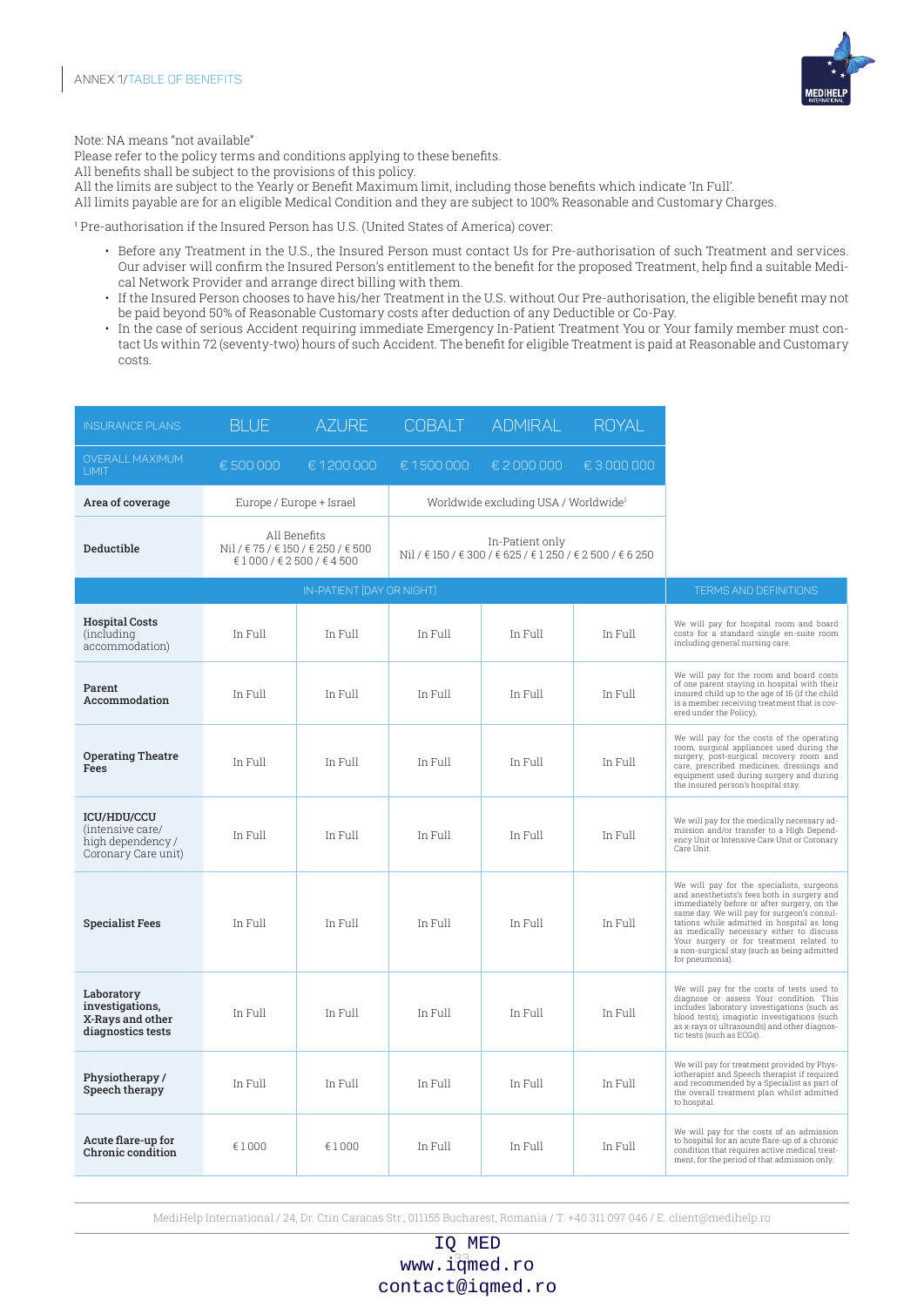

| <b>INSURANCE PLANS</b>                                                                                                                                                                                                                         | <b>BLUE</b>                                   | <b>AZURE</b>                                  | <b>COBALT</b>                                                    | <b>ADMIRAL</b>                                           | <b>ROYAL</b>                                                     | <b>TERMS AND DEFINITIONS</b>                                                                                                                                                                                                                                                                                                                                                                                                                                                                                                                                                                                                                                        |
|------------------------------------------------------------------------------------------------------------------------------------------------------------------------------------------------------------------------------------------------|-----------------------------------------------|-----------------------------------------------|------------------------------------------------------------------|----------------------------------------------------------|------------------------------------------------------------------|---------------------------------------------------------------------------------------------------------------------------------------------------------------------------------------------------------------------------------------------------------------------------------------------------------------------------------------------------------------------------------------------------------------------------------------------------------------------------------------------------------------------------------------------------------------------------------------------------------------------------------------------------------------------|
| Rehabilitation<br>(Subject to Our<br>Pre-authorisation)                                                                                                                                                                                        | ΝA                                            | €2000                                         | In Full up to<br>30 days / each<br>condition                     | In Full up to<br>30 days / each<br>condition             | In Full up to<br>30 days / each<br>condition                     | We will pay for In-Patient rehabilitation<br>costs for a combination of therapies such as<br>physical, occupational and speech therapy<br>for Rehabilitation.<br>We pay In-Patient Rehabilitation for as long<br>as:<br>· it follows an acute brain Injury, such as<br>a stroke or accident; and<br>• it is a part of Treatment that is covered by<br>the Policy; and<br>· a Medical Practitioner/Physician who<br>specialises in Rehabilitation is overseeing<br>the Insured Person's Treatment; and<br>• We have agreed the costs before the In-<br>sured Person starts Rehabilitation; and<br>the Treatment could not be carried out on<br>an Out-Patient basis. |
| Psychiatry<br>(Subject to Our<br>Pre-authorisation)                                                                                                                                                                                            | NА                                            | ΝA                                            | NА                                                               | In Full<br>(up to 30 days)                               | In Full<br>(up to 60 days)                                       | In-Patient and Day-Patient Psychiatric<br>Treatment received at a registered psychi-<br>atric unit of a Hospital providing 24-hour<br>medical supervision and evidence-based<br>Treatment for Mental Health Disorders. This<br>benefit includes room and board hospital<br>accommodation, prescribed medication,<br>Medically Necessary Treatment related to<br>the condition under the medical supervision<br>of a psychiatrist. Psychotherapy treatment<br>is only covered after the Insured Person was<br>initially diagnosed by a psychiatrist and re-<br>ferred to a clinical psychologist for further<br>In-Patient or Day-Patient treatment.                 |
| Prosthesis<br>(Prosthetic Implants)                                                                                                                                                                                                            | In Full                                       | In Full                                       | In Full                                                          | In Full                                                  | In Full                                                          | We will pay for internal prosthesis/medical<br>implants needed as part of Your treatment.<br>These must be approved by US Food and<br>Drug Administration (FDA) and are used<br>for their intended purpose and proven to be<br>effective.                                                                                                                                                                                                                                                                                                                                                                                                                           |
| Durable Medical<br>Equipment, Medical<br>Aids and appliances,<br><b>External Prosthesis</b><br>(Pre-authorisation)<br>by the Insurer must<br>be obtained for the<br>initial coverage,<br>repair, and/or<br>replacement of<br>prosthetic limbs) | <b>NA</b>                                     | NA                                            | € 2500                                                           | € 2500                                                   | € 2500                                                           | We will pay towards the costs of any items,<br>supplies or equipment used in the course of<br>medical treatment or home care. This is lim-<br>ited to: abdominal binder, post-surgical mas-<br>tectomy bra, compression stocking, hearing<br>aids, speaking aids (electronic larynx),<br>wheelchairs, crutches, corrective splint, air<br>boots, arm sling, orthopaedic supports, spi-<br>nal supports, knee braces and pneumatic<br>walking boots. For external prosthetic body<br>parts such as prosthetic limbs all claims are<br>made within 12 (twelve) months of the am-<br>putation or removal of the body part.                                             |
| <b>Palliative Care</b><br>(Subject to Our<br>Pre-authorisation)                                                                                                                                                                                | NА                                            | ΝA                                            | €5000                                                            | € 10 000                                                 | € 20 000                                                         | We will pay towards the costs of palliative<br>care (whether in a hospice or at home) if You<br>have received a terminal diagnosis and can<br>no longer receive active medical treatment<br>leading towards Your recovery.                                                                                                                                                                                                                                                                                                                                                                                                                                          |
| <b>Home Nursing</b><br>(Subject to Our<br>Pre-authorisation)                                                                                                                                                                                   | €1000                                         | €5000                                         | In Full<br>(up to 30 days<br>after hospital-<br><i>isation</i> ) | In Full<br>(up to 30 days<br>after hospital-<br>isation) | In Full<br>(up to 30 days<br>after hospital-<br><i>isation</i> ) | We will pay for the costs of home nursing if<br>You have been in hospital receiving treat-<br>ment which was covered under this plan<br>but only if it immediately follows discharge<br>from hospital, You require active medical<br>support, is managed by a qualified nurse<br>and was prescribed by Your treating special-<br>ist. We will not pay for social and domestic<br>support. We will not pay for home nursing<br>related to mental illness, psychiatric or psy-<br>chological disorders.                                                                                                                                                               |
| Hospitalization<br><b>Cash benefit (only</b><br>applicable when<br>there was no charge<br>or hospitalisation in<br>a public hospital)                                                                                                          | € 100 per night<br>up to 10 nights            | $€100$ per night<br>up to 10 nights           | € 100 per night                                                  | €120 per night                                           | € 150 per night                                                  | We will pay a cash benefit for each night<br>You spend in a hospital where You are not<br>charged for Your admission (ie: at a public<br>hospital).                                                                                                                                                                                                                                                                                                                                                                                                                                                                                                                 |
| Congenital<br>and Hereditary<br>conditions<br>(Subject to Our<br>Pre-authorisation)                                                                                                                                                            | NА                                            | ΝA                                            | In Full<br>(only up to<br>90 days after<br>birth)                | In Full<br>(only up to<br>90 days after<br>birth)        | In Full<br>(only up to<br>90 days after<br>birth)                | We will pay for the In-Patient/Day-Patient<br>treatment of congenital and/or hereditary<br>conditions. By congenital we mean any ab-<br>normalities, deformities, diseases, illnesses<br>or injuries present at birth whether diag-<br>nosed at the time or not. By hereditary we<br>mean any abnormalities, deformities, dis-<br>eases or illnesses present at birth that are<br>only present because they have been passed<br>down through Your family. After the spec-<br>ified days, the newborn will be subject to<br>underwriting.                                                                                                                            |
| <b>Cover Outside of</b><br>Area of Coverage<br>(Emergency In-<br>Patient Treatment)                                                                                                                                                            | Up to 30 days<br>within a limit<br>of €30 000 | Up to 30 days<br>within a limit<br>of €30 000 | €50 000                                                          | € 50 000                                                 | €50 000                                                          | We will pay only for emergency In-Patient<br>treatment. Covered until stable for transfer.                                                                                                                                                                                                                                                                                                                                                                                                                                                                                                                                                                          |

| IQ MED             |
|--------------------|
| $www.i34$ and $ro$ |
| contact@iqmed.ro   |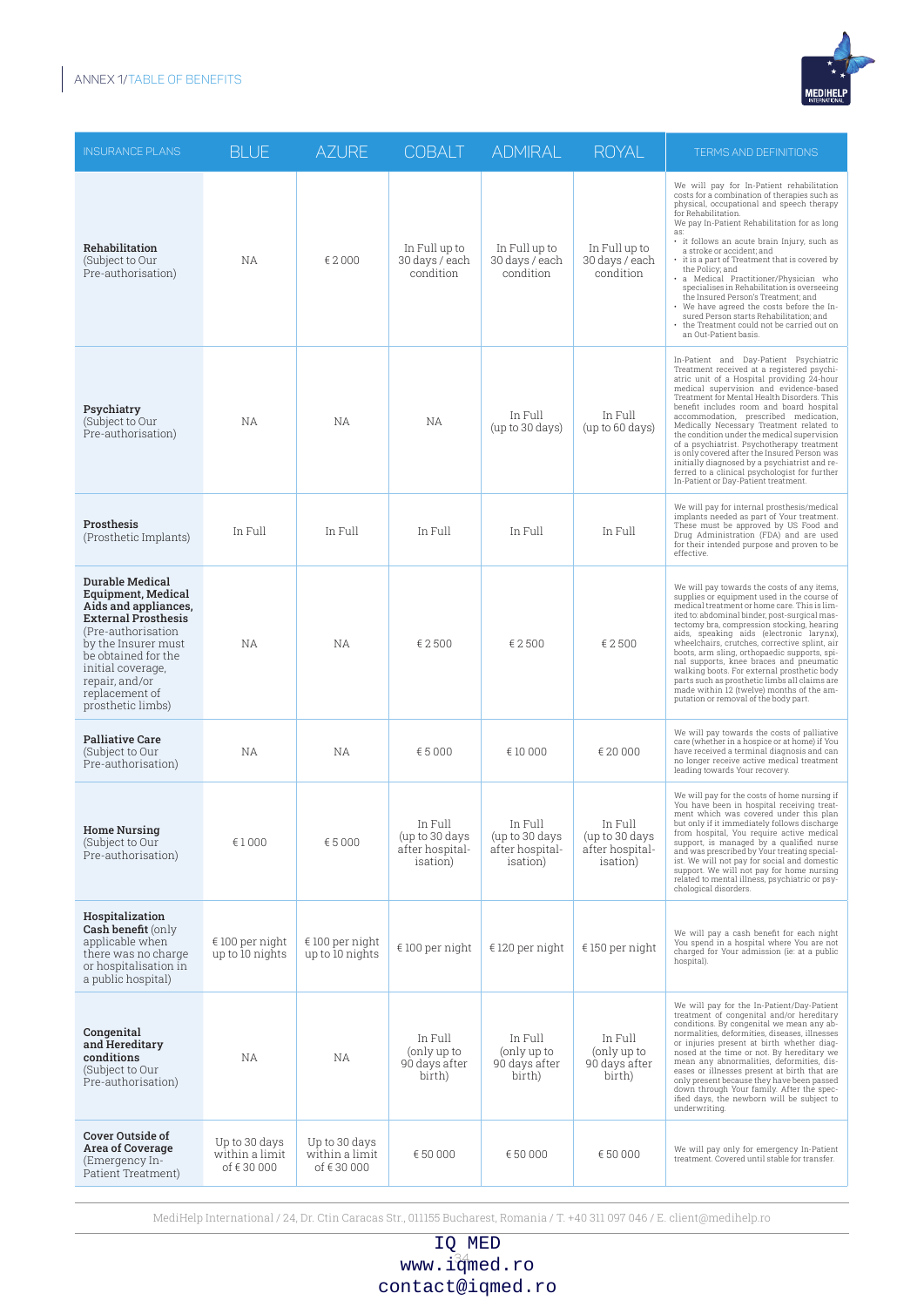## ANNEX 1/TABLE OF BENEFITS



| <b>INSURANCE PLANS</b>                                                                                                                | <b>BLUE</b>                                  | <b>AZURE</b>                             | <b>COBALT</b> | <b>ADMIRAL</b>                                                       | <b>ROYAL</b>                                             |                                                                                                                                                                                                                                                                                                                                                                                                                                                                                                                                                                                               |                                                                                                                                                                                                                                                                                                                                                                                                                                                                                                                                                                                                                                                                                                                                                                                                                                                                                                          |
|---------------------------------------------------------------------------------------------------------------------------------------|----------------------------------------------|------------------------------------------|---------------|----------------------------------------------------------------------|----------------------------------------------------------|-----------------------------------------------------------------------------------------------------------------------------------------------------------------------------------------------------------------------------------------------------------------------------------------------------------------------------------------------------------------------------------------------------------------------------------------------------------------------------------------------------------------------------------------------------------------------------------------------|----------------------------------------------------------------------------------------------------------------------------------------------------------------------------------------------------------------------------------------------------------------------------------------------------------------------------------------------------------------------------------------------------------------------------------------------------------------------------------------------------------------------------------------------------------------------------------------------------------------------------------------------------------------------------------------------------------------------------------------------------------------------------------------------------------------------------------------------------------------------------------------------------------|
| <b>OUT-PATIENT</b>                                                                                                                    |                                              | € 12 000<br><b>OVERALL LIMIT</b>         |               |                                                                      |                                                          | <b>TERMS AND DEFINITIONS</b>                                                                                                                                                                                                                                                                                                                                                                                                                                                                                                                                                                  |                                                                                                                                                                                                                                                                                                                                                                                                                                                                                                                                                                                                                                                                                                                                                                                                                                                                                                          |
| <b>Out-Patient Surgery</b>                                                                                                            | <b>NA</b>                                    | In Full                                  | In Full       | In Full                                                              | In Full                                                  | We will pay for the costs of a surgical<br>procedure performed as an Out-Patient<br>under a local anaesthesia.                                                                                                                                                                                                                                                                                                                                                                                                                                                                                |                                                                                                                                                                                                                                                                                                                                                                                                                                                                                                                                                                                                                                                                                                                                                                                                                                                                                                          |
| <b>General Practitioner</b><br>& Specialist Fees                                                                                      | <b>NA</b>                                    | €1000                                    | NА            |                                                                      |                                                          | We will pay for consultations with Your<br>GP, Family Doctor or Specialist to diagnose<br>and treat a medical condition or to arrange<br>further medical treatment or as a follow up<br>to treatment that has already taken place. It<br>includes Telemedicine consultation - only<br>one consultation per day, from an approved<br>telehealth provider.                                                                                                                                                                                                                                      |                                                                                                                                                                                                                                                                                                                                                                                                                                                                                                                                                                                                                                                                                                                                                                                                                                                                                                          |
| Prescribed<br>medicines, Drugs<br>and Dressings                                                                                       | <b>NA</b>                                    |                                          | NА            |                                                                      |                                                          | We will pay for the cost of drugs and dress-<br>ings prescribed by Your medical practitioner<br>that will only be used for the treatment of<br>a disease, illness or injury. It includes pre-<br>scribed medication during the Telemedicine<br>consultation.                                                                                                                                                                                                                                                                                                                                  |                                                                                                                                                                                                                                                                                                                                                                                                                                                                                                                                                                                                                                                                                                                                                                                                                                                                                                          |
| Laboratory<br>investigations,<br>X-Rays and other<br>diagnostics tests                                                                | <b>NA</b>                                    | € 2 000                                  | NА            |                                                                      |                                                          | We will pay for the costs of tests used to<br>diagnose or assess Your condition. This<br>includes laboratory investigations (such as<br>blood tests), imagistic investigations (such<br>as x-rays or ultrasounds) and diagnostic<br>tests (such as ECGs).                                                                                                                                                                                                                                                                                                                                     |                                                                                                                                                                                                                                                                                                                                                                                                                                                                                                                                                                                                                                                                                                                                                                                                                                                                                                          |
| Physiotherapy<br>(Subject to Pre-<br>authorisation after<br>12th session/visit)                                                       | <b>NA</b>                                    | € 1800                                   | NА            | €5000                                                                |                                                          | We will pay for consultations and Medical-<br>ly Necessary physiotherapy when given by<br>a Physiotherapist aimed at restoring Your<br>normal physical function for a covered diag-<br>nosis and following an Insured Event. The<br>Physiotherapist must mention the need for<br>the specific form of physiotherapy, diagno-<br>sis, a clear treatment plan with a starting<br>point and ending point and expected out-<br>come. After the 12th session, if the Insured<br>Person requires more sessions, the Insured<br>Person must submit further information/an<br>updated medical report. |                                                                                                                                                                                                                                                                                                                                                                                                                                                                                                                                                                                                                                                                                                                                                                                                                                                                                                          |
| Complementary<br>Therapies:<br>Occupational<br>Therapy/<br>Chiropractic/<br>Osteotherapy/<br>Homeopathy/<br>Acupuncture/<br>Dietician | <b>NA</b>                                    | NА                                       | ΝA            |                                                                      | In Full                                                  | We will pay for the costs of treatment pro-<br>vided by a registered therapist, such as an<br>Occupational Therapist and Complementa-<br>ry Therapist (acupuncture, homeopathy, chi-<br>ropractic treatment, osteopathy or dietician).<br>We will not pay for sexual therapy.                                                                                                                                                                                                                                                                                                                 |                                                                                                                                                                                                                                                                                                                                                                                                                                                                                                                                                                                                                                                                                                                                                                                                                                                                                                          |
| <b>Maintenance of</b><br>Chronic conditions                                                                                           | € 1 0 0 0<br>(within<br>In-Patient<br>limit) | €1000<br>(within<br>In-Patient<br>limit) | ΝA            |                                                                      |                                                          |                                                                                                                                                                                                                                                                                                                                                                                                                                                                                                                                                                                               | We will pay for the ongoing management<br>of chronic conditions. We define chronic as<br>a condition that does not respond to active<br>medical treatment and requires ongoing<br>management (for example diabetes, or back<br>pain). For the Blue and Azure Insurance<br>Plans, the maximum limit shown applies for<br>both In-Patient and Out-Patient treatment,<br>for Acute flare-ups, maintenance of Chron-<br>ic conditions and as such any claims paid<br>under one of those two Benefits reduce the<br>remaining aggregate annual limit available<br>for both. We will pay for regular consulta-<br>tions, tests, and prescribed medicines re-<br>quired for the monitoring and maintenance<br>of the stability of a Chronic condition. This<br>benefit is limited to these Treatment and<br>does not include other medical Treatment<br>(e.g. physiotherapy aimed at maintaining<br>stability). |
| Speech therapy                                                                                                                        | <b>NA</b>                                    | NA.                                      | ΝA            |                                                                      |                                                          | We will pay for speech therapy in order to<br>restore speech following an accident or for<br>a condition (ie: stroke), under the recom-<br>mendation of Your specialist. We will not<br>pay for developmental delay or language<br>disorders.                                                                                                                                                                                                                                                                                                                                                 |                                                                                                                                                                                                                                                                                                                                                                                                                                                                                                                                                                                                                                                                                                                                                                                                                                                                                                          |
| Psychiatric<br><b>Treatment</b>                                                                                                       | NА                                           | ΝA                                       | ΝA            | Up to 20 visits<br>included<br>within the<br>above limit of<br>€5000 | Up to 30 visits<br>included<br>within the<br>above limit | We will pay for the consultation and asso-<br>ciated costs for psychiatry, psychology or<br>psychotherapy provided the overall treat-<br>ment plan is under the referral of a practic-<br>ing registered psychiatrist/ psychologist.<br>All consultations must take place in the<br>psychiatrist/psychologist office. We will<br>only pay Out-Patient drugs related to the<br>medical condition when prescribed by the<br>psychiatrist.                                                                                                                                                       |                                                                                                                                                                                                                                                                                                                                                                                                                                                                                                                                                                                                                                                                                                                                                                                                                                                                                                          |

MediHelp International / 24, Dr. Ctin Caracas Str., 011155 Bucharest, Romania / T. +40 311 097 046 / E. client@medihelp.ro

www.i $\frac{35}{3}$ med.ro IQ MED contact@iqmed.ro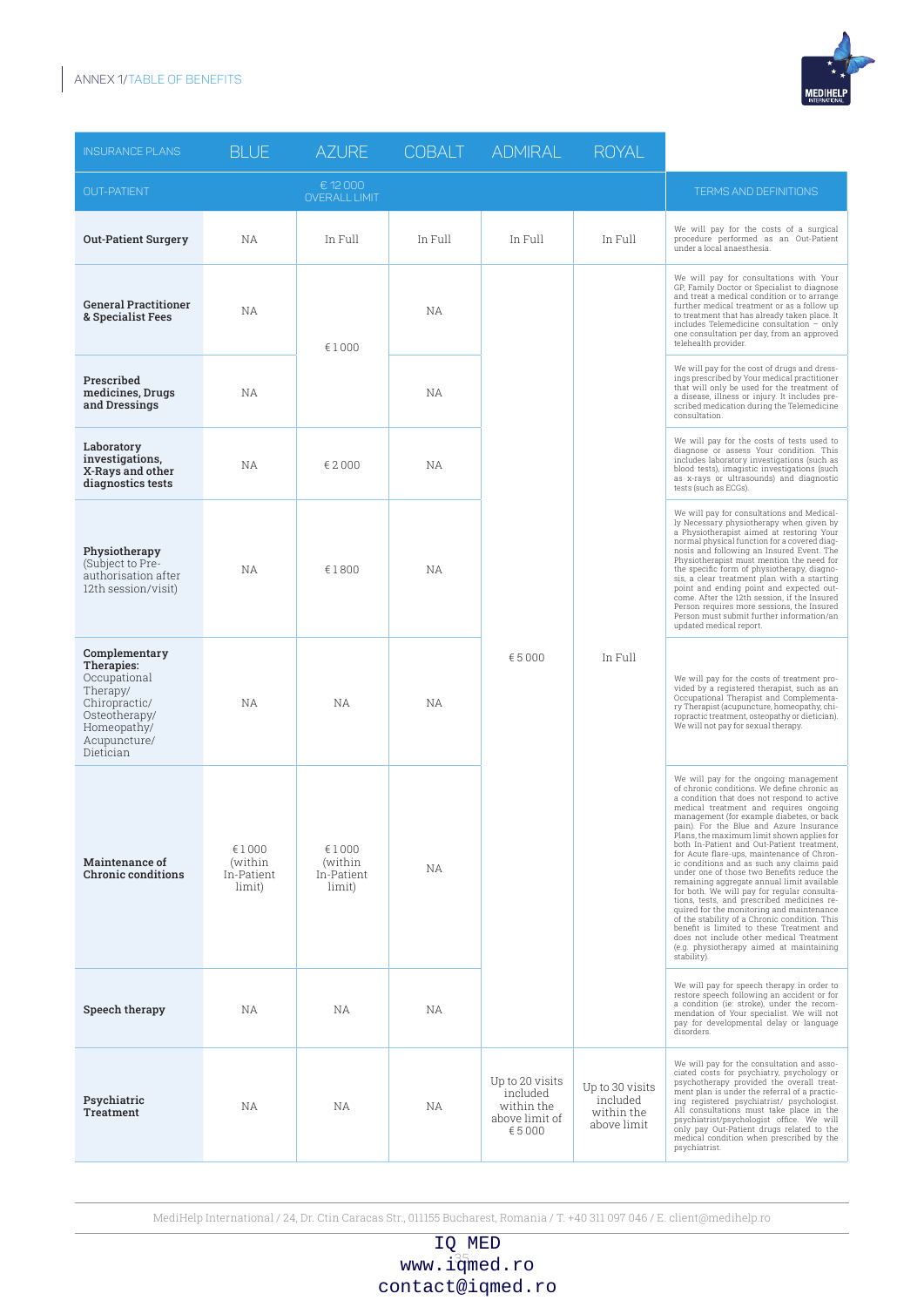

| <b>INSURANCE PLANS</b>                                                                            | <b>BLUE</b>                                                                                                            | <b>AZURE</b>                                                                                                           | <b>COBALT</b>                                                                          | <b>ADMIRAL</b>                                                                      | <b>ROYAL</b>                                                                         |                                                                                                                                                                                                                                                                                                                                                                                                                                                                                                                                                                                                                                                                                                                                                                                                                                                                                                                                                                                                                                                                                                                                                                                                                                                                                                  |
|---------------------------------------------------------------------------------------------------|------------------------------------------------------------------------------------------------------------------------|------------------------------------------------------------------------------------------------------------------------|----------------------------------------------------------------------------------------|-------------------------------------------------------------------------------------|--------------------------------------------------------------------------------------|--------------------------------------------------------------------------------------------------------------------------------------------------------------------------------------------------------------------------------------------------------------------------------------------------------------------------------------------------------------------------------------------------------------------------------------------------------------------------------------------------------------------------------------------------------------------------------------------------------------------------------------------------------------------------------------------------------------------------------------------------------------------------------------------------------------------------------------------------------------------------------------------------------------------------------------------------------------------------------------------------------------------------------------------------------------------------------------------------------------------------------------------------------------------------------------------------------------------------------------------------------------------------------------------------|
| <b>Emergency Out-</b><br><b>Patient treatment</b>                                                 | €500                                                                                                                   | € 12 000                                                                                                               | In Full                                                                                | In Full                                                                             | In Full                                                                              | We will pay for the costs of emergency<br>Out-Patient treatment (ie: services provid-<br>ed in Accident and Emergency Room as an<br>Out-Patient) up to the limits provided.                                                                                                                                                                                                                                                                                                                                                                                                                                                                                                                                                                                                                                                                                                                                                                                                                                                                                                                                                                                                                                                                                                                      |
|                                                                                                   |                                                                                                                        | <b>FURTHER BENEFITS</b>                                                                                                |                                                                                        |                                                                                     |                                                                                      | <b>TERMS AND DEFINITIONS</b>                                                                                                                                                                                                                                                                                                                                                                                                                                                                                                                                                                                                                                                                                                                                                                                                                                                                                                                                                                                                                                                                                                                                                                                                                                                                     |
| <b>Cancer treatment</b><br>(Subject to Our<br>Pre-authorisation)                                  | In Full<br>(In-Patient)<br>NA (Out-<br>Patient)<br>Wig and<br>temporary<br>head covering<br>up to $\epsilon$ 200       | In Full<br>Wig and<br>temporary<br>head covering<br>up to €200                                                         | In Full<br>Wig and<br>temporary<br>head covering<br>up to $\epsilon$ 200               | In Full<br>Wig and<br>temporary<br>head covering<br>up to $\epsilon$ 200            | In Full<br>Wig and<br>temporary<br>head covering<br>up to $\epsilon$ 200             | We will pay for fees specifically related to<br>active Cancer Treatment and this includes<br>chemotherapy, radiotherapy, oncology, di-<br>agnostic tests, prescribed medicines, and<br>the cost of a wig or temporary head covering<br>following chemotherapy. Cancer Treatment<br>is subject to a limit of up to 120 days per<br>In-Patient admission.                                                                                                                                                                                                                                                                                                                                                                                                                                                                                                                                                                                                                                                                                                                                                                                                                                                                                                                                          |
| <b>Transplant Services</b><br>(Subject to Our<br>Pre-authorisation)                               | € 250 000<br>/Lifetime<br>(Organ<br>Transplant)<br>€ 25,00<br>(Tissue<br>Transplant)<br>Donor Costs:<br>up to € 20 000 | € 250 000<br>/Lifetime<br>(Organ<br>Transplant)<br>€ 25,00<br>(Tissue<br>Transplant)<br>Donor Costs:<br>up to € 20 000 | In Full<br>(In-Patient)<br>€ 20 000<br>(Out-Patient)<br>Donor Costs:<br>up to € 20 000 | In Full<br>(In-Patient)<br>€30000<br>(Out-Patient)<br>Donor Costs:<br>up to €20 000 | In Full<br>(In-Patient)<br>€45000<br>(Out-Patient)<br>Donor Costs:<br>up to € 20 000 | Treatment for and in relation to life-sustain-<br>ing in case of transplant of human organs,<br>tissues and cells, including but not limited<br>to kidney, pancreas, liver, heart, lung, bone<br>marrow, cornea, or heart and lung, in re-<br>spect of the insured person as a recipient.<br>The transplant will be carried out in inter-<br>nationally accredited institutions by accred-<br>ited surgeons and where the organ, tissue<br>or cell procurement is in accordance with<br>World Health Organisation (WHO) guide-<br>lines. Where Your policy includes donor ex-<br>penses, we will only pay for hospitalisation<br>medical costs associated with the donor as<br>an In-Patient or Day-Patient when services<br>are rendered in a network facility and where<br>the donation does not lead to the loss of the<br>donor's life and the donating of organs, tis-<br>sues or cells are removed in the same net-<br>work facility where the transplant occurs.<br>Costs associated for the donor search or<br>procurement of the organs, tissues or cells<br>are excluded. Cover includes the cost of an-<br>ti-rejection medication (immunotherapy).<br>The specific type and length of treatment<br>will be determined by the type of transplant<br>and underlying medical condition. |
| Advanced imaging<br>(MRI, CT, PET)                                                                | In Full                                                                                                                | In Full                                                                                                                | In Full                                                                                | In Full                                                                             | In Full                                                                              | We will pay for the costs of CT, MRI or PET<br>scan (or combination of these scans) when<br>recommended by Your Specialist.                                                                                                                                                                                                                                                                                                                                                                                                                                                                                                                                                                                                                                                                                                                                                                                                                                                                                                                                                                                                                                                                                                                                                                      |
| <b>Routine Maternity</b><br>Care                                                                  | NA                                                                                                                     | ΝA                                                                                                                     | €3000<br>(Waiting<br>period: 12<br>consecutive<br>months of<br>membership)             | €7500<br>(Waiting<br>period: 12<br>consecutive<br>months of<br>membership)          | € 10 000<br>(Waiting<br>period: 12<br>consecutive<br>months of<br>membership)        | Maternity costs incurred after the initial 12<br>months of continuous membership (from<br>the effective start date) will be eligible for<br>consideration. The coverage includes hos-<br>pital charges, obstetrician and midwife<br>fees for normal childbirth, pre-natal care<br>and post-natal care (immediately following<br>childbirth) and up to seven days routine<br>care for the baby. We will pay for Elective<br>C-sections and Childbirth at home. We will<br>not pay for termination of pregnancy, other<br>than miscarriage, ectopic pregnancy and<br>still birth.                                                                                                                                                                                                                                                                                                                                                                                                                                                                                                                                                                                                                                                                                                                  |
| <b>Maternity Cash</b><br>Benefit<br>(payable when<br>Routine Maternity<br>care is free of charge) | NА                                                                                                                     | ΝA                                                                                                                     | € 300<br>(Waiting<br>period: 12<br>consecutive<br>months of<br>membership)             | € 300<br>(Waiting<br>period: 12<br>consecutive<br>months of<br>membership)          | € 350<br>(Waiting)<br>period: 12<br>consecutive<br>months of<br>membership)          | Subject to a Waiting period of 12 months of<br>continuous membership (from the effective<br>start date), this benefit will be eligible for<br>consideration. We will pay a cash benefit<br>for each night You spend in a hospital dur-<br>ing childbirth where You are not charged<br>for Your admission (ie: at a public hospital).<br>Please take note:<br>a) if payable, this benefit replaces the Hospi-<br>tal Cash Benefit;<br>b) if payable, we will pay either this Mater-<br>nity Cash Benefit or Routine Maternity<br>Care (Pregnancy & chilbirth) benefit.                                                                                                                                                                                                                                                                                                                                                                                                                                                                                                                                                                                                                                                                                                                            |

## www.i $\frac{36}{30}$ med.ro IQ MED contact@iqmed.ro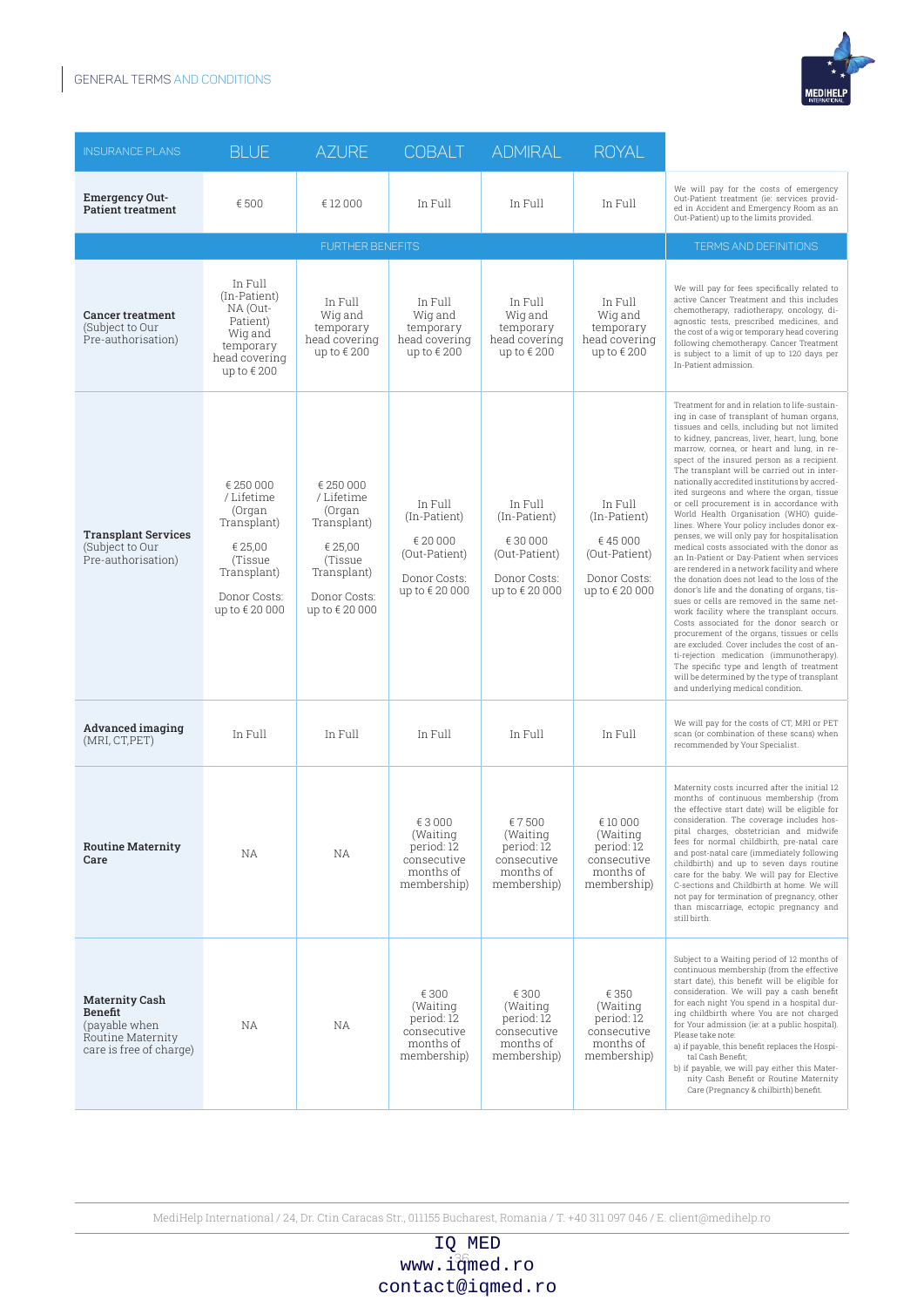

| <b>INSURANCE PLANS</b>                                                                                            | <b>BLUE</b>            | <b>AZURE</b>          | <b>COBALT</b>                                                                | <b>ADMIRAL</b>                                                               | <b>ROYAL</b>                                                                 | <b>TERMS AND DEFINITIONS</b>                                                                                                                                                                                                                                                                                                                                                                                                                                                                                                                                                                                                                                                                                                                                                                                                                                             |
|-------------------------------------------------------------------------------------------------------------------|------------------------|-----------------------|------------------------------------------------------------------------------|------------------------------------------------------------------------------|------------------------------------------------------------------------------|--------------------------------------------------------------------------------------------------------------------------------------------------------------------------------------------------------------------------------------------------------------------------------------------------------------------------------------------------------------------------------------------------------------------------------------------------------------------------------------------------------------------------------------------------------------------------------------------------------------------------------------------------------------------------------------------------------------------------------------------------------------------------------------------------------------------------------------------------------------------------|
| Complications<br>of pregnancy                                                                                     | <b>NA</b>              | <b>NA</b>             | In Full<br>(Waiting<br>period: 12<br>consecutive<br>months of<br>membership) | In Full<br>(Waiting<br>period: 12<br>consecutive<br>months of<br>membership) | In Full<br>(Waiting<br>period: 12<br>consecutive<br>months of<br>membership) | Subject to a Waiting period of 12<br>months of continuous membership<br>(from the effective start date) this ben-<br>efit will be eligible for consideration.<br>We will pay for the costs of a Medically Nec-<br>essary Caesarian Section arising as a result<br>of a complication, including conditions such<br>as Antiphospholipid syndrome, Cervical in-<br>competence, Ectopic pregnancy, Gestational<br>diabetes (if the Insured Person has exclu-<br>sions because of past medical history relat-<br>ed to diabetes, then this will not be covered<br>since this is specifically excluded), Hydatidi-<br>form mole - molar pregnancy, Hyperemesis<br>gravidarum, Obstetric cholestasis, Pre-ec-<br>lampsia / Eclampsia, Rhesus (RH) factor,<br>Miscarriage requiring immediate surgical<br>intervention, Post-partum haemorrhage,<br>Retained placental membrane. |
| Newborn care                                                                                                      | NA                     | <b>NA</b>             | € 10 000                                                                     | € 25 000                                                                     | € 100 000                                                                    | We will pay for the costs of treatment for<br>a newborn baby up to 30 days after the date<br>of birth. Children can be added as a depend-<br>ent onto their parent's policy within 30 days<br>of birth with no exclusions. The newborn<br>care benefits are not available for children<br>who are born following parent's fertility<br>treatment, assisted reproduction technolo-<br>gies or conception (such as IVF), are born to<br>a surrogate, or have been adopted.                                                                                                                                                                                                                                                                                                                                                                                                 |
| <b>Accidental dental</b><br>damage to natural<br>teeth                                                            | NA                     | NA                    | NА                                                                           | €500                                                                         | €1000                                                                        | We will pay towards treatment of damaged<br>teeth following an accident. The dental<br>Treatment must be carried out by a dentist<br>in a Hospital emergency room or dental<br>Surgery, and Treatment must occur within<br>7 days of an accidental injury. We will not<br>pay for the repair of dental implants, crowns<br>or dentures.                                                                                                                                                                                                                                                                                                                                                                                                                                                                                                                                  |
| <b>HIV/AIDS</b>                                                                                                   | € 50 000 /<br>lifetime | €50 000 /<br>lifetime | € 50 000 /<br>lifetime                                                       | €50 000 /<br>lifetime                                                        | €50 000 /<br>lifetime                                                        | We will pay for medical treatment which<br>arises from, or is in any way related to Hu-<br>man Immuno-Deficiency Virus (HIV) and/<br>or HIV related illness, including Acquired<br>Immune Deficiency Syndrome (AIDS) or<br>AIDS Related Complex (ARC) and any simi-<br>lar infections, illnesses, injuries or medical<br>conditions arising from these conditions.                                                                                                                                                                                                                                                                                                                                                                                                                                                                                                       |
| Second medical<br>opinion service                                                                                 | Included               | Included              | Included                                                                     | Included                                                                     | Included                                                                     | For medical condition or diagnosis that is<br>complicated, we can help You organise ac-<br>cess to a network of leading experts, from<br>anywhere in the world, for a review of Your<br>case.                                                                                                                                                                                                                                                                                                                                                                                                                                                                                                                                                                                                                                                                            |
|                                                                                                                   |                        | <b>ASSISTANCE</b>     |                                                                              |                                                                              |                                                                              | <b>TERMS AND DEFINITIONS</b>                                                                                                                                                                                                                                                                                                                                                                                                                                                                                                                                                                                                                                                                                                                                                                                                                                             |
| <b>Local Ambulance</b><br><b>Services</b><br>(Air ambulance)<br>services subject<br>to Our Pre-<br>authorisation) | In Full                | In Full               | In Full                                                                      | In Full                                                                      | In Full                                                                      | We will arrange and pay within the overall<br>Policy Limit for the Insured Person's trans-<br>port to the nearest suitable Hospital for<br>Emergency transport to or between Hospi-<br>tals and when a Medical Practitioner/Phy-<br>sician says that it is Medically Necessary.                                                                                                                                                                                                                                                                                                                                                                                                                                                                                                                                                                                          |
| <b>Repatriation of</b><br><b>Mortal Remains</b><br>(Subject to Our<br>Pre-authorisation)                          | NА                     | € 10 000              | € 10 000                                                                     | € 10 000                                                                     | € 10 000                                                                     | We will pay towards the costs of repatriat-<br>ing Your mortal remains in the event You<br>die away from Your home country/country<br>of residence. We will make all necessary ar-<br>rangements as required under international<br>regulations.                                                                                                                                                                                                                                                                                                                                                                                                                                                                                                                                                                                                                         |
| International<br><b>Emergency Medical</b><br>Evacuation<br>(Subject to Our<br>Pre-authorisation)                  | ΝA                     | € 25 000              | In Full                                                                      | In Full                                                                      | In Full                                                                      | In the event of an emergency whereby the<br>local medical facilities are unsatisfactory<br>and unable to provide the level of medical<br>care You need We will pay to either evacuate<br>You to the nearest medical centre or to re-<br>patriate You to Your home country/country<br>of residence. The most appropriate means of<br>transport available locally will be used (ie.<br>regular scheduled, charter airline, or a spe-<br>cially chartered air ambulance). We will<br>arrange and pay the reasonable travel costs<br>of one person to accompany the Insured Per-<br>son; in addition, We will pay for that person's<br>overnight accommodation up to EUR 50<br>each night for a maximum of 10 nights. We<br>will arrange for Repatriation to Your home<br>country once fit to travel.                                                                        |